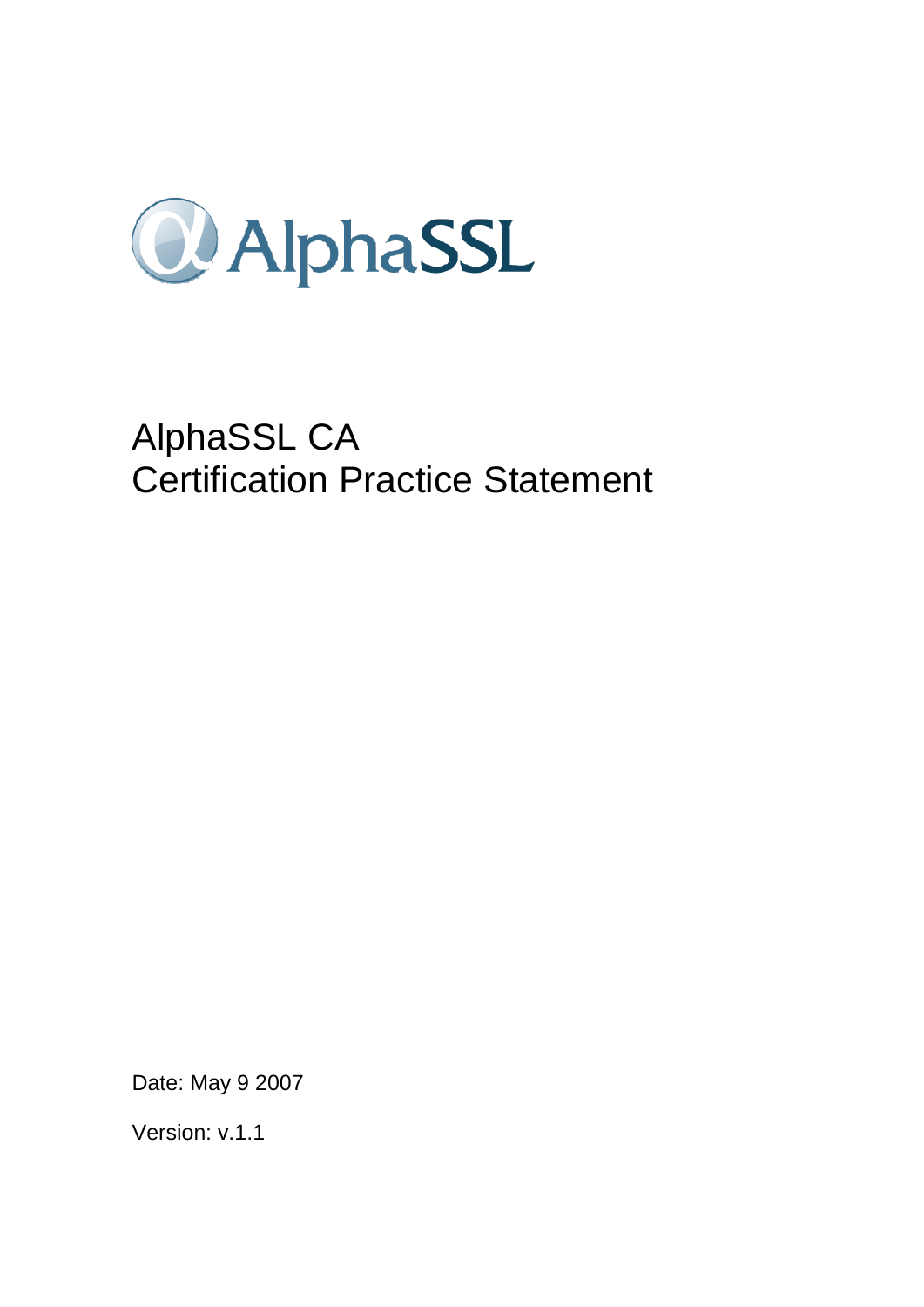## **Table of Contents**

| 1.    |                                                                                |  |  |  |  |
|-------|--------------------------------------------------------------------------------|--|--|--|--|
| 1.1   |                                                                                |  |  |  |  |
| 1.2   |                                                                                |  |  |  |  |
| 1.2.1 |                                                                                |  |  |  |  |
| 1.2.2 |                                                                                |  |  |  |  |
| 1.2.3 |                                                                                |  |  |  |  |
| 1.3   |                                                                                |  |  |  |  |
| 1.3.1 |                                                                                |  |  |  |  |
| 1.3.2 |                                                                                |  |  |  |  |
| 1.3.3 |                                                                                |  |  |  |  |
| 1.3.4 |                                                                                |  |  |  |  |
|       | Information Submitted to verify ownership or right to use of the Domain name 5 |  |  |  |  |
| 1.3.5 |                                                                                |  |  |  |  |
| 1.3.6 |                                                                                |  |  |  |  |
| 1.3.7 |                                                                                |  |  |  |  |
| 1.3.8 |                                                                                |  |  |  |  |
| 1.4   |                                                                                |  |  |  |  |
| 1.5   |                                                                                |  |  |  |  |
| 1.6   |                                                                                |  |  |  |  |
| 1.6.1 |                                                                                |  |  |  |  |
| 1.6.2 |                                                                                |  |  |  |  |
| 1.6.3 |                                                                                |  |  |  |  |
| 1.7   |                                                                                |  |  |  |  |
| 1.7.1 |                                                                                |  |  |  |  |
| 1.7.2 |                                                                                |  |  |  |  |
| 1.7.3 |                                                                                |  |  |  |  |
| 1.7.4 |                                                                                |  |  |  |  |
| 1.8   |                                                                                |  |  |  |  |
| 1.8.1 |                                                                                |  |  |  |  |
| 1.8.2 |                                                                                |  |  |  |  |
| 1.8.3 |                                                                                |  |  |  |  |
| 1.8.4 |                                                                                |  |  |  |  |
| 1.9   |                                                                                |  |  |  |  |
| 2.    |                                                                                |  |  |  |  |
| 3.    |                                                                                |  |  |  |  |
| 3.1   |                                                                                |  |  |  |  |
| 3.2   |                                                                                |  |  |  |  |
| 3.2.1 |                                                                                |  |  |  |  |
| 3.2.2 |                                                                                |  |  |  |  |
| 3.2.3 |                                                                                |  |  |  |  |
| 4.    |                                                                                |  |  |  |  |
| 4.1   |                                                                                |  |  |  |  |
| 4.2   |                                                                                |  |  |  |  |
| 4.3   |                                                                                |  |  |  |  |
| 4.4   |                                                                                |  |  |  |  |
|       |                                                                                |  |  |  |  |
| 4.4.1 |                                                                                |  |  |  |  |
| 4.4.2 |                                                                                |  |  |  |  |
| 4.5   |                                                                                |  |  |  |  |
| 4.6   |                                                                                |  |  |  |  |
| 4.7   |                                                                                |  |  |  |  |
| 4.8   |                                                                                |  |  |  |  |
| 4.9   |                                                                                |  |  |  |  |
| 5.    |                                                                                |  |  |  |  |
| 5.1   |                                                                                |  |  |  |  |
| 5.2   |                                                                                |  |  |  |  |
| 5.3   |                                                                                |  |  |  |  |
| 5.3.1 |                                                                                |  |  |  |  |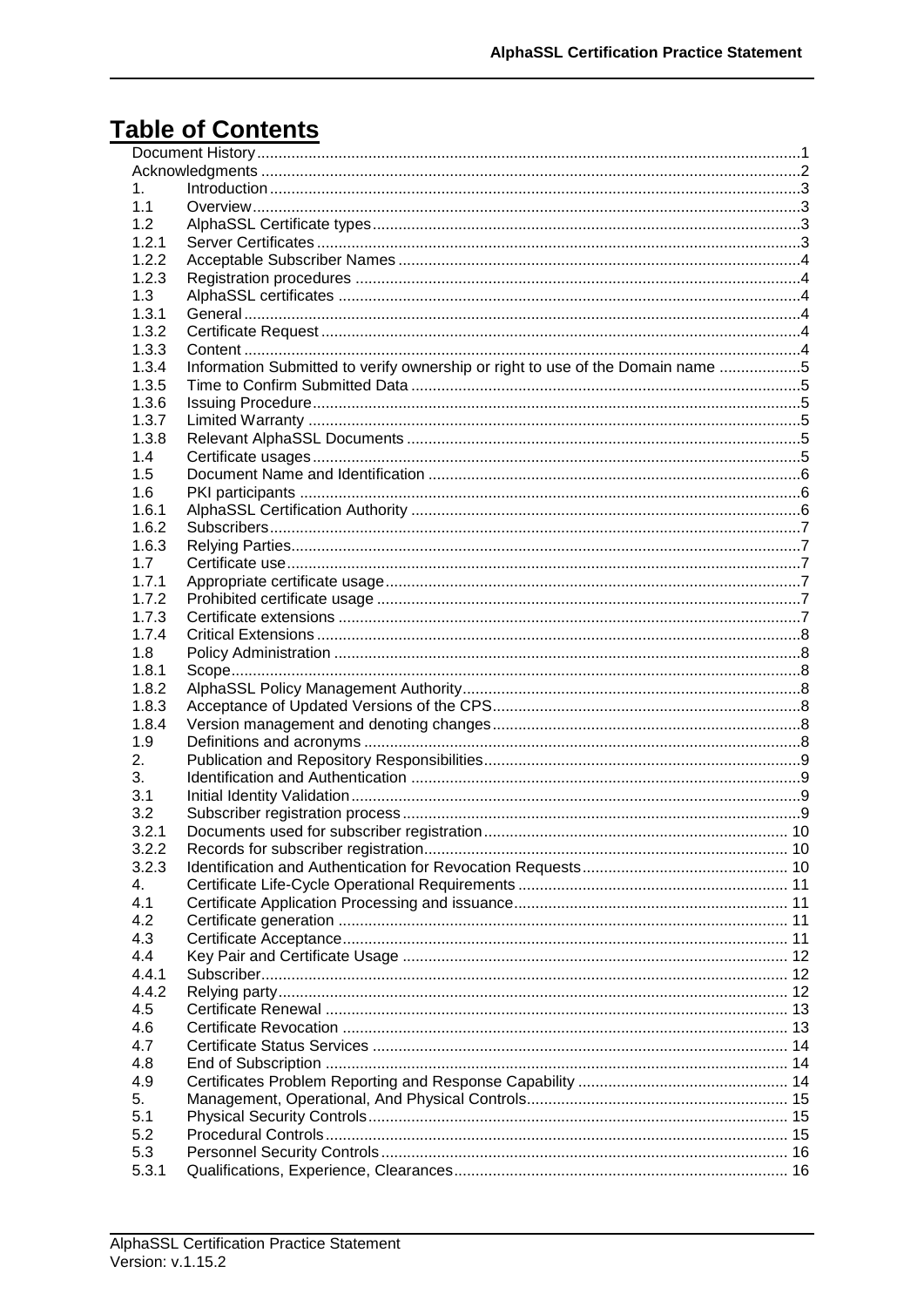| 5.3.2          |  |
|----------------|--|
| 5.3.3          |  |
| 5.3.4          |  |
| 5.3.5          |  |
| 5.3.6          |  |
| 5.3.7          |  |
| 5.3.8          |  |
| 5.4            |  |
| 5.5            |  |
| 5.5.1          |  |
| 5.5.2          |  |
| 5.5.3          |  |
| 5.5.4          |  |
| 5.5.5          |  |
| 5.6            |  |
| 6.             |  |
| 7 <sub>1</sub> |  |
| 7.1            |  |
| 7.2            |  |
| 8.             |  |
| 8.1            |  |
| 8.1.1          |  |
| 9.             |  |
| 9.1            |  |
| 9.1.1          |  |
| 9.2            |  |
| 9.3            |  |
| 9.3.1          |  |
| 9.4            |  |
| 9.5            |  |
| 9.6            |  |
| 9.6.1          |  |
| 9.6.2          |  |
| 9.6.3          |  |
| 9.6.4          |  |
| 9.6.5<br>9.6.6 |  |
| 9.6.7          |  |
| 9.7            |  |
| 9.7.1          |  |
| 9.7.2          |  |
| 9.8            |  |
| 9.9            |  |
| 9.10           |  |
| 9.11           |  |
| 9.12           |  |
| 9.13           |  |
| 9.14           |  |
| 9.15           |  |
| 9.16           |  |
| 9.17           |  |
| 9.17.1         |  |
| 9.17.2         |  |
| 10.            |  |
| 11.            |  |
|                |  |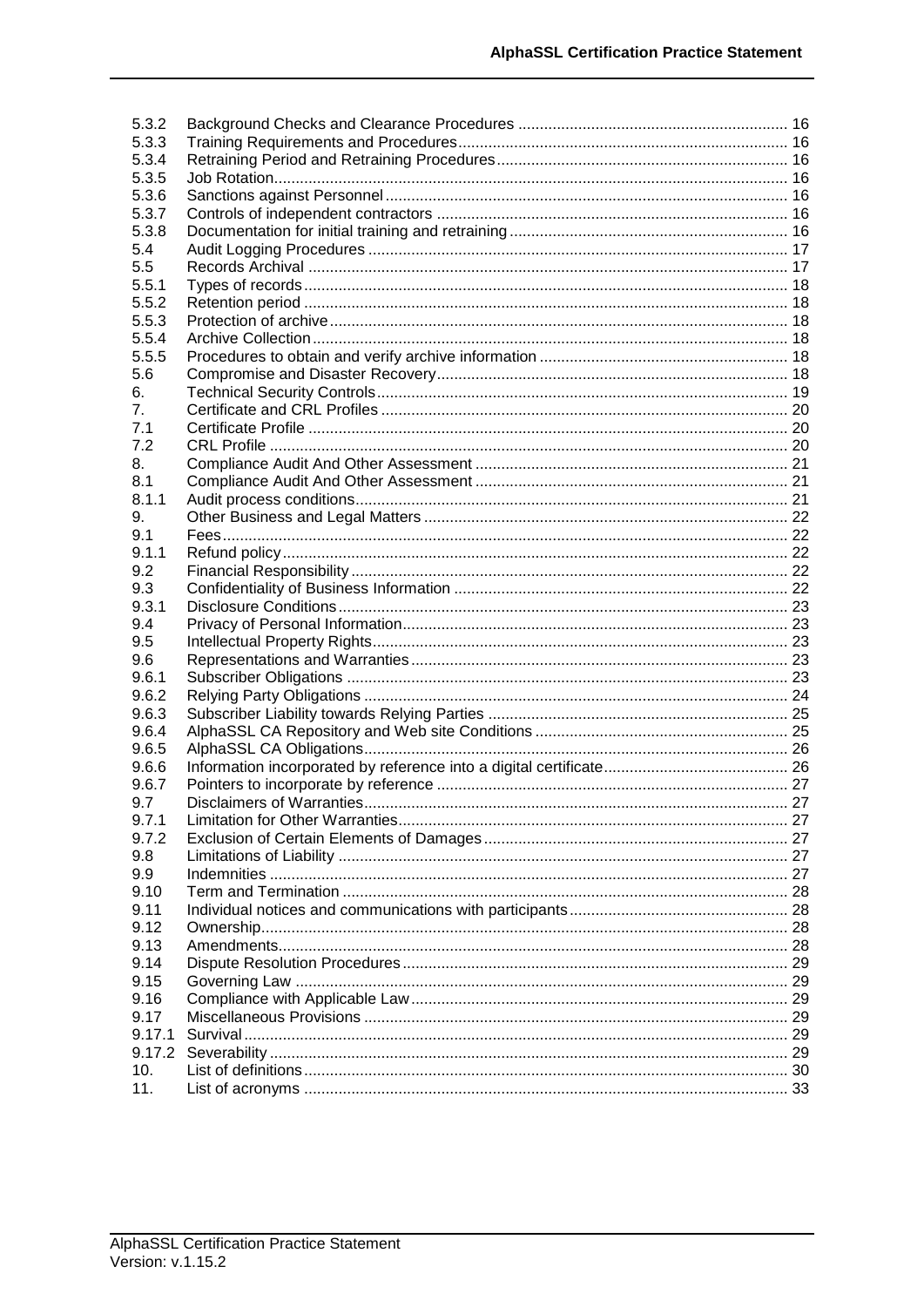## <span id="page-3-0"></span>**Document History**

#### **Document Change Control**

| Version | Release Date | Author    | Status + Description   |
|---------|--------------|-----------|------------------------|
| V1.0    | 1 May 2007   | Johan Sys | <b>Initial Version</b> |
| V1.1    | 9 May 2007   | Johan Sys | Administrative update  |



GlobalSignAlphaSSL CA Certification Practice Statement 1 of 41 Version: V.1.1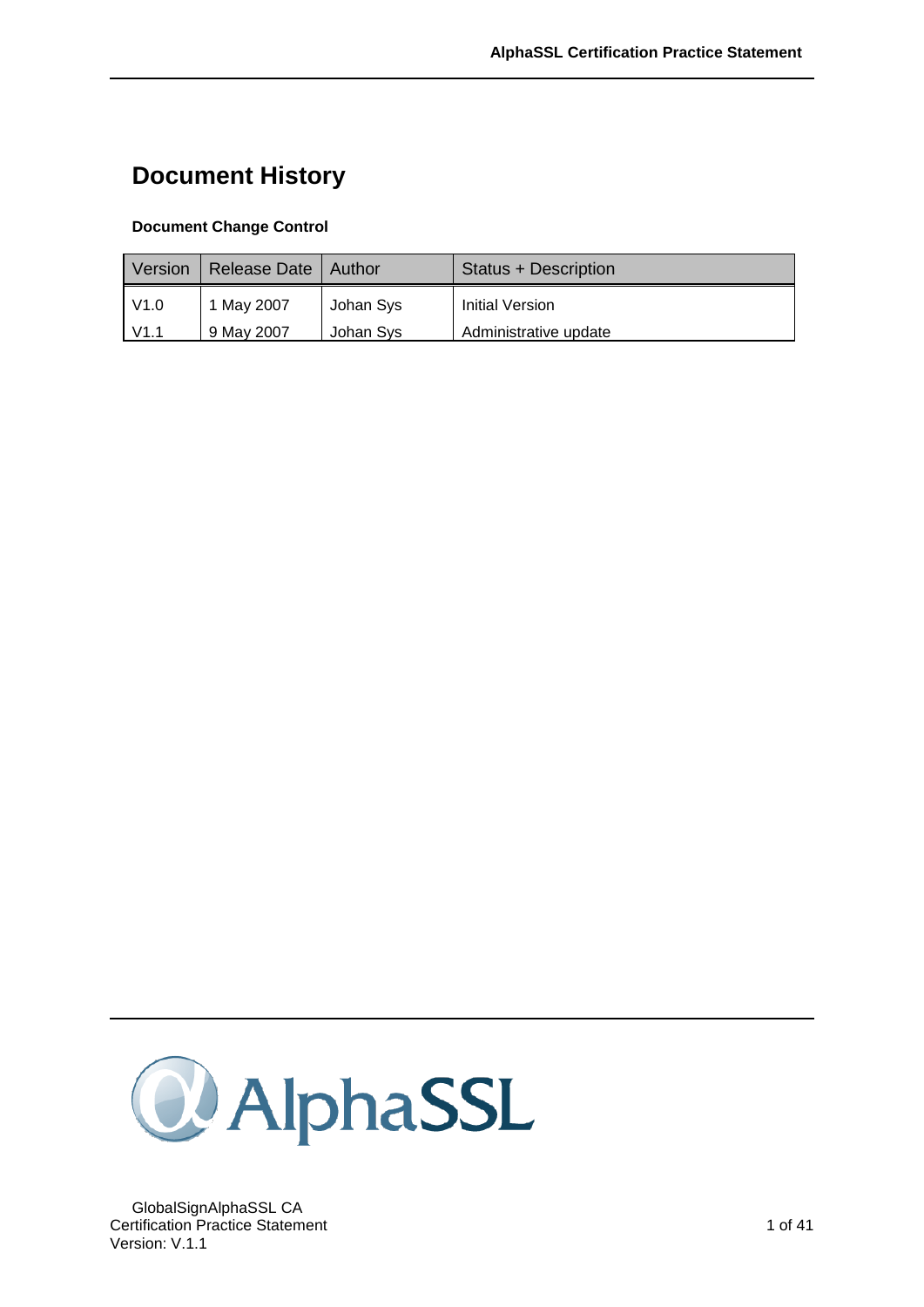## <span id="page-4-0"></span>**Acknowledgments**

This AlphaSSL CA CPS endorses in whole or in part the following industry standards:

- RFC 3647: Internet X.509 Public Key Infrastructure Certificate Policies and Certification Practices Framework (obsoletes RFC 2527)
- RFC 2459: Internet X.509 Public Key Infrastructure Certificate and CRL Profile.
- RFC 3279: Algorithms and Identifiers for the Internet X.509 Public Key Infrastructure Certificate and CRI Profile
- The ISO 1-7799 standard on security and infrastructure

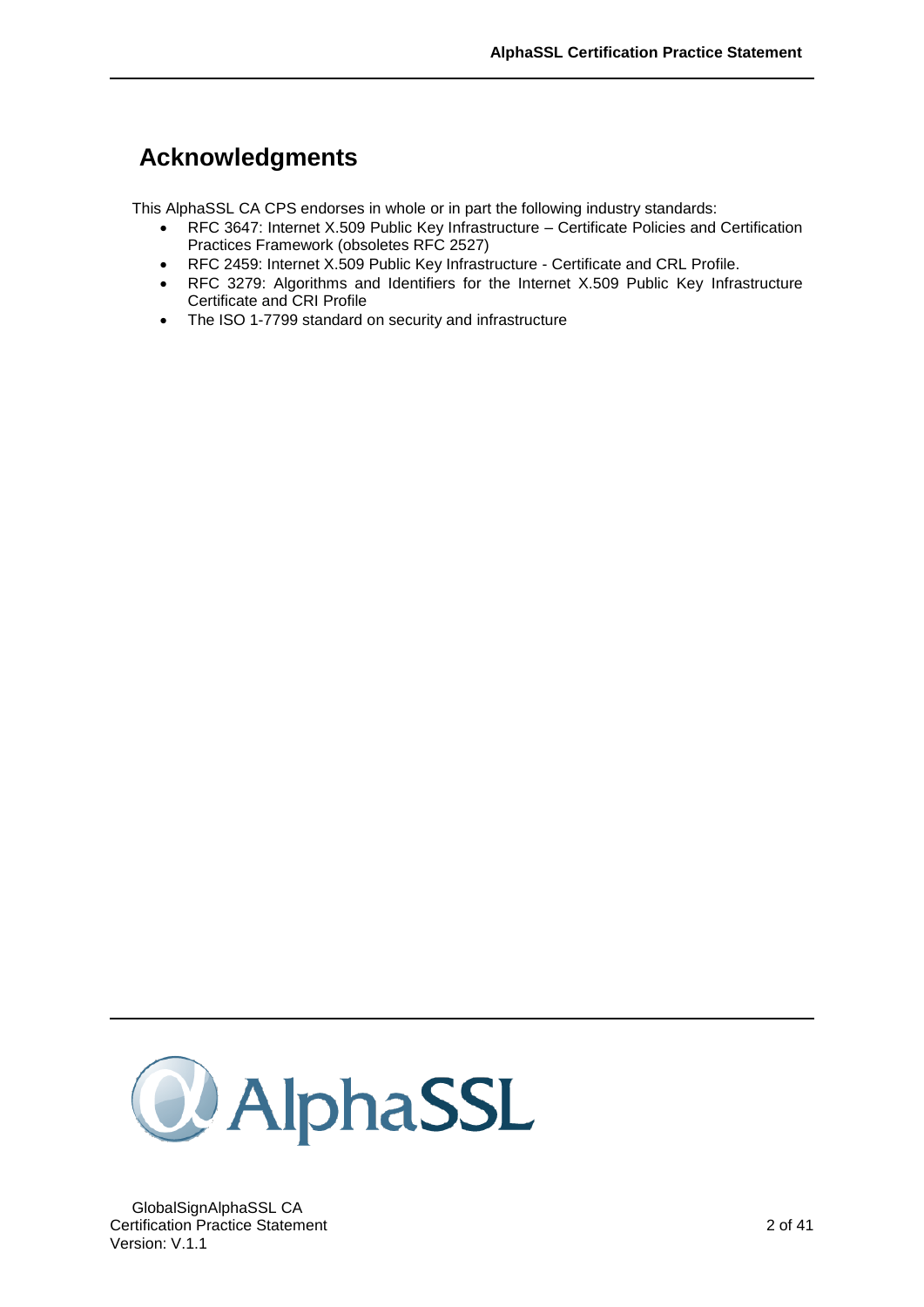## <span id="page-5-0"></span>**1. Introduction**

This Certification Practice Statement (CPS) of the AlphaSSL Certification Authority (hereinafter, AlphaSSL CA) applies to the services of the AlphaSSL CA that are associated with the issuance of and management of digital certificates. This CPS can be found on the AlphaSSL CA repository at: http://www.AlphaSSL.com/repository. This CPS may be updated from time to time.

This CPS addresses the technical, procedural personnel policies and practices of the CA in all services and during the complete life cycle of certificates as issued by AlphaSSL CA.

## <span id="page-5-1"></span>**1.1 Overview**

This CPS applies to the specific domain of the AlphaSSL CA. The purpose of this CPS is to present the AlphaSSL practices and procedures in managing certificates and to demonstrate compliance with requirements pertaining to the issuance of digital certificates according to AlphaSSL's own and industry requirements pursuant to the standards set out above. The certificate type addressed in this CPS is the following : AlphaSSL certificate. This certificate can be used to authenticate web resources, such as servers and other devices.

This CPS identifies the roles, responsibilities and practices of all entities involved in the life cycle, use, reliance upon and management of AlphaSSL certificates. The provisions of this CPS with regard to practices, level of services, responsibilities and liability bind all parties involved including the AlphaSSL CA, AlphaSSL RA, subscribers and relying parties. Certain provisions might also apply to other entities such as the certification service provider, application providers etc.

This CPS describes the requirements to issue, manage and use certificates issued by the AlphaSSL CA under a managed Brand Root.

A subscriber or relying party of a AlphaSSL CA certificate must refer to the AlphaSSL CPS in order to establish Trust. It is also essential to establish the trustworthiness of the entire certificate chain of the AlphaSSL certificate hierarchy, including the Brand Root.

A full list of accreditation and recognition of service is available upon request.

This CPS is made available on-line under https://www.alphassl.com/repository.

The AlphaSSL CA accepts comments regarding this CPS addressed to the address mentioned above in the Introduction of this document.

## <span id="page-5-2"></span>**1.2 AlphaSSL Certificate types**

*This part describes the public AlphaSSL products.* 

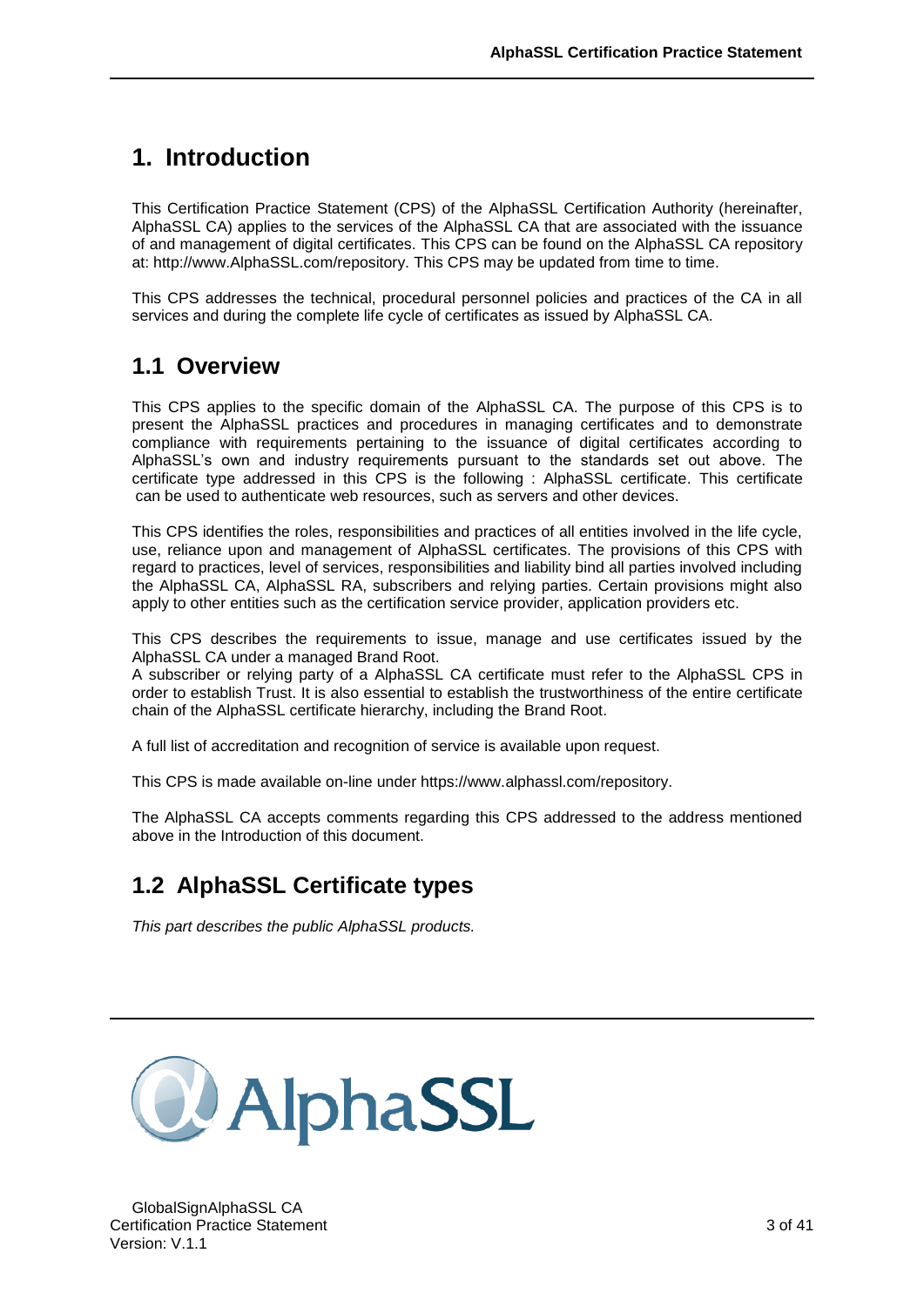### <span id="page-6-0"></span>1.2.1 Server Certificates

AlphaSSL certificates can be used for web based transactions. It is meant for entities that wish to participate in secure communication and transactions at the web-server level. By using Secure Socket Layer (SSL) technology these certificates are essential to web-based businesses engaging in secured transactions. The identity of the certificate-holder is not authenticated by AlphaSSL CA, only the ownership of the domain or the right of the requester to apply for a domain as represented in the Domain Name System.

### <span id="page-6-1"></span>1.2.2 Acceptable Subscriber Names

For publication in its certificates AlphaSSL CA accepts subscriber names that are meaningful and can be authenticated as required.

### 1.2.2.1 Pseudonyms

<span id="page-6-2"></span>AlphaSSL CA may allow the use of pseudonyms, reserving its right to disclose the identity of the subscriber as may be required by law or a following a reasoned and legitimate request.

### 1.2.3 Registration procedures

AlphaSSL CA reserves the right to update registration procedures and subscriber submitted data to improve the identification and registration process.

## <span id="page-6-3"></span>**1.3 AlphaSSL certificates**

#### 1.3.1 General

<span id="page-6-4"></span>AlphaSSL certificates are meant for secure communication with for example a web-site through an SSL or TLS link.

The applicant is an individual or organization that has an Internet Server such as a website. AlphaSSL certificates are used to assure a confidential communication with the Internet Server.

AlphaSSL certificates validity period is between one and five years.

<span id="page-6-5"></span>AlphaSSL certificates are issued to entities and individuals who own a domain name, or have the right to request a AlphaSSL certificate for a specific domain.

### 1.3.2 Certificate Request

A certificate request can be made in the following way:

**On-line, v**ia the Web (https). The certificate applicant submits an application via a secure on-line link following a procedure provided by AlphaSSL CA. Additional documentation in support of the application may be required so that AlphaSSL CA verifies that the domain name belongs to the applicant, or that the applicant is authorized to request a certificate for that domain name. The applicant submits to AlphaSSL CA the additional documentation. Upon verification of ownership or right to use of the domain name, AlphaSSL CA issues the certificate and sends a notice to the

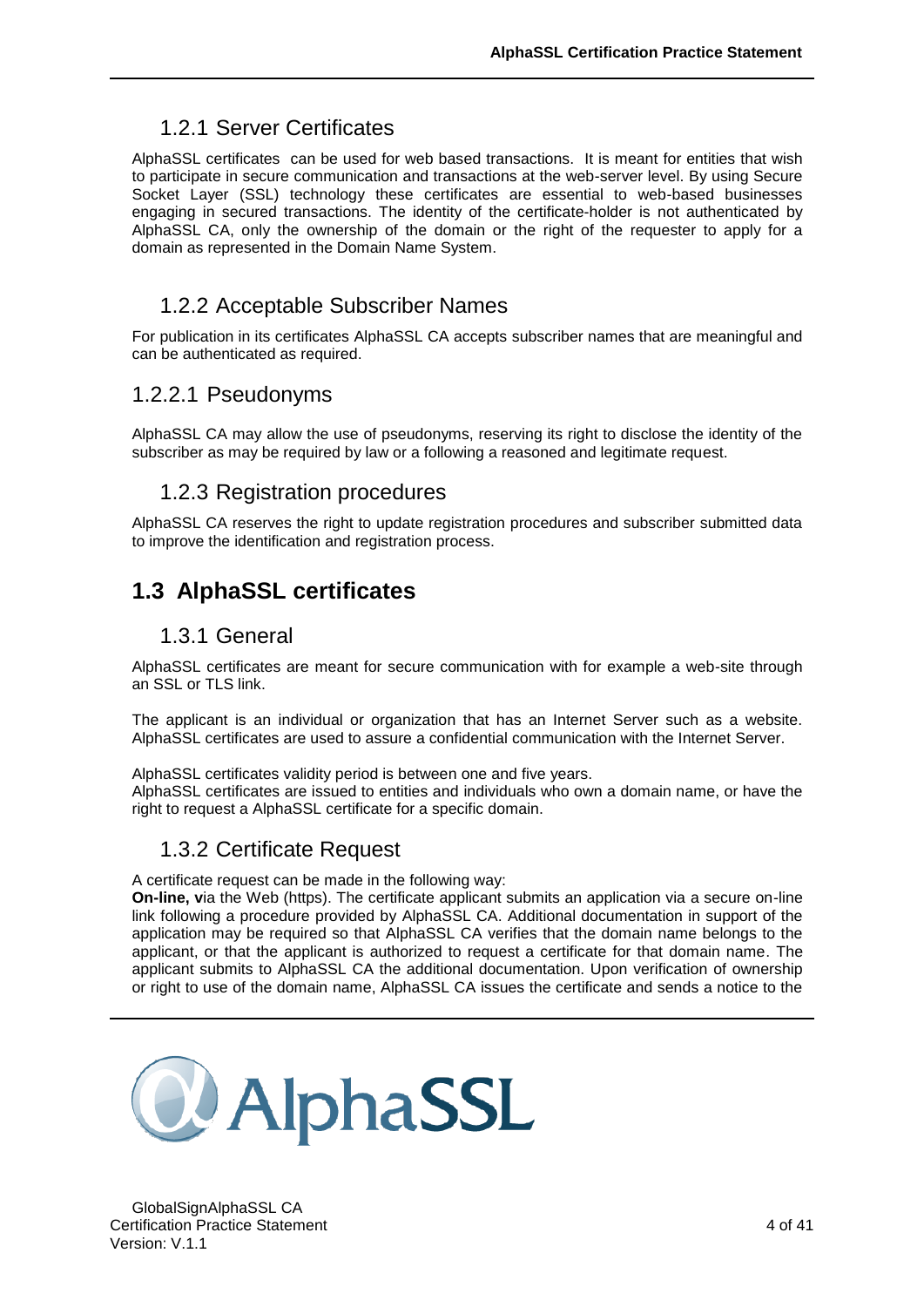applicant. The applicant downloads and installs the certificate on the server. The applicant must notify AlphaSSL CA of any inaccuracy or defect in a certificate promptly after receipt of the certificate or earlier notice of information to be included in the certificate.

### <span id="page-7-0"></span>1.3.3 Content

Typical information published on a AlphaSSL certificate includes the following elements

- Applicant's domain name
- Applicant's public key
- Issuing certification authority (AlphaSSL CA)
- AlphaSSL electronic signature
- Type of algorithm
- Validity period of the digital certificate
- Serial number of the digital certificate

### <span id="page-7-1"></span>1.3.4 Information Submitted to verify ownership or right to use of the Domain name

The applicant must provide contact details to AlphaSSL CA and underwrite those by click-through process. AlphaSSL CA has the right to request a signed registration form or a signed subscriber agreement. AlphaSSL CA has the right to request proof of the ownership of the domain name or can ask the owner of the domain name to validate the request of the applicant.

## <span id="page-7-2"></span>1.3.5 Time to Confirm Submitted Data

AlphaSSL CA makes reasonable efforts to confirm certificate application information and issue a digital certificate within reasonable time frames. While AlphaSSL certificates are typically issued within minutes, up to 1 to 3 working days might be required for proper verification.

### <span id="page-7-3"></span>1.3.6 Issuing Procedure

The issuing procedure for a AlphaSSL certificate is as follows:

1 The applicant creates Certificate Signing Request (CSR) and a key pair using appropriate server software.

2 The applicant follows the on line registration procedure.

3 The applicant submits the required information including technical contact, server information and if required payment information.

4 The applicant accepts by click-through the on line subscriber agreement.

5 Data is sent with certificate request to AlphaSSL CA automatically.

6 AlphaSSL CA verifies the submitted information by checking domain ownership or domain right to use and any other information as it sees fit. This may also include checks in third party databases or resources and independent verification through telephone.

7 AlphaSSL CA may positively verify the applicant.

8 AlphaSSL CA may issue the certificate to the applicant.

9 AlphaSSL CA publishes the issued certificate in online database

10 Renewal: allowed

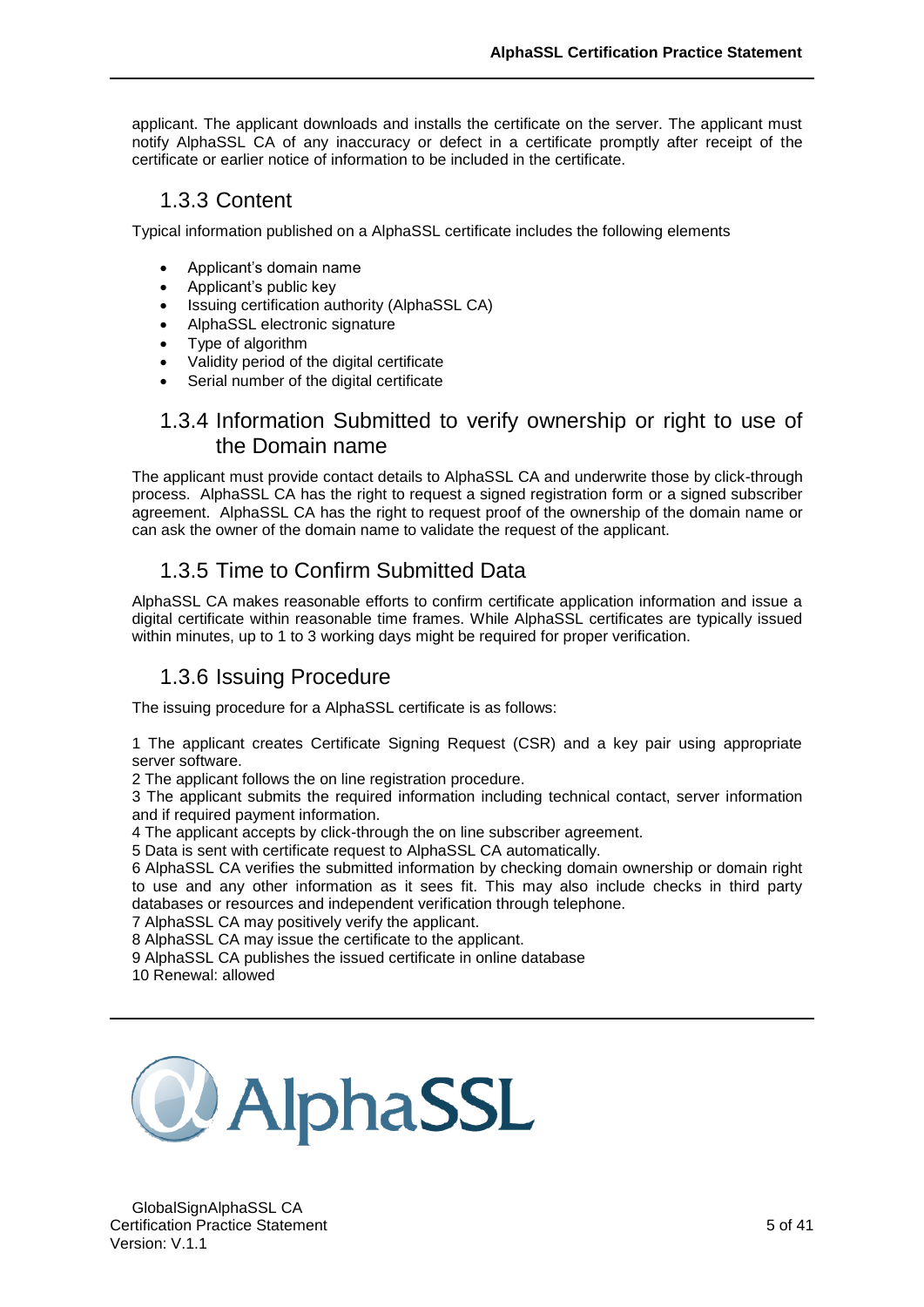#### 11 Revocation: allowed

<span id="page-8-0"></span>AlphaSSL might apply variations of this procedure in order to meet service, standards or legal requirements.

#### 1.3.7 Limited Warranty

<span id="page-8-1"></span>AlphaSSL accepts liability up to USD 1000 per loss due to a false domain name (lack of ownership or lack of right to use domain) in a certificate issued following the CPS.

#### 1.3.8 Relevant AlphaSSL Documents

The applicant must take notice and is bound by the following documents available on www.AlphaSSL.com/repository:

1 AlphaSSL CPS

2 Subscriber Agreement

### <span id="page-8-2"></span>**1.4 Certificate usages**

Certain limitations apply to the use of AlphaSSL certificates. An AlphaSSL certificate can only be used for authentication of a remote domain name and webservice and encryption (confidentiality) of the communication channel.

<span id="page-8-3"></span>Other uses of AlphaSSL certificates are not supported by this CPS.

### **1.5 Document Name and Identification**

AlphaSSL ensures compliance of its certificates with the requirements and assertions of this CPS.

## <span id="page-8-4"></span>**1.6 PKI participants**

The AlphaSSL CA makes its services available to AlphaSSL certificate subscribers. These subscribers include without limitation entities that uses the AlphaSSL certificates for the purposes of:

- Authentication (digital signature)
- <span id="page-8-5"></span>**Encryption**

### 1.6.1 AlphaSSL Certification Authority

A Certification Authority, such as AlphaSSL CA, is an organization that issues digital certificates to be used in public or private domains, within a business framework, a transactions context etc.

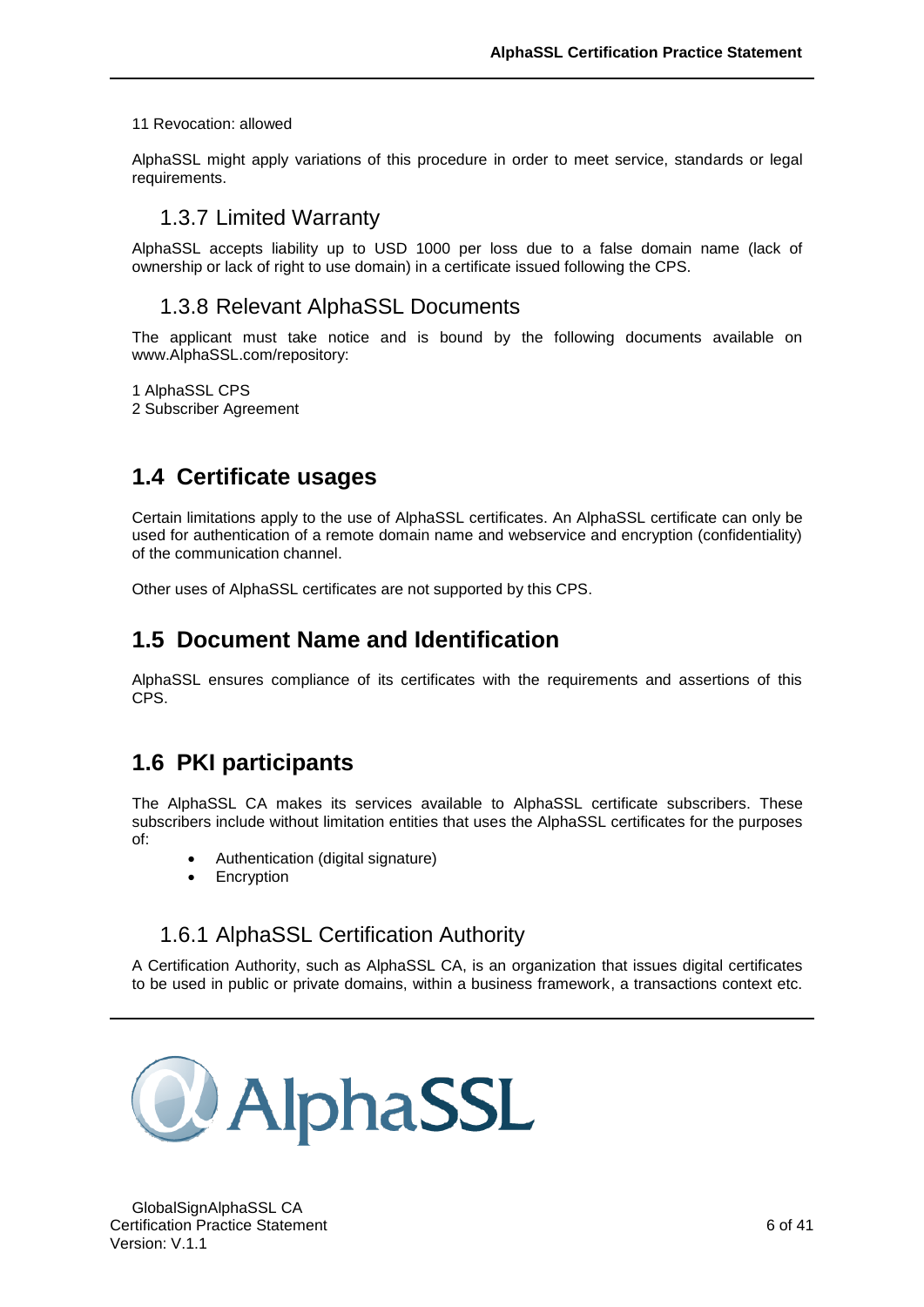A certification authority is also referred to as the Issuing Authority to denote the purpose of issuing certificates at the request of an RA.

The AlphaSSL CA drafts and implements the policy prevailing in issuing a certain type or class of digital certificates.

The AlphaSSL CA ensures the availability of all services pertaining to the management of AlphaSSL certificates, including without limitation the issuing, revocation, status verification of a certificate, as they may become available or required in specific applications. The AlphaSSL CA also manages a core online registration system for the AlphaSSL certificates.

Appropriate publication is necessary to ensure that relying parties obtain notice or knowledge of functions associated with the revoked and/or suspended certificates. Publication is manifested by including a revoked or suspended certificate in a certificate revocation list that is published in an online directory. Issued certificates also appear on directories of issued certificates. The AlphaSSL CA operates such directories.

The domain of responsibility of the AlphaSSL CA's comprises of the overall management of the certificate lifecycle including the following actions:

- Issuance
- Revocation
- Renewal
- Status validation

### 1.6.1.1 AlphaSSL CA outsource agent

Through an outsource agent, AlphaSSL CA operates a secure facility in order to deliver CA services including the issuance, revocation, renewal and status validation of AlphaSSL CA certificates. The AlphaSSL outsource agent operates a service to AlphaSSL CA on the basis of a service agreement. The scope of the service is the support in certificate management. The AlphaSSL outsource agent warrants designated services and service levels that meet those required by AlphaSSL CA. The AlphaSSL outsource agent carries out tasks associated with the administration of services and certificates on behalf of AlphaSSL CA.

### 1.6.1.2 Role of AlphaSSL CA

AlphaSSL CA operates as a Trust Service Provider to deliver Trust Services to a user community, directly or through an agent. An agent in this case includes third party entities that operate under agreement with and within the conditions laid out by AlphaSSL CA.

### <span id="page-9-0"></span>1.6.2 Subscribers

Subscribers of AlphaSSL services are natural persons that successfully apply for a certificate. Subscribers are parties that have ultimate authority over the private key corresponding to the public key that is listed in a subject certificate.

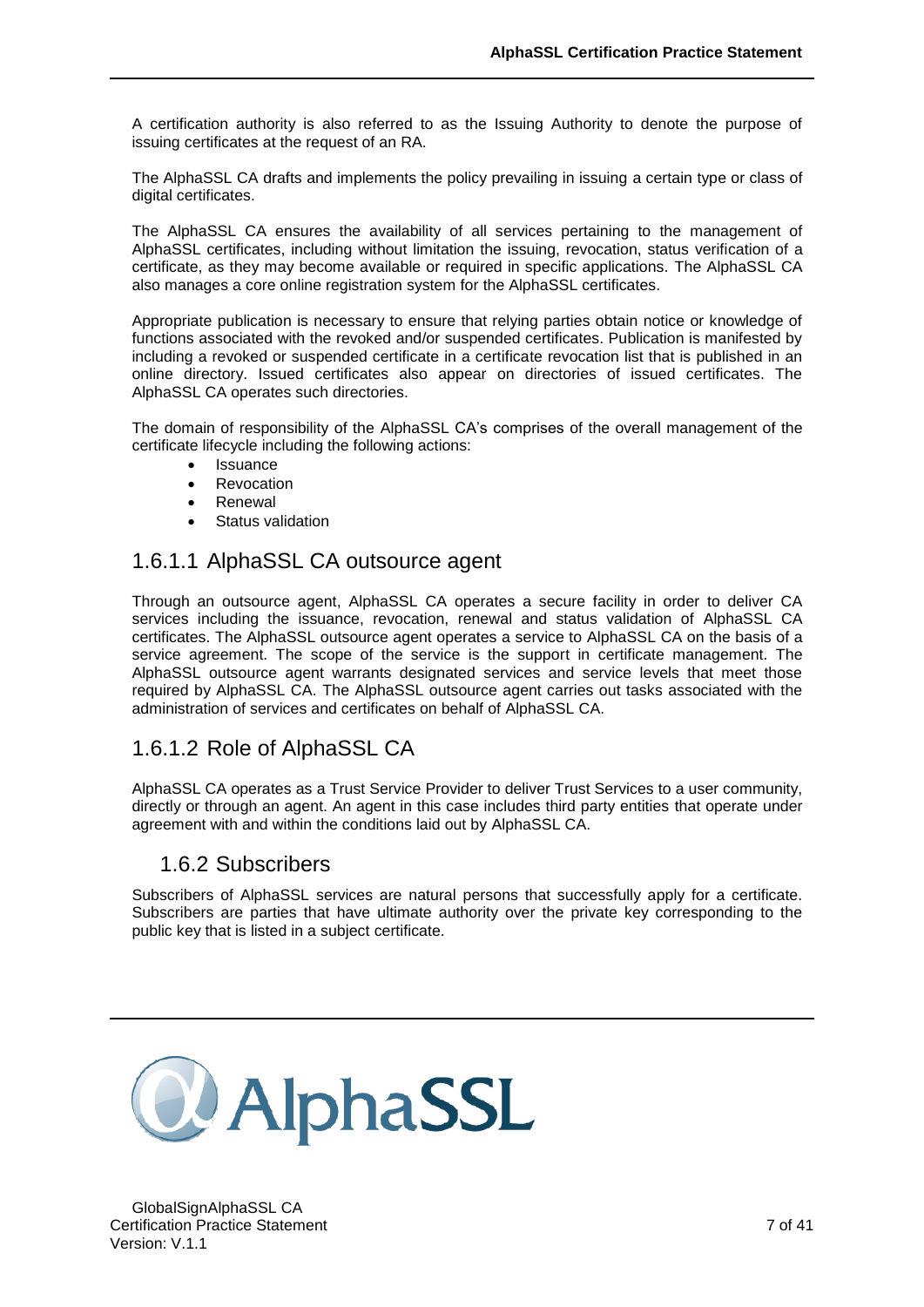Natural persons that are subscribers typically hold a valid identification document, such as an identity card, passport or equivalent, which might be used as credential in order to issue AlphaSSL certificates.

Additional credentials are required as explained on the online process for the application for a certificate.

## <span id="page-10-0"></span>1.6.3 Relying Parties

Relying parties are natural or legal persons that rely on a certificate and/or a digital signature verifiable with reference to a public key listed in a subscriber's certificate.

To verify the validity of a digital certificate, relying parties must always refer to AlphaSSL CA revocation information, currently a Certificate Revocation List (CRL). Certificate validation takes place prior to relying on information featured in a certificate. Relying parties meet specific obligations as described in this CPS.

## <span id="page-10-1"></span>**1.7 Certificate use**

<span id="page-10-2"></span>Certain limitations apply to the use of AlphaSSL CA certificates.

### 1.7.1 Appropriate certificate usage

AlphaSSL certificates can be used for public domain transactions that require:

- Authentication and
- **Confidentiality**

Additional uses are specifically designated once they become available to end entities. Unauthorised use of AlphaSSL certificates may result in an annulment of warranties offered by the AlphaSSL CA to subscribers and relying parties of AlphaSSL certificates.

#### <span id="page-10-3"></span>1.7.2 Prohibited certificate usage

<span id="page-10-4"></span>End entity certificate use is restricted by using certificate extensions on key usage and extended key usage. Any usage of the certificate inconsistent with these extensions is not authorised.

### 1.7.3 Certificate extensions

AlphaSSL CA issues certificates that might contain extensions defined by the X.509 v3 standard as well as any other formats including those used by Microsoft and Netscape.

AlphaSSL CA uses certain constraints and extensions for its public PKI services as per the definition of the International Standards organization (ISO). Such constraints and extensions may limit the role and position of a CA or subscriber certificate so that such subscribers can be identified under varying roles.

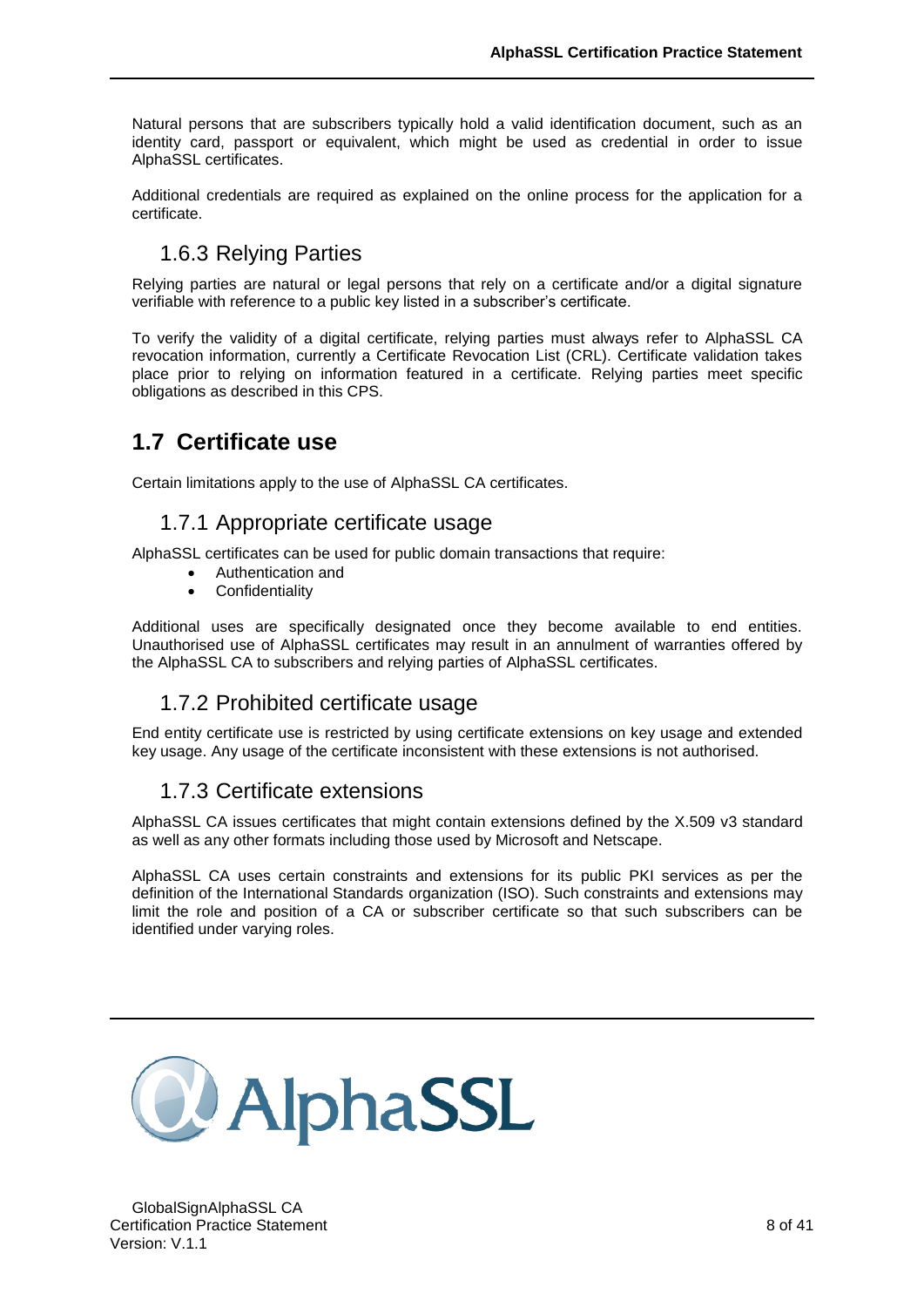## <span id="page-11-0"></span>1.7.4 Critical Extensions

AlphaSSL CA uses certain critical extensions in the certificates it issues such as:

- A basic constraint in the certificate to show whether a certificate is meant for a CA or not.
	- To show the intended usage of the key.
	- To show the number of levels in the hierarchy under a CA certificate.

## <span id="page-11-1"></span>**1.8 Policy Administration**

The Policy Managing Authority of the AlphaSSL CA manages this AlphaSSL CPS. The AlphaSSL CA registers, observes the maintenance, and interprets this CPS. The AlphaSSL CA makes available the operational conditions prevailing in the life-cycle management of AlphaSSL certificates.

## <span id="page-11-2"></span>1.8.1 Scope

AlphaSSL may make revisions and updates to its policies as it sees fit or required by the circumstances. Such updates become binding for all certificates that have been issued or are to be issued 30 days after the date of the publication of the updated version of the CPS.

### <span id="page-11-3"></span>1.8.2 AlphaSSL Policy Management Authority

New versions and publicized updates of AlphaSSL policies are approved by the AlphaSSL Policy Management Authority. The AlphaSSL Policy Management Authority in its present organizational structure comprises of members as indicated below:

- At least one member of the management of AlphaSSL CA..
- At least one authorised agents directly involved in the drafting and development of AlphaSSL practices and policies.

## <span id="page-11-4"></span>1.8.3 Acceptance of Updated Versions of the CPS

Upon approval of a CPS update by the AlphaSSL Policy Management Authority, that CPS is published in the AlphaSSL online Repository at https://www.alphassl.com/repository.

AlphaSSL CA publishes a notice of such updates on its public web site at http://www.alphassl.com. The updated version is binding against all existing and future subscribers unless notice is received within 30 days after communication of the notice. After such period the updated version of the CPS is binding against all parties including the subscribers and parties relying on certificates that have been issued under a previous version of the AlphaSSL CPS.

AlphaSSL CA publishes on its web site at least the two latest versions of its CPS.

### <span id="page-11-5"></span>1.8.4 Version management and denoting changes

Changes are denoted through new version numbers for the CPS. New versions are indicated with an integer number followed by one decimal that is zero. Minor changes are indicated through one decimal number that is larger than zero. Minor changes include:

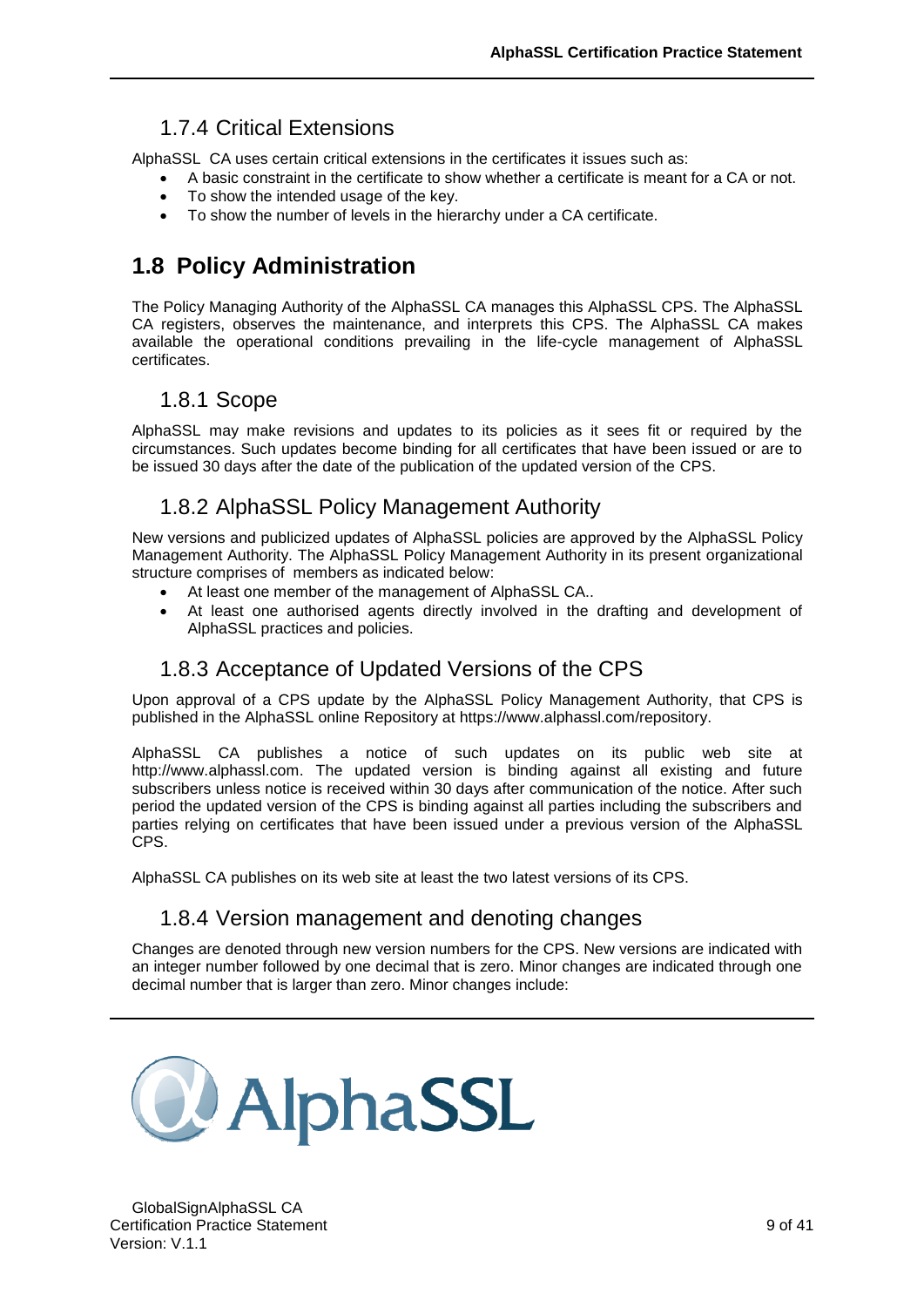- Minor editorial corrections
- Changes to contact details

## <span id="page-12-0"></span>**1.9 Definitions and acronyms**

A list of definitions can be found at the end of this CPS.

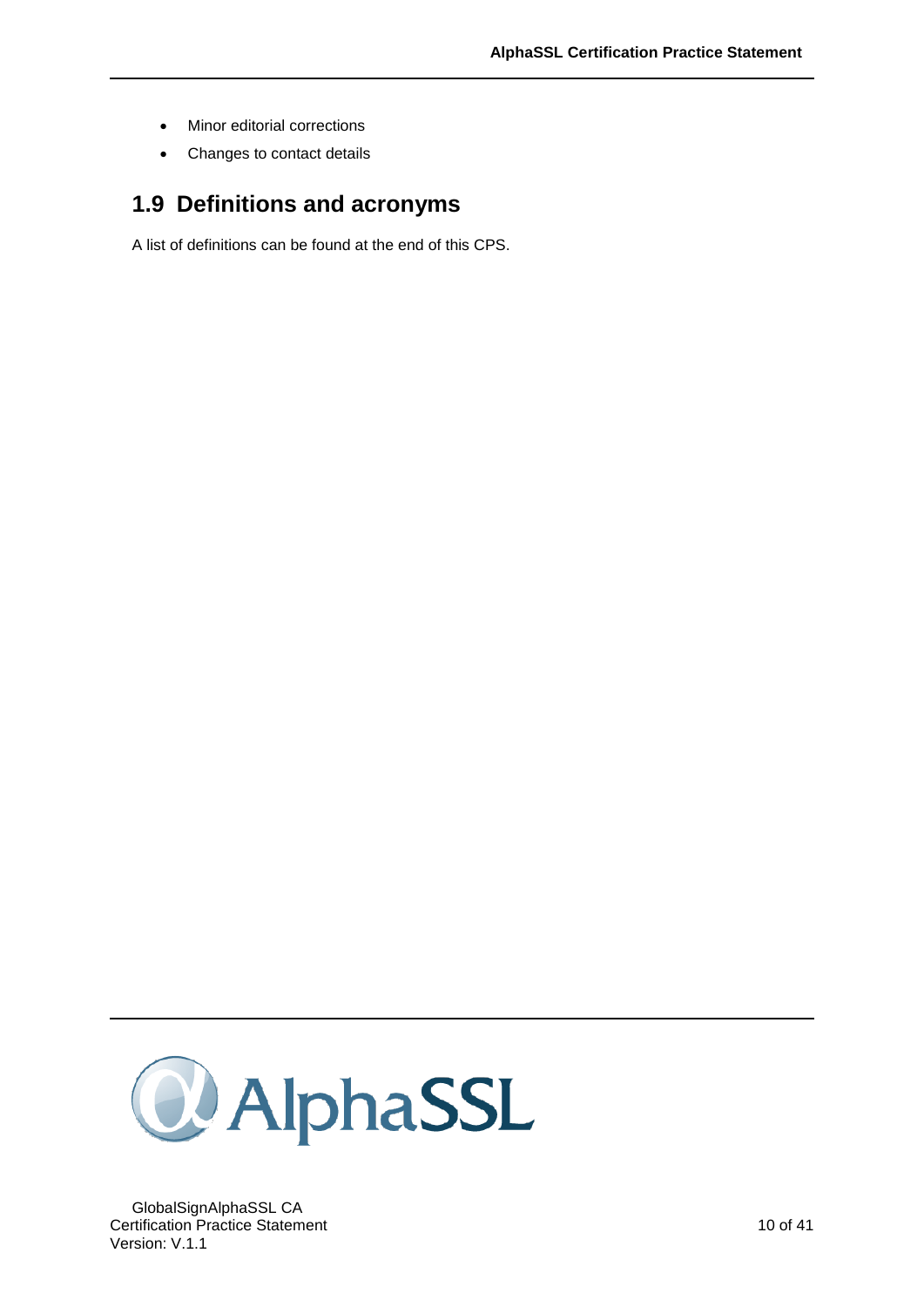## <span id="page-13-0"></span>**2. Publication and Repository Responsibilities**

AlphaSSL CA publishes information about the digital certificates that it issues in an online publicly accessible repository. AlphaSSL CA reserves its right to publish certificate status information on third party repositories.

AlphaSSL CA retains an online repository of documents where it makes certain disclosures about its practices, procedures and the content of certain policies including this CPS. AlphaSSL CA reserves its right to make available and publish information on its policies by any appropriate means within the AlphaSSL repository.

All parties who are associated with the issuance, use or management of AlphaSSL certificates are hereby notified that AlphaSSL CA may publish submitted information on publicly accessible directories in association with the provision of electronic certificate status information.

AlphaSSL CA refrains from making publicly available certain elements of documents including security controls, procedures, internal security polices etc. However these elements are disclosed in audits associated with formal accreditation schemes that AlphaSSL CA adheres to, such as Web Trust for CAs..

## <span id="page-13-1"></span>**3. Identification and Authentication**

AlphaSSL CA maintain appropriate procedures to address naming practices, including the recognition of trademark rights in certain names.

<span id="page-13-2"></span>AlphaSSL CA authenticate the requests of parties wishing to revoke certificates under this policy.

## **3.1 Initial Identity Validation**

The identification of the applicant for a certificate is carried out according to a documented procedure.

For the identification and authentication procedures of the initial subscriber registration, AlphaSSL CA might rely on such resources as third party databases.

## <span id="page-13-3"></span>**3.2 Subscriber registration process**

AlphaSSL CA ensures that:

- Subscribers of certificates are properly identified and authenticated
- Subscriber certificate requests are complete, accurate and duly authorized.

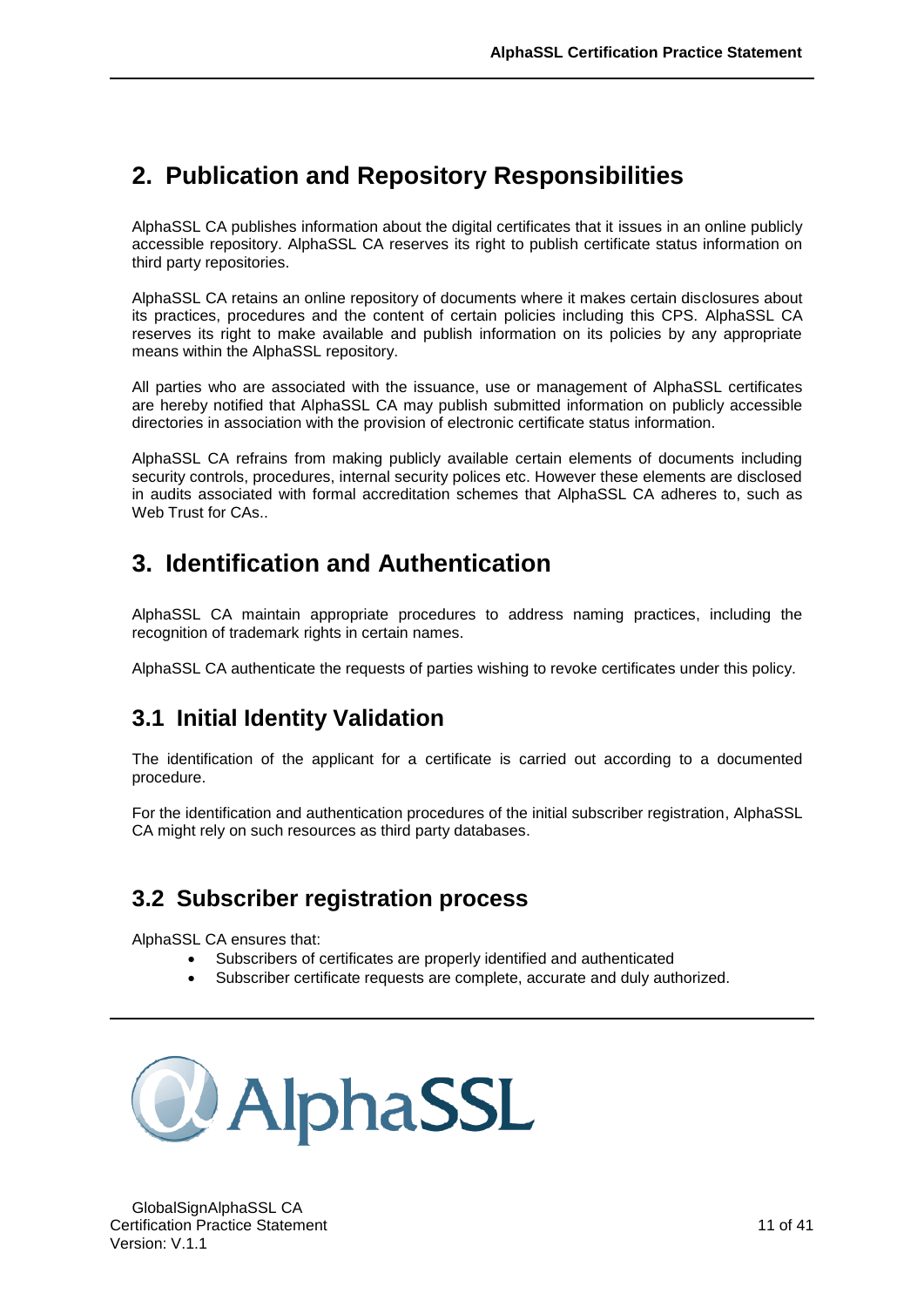In particular:

- AlphaSSL CA provides notice to the applicant through its web site at www.alphassl.com and the dedicated policy framework published on its repository at www.alphassl.com/repository.
- Before entering any contractual relationship with the subscriber, AlphaSSL CA makes available a subscriber agreement, which the applicant must approve prior to placing a request with AlphaSSL CA. This agreement can also be consulted in advance on AlphaSSL CA's repository at www.alphassl.com/repository.
- AlphaSSL CA maintains documented contractual relationships with all third party outsourced agents it uses to deliver certificates.

## <span id="page-14-0"></span>3.2.1 Documents used for subscriber registration

AlphaSSL CA typically verifies certificate request by appropriate means and on the basis of a documented procedure: the applicant must submit to AlphaSSL CA a registration form and a Subscriber Agreement, both accepted and agreed to through a click-through acceptance process.

AlphaSSL CA may prescribe additional identification proof in support of the verification of the applicant ownership or right to use of the domain.

## <span id="page-14-1"></span>3.2.2 Records for subscriber registration

AlphaSSL CA maintains records of the executed subscriber agreement and any material or documents that support the application which also include but are not limited to:

- AlphaSSL CA subscriber agreement as approved of, and executed by, the applicant.
- Consent to the keeping of a record by AlphaSSL of information used in registration and any subsequent certificate status change and passing of this information to third parties under the same conditions as required by this CPS in the case of the CA terminating its services.
- That information held in the certificate is correct and accurate.
- A specifically designed attribute that uniquely identifies the applicant within the context of the AlphaSSL CA.

The records identified above shall be kept for a period of no less than 2 years following the expiration of a certificate.

## <span id="page-14-2"></span>3.2.3 Identification and Authentication for Revocation Requests

For the identification and authentication procedures of revocation requests, AlphaSSL CA requires using an online authentication mechanism and/or a request addressed to the AlphaSSL CA.

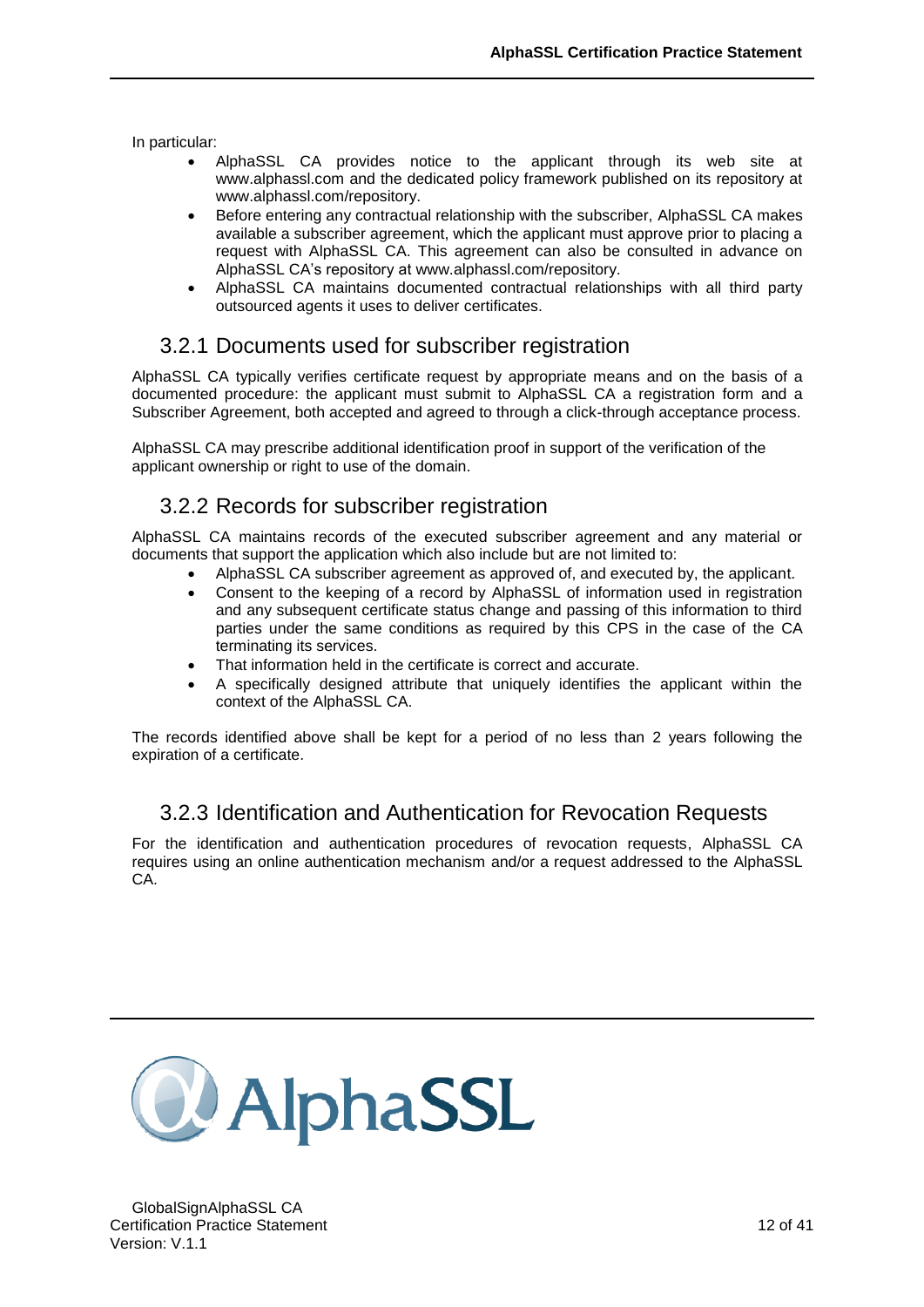## <span id="page-15-0"></span>**4. Certificate Life-Cycle Operational Requirements**

The following operational requirements apply to Certificate Life-Cycle.

All entities within the AlphaSSL domain including subscribers or other participants have a continuous duty to inform the AlphaSSL CA of all changes in the information featured in a certificate during the operational period of such certificate and until it expires or gets revoked.

To carry out its tasks AlphaSSL may use third party agents for which AlphaSSL CA assumes responsibility.

Subscribers undergo an enrolment process that requires:

- a. Filling out an application form.
- b. Generating a key pair.
- c. Delivering the generated public key corresponding to a private key to AlphaSSL CA.
- d. Accepting the subscriber agreement.

The subscriber is required to accept the issuance terms by a subscriber agreement that will be executed with the AlphaSSL CA. The subscriber agreement incorporates by reference this CPS.

In general, an online enrolment process will be sufficient, only as explicitly permitted by AlphaSSL CA.

## <span id="page-15-1"></span>**4.1 Certificate Application Processing and issuance**

AlphaSSL CA acts upon a AlphaSSL certificate application to validate the submitted domain. Subsequently, the application is either approved or rejected. Such approval or rejection does not necessarily have to be justified to the applicant or any other party.

For rejected applications of certificate requests, AlphaSSL CA notes the reason for rejecting the application.

Following issuance of the approved certificate, the AlphaSSL CA delivers the issued certificate to the subscriber directly or through an agent.

## <span id="page-15-2"></span>**4.2 Certificate generation**

With reference to the issuance and renewal of certificates, AlphaSSL CA represents towards all parties that certificates are issued securely according to the conditions set below:

- The procedure to issue a certificate is securely linked to the associated registration, including the provision of any subscriber generated public key.
- The confidentiality and integrity of registration data is ensured at all times through appropriate SSL (Secure Socket layer) links..

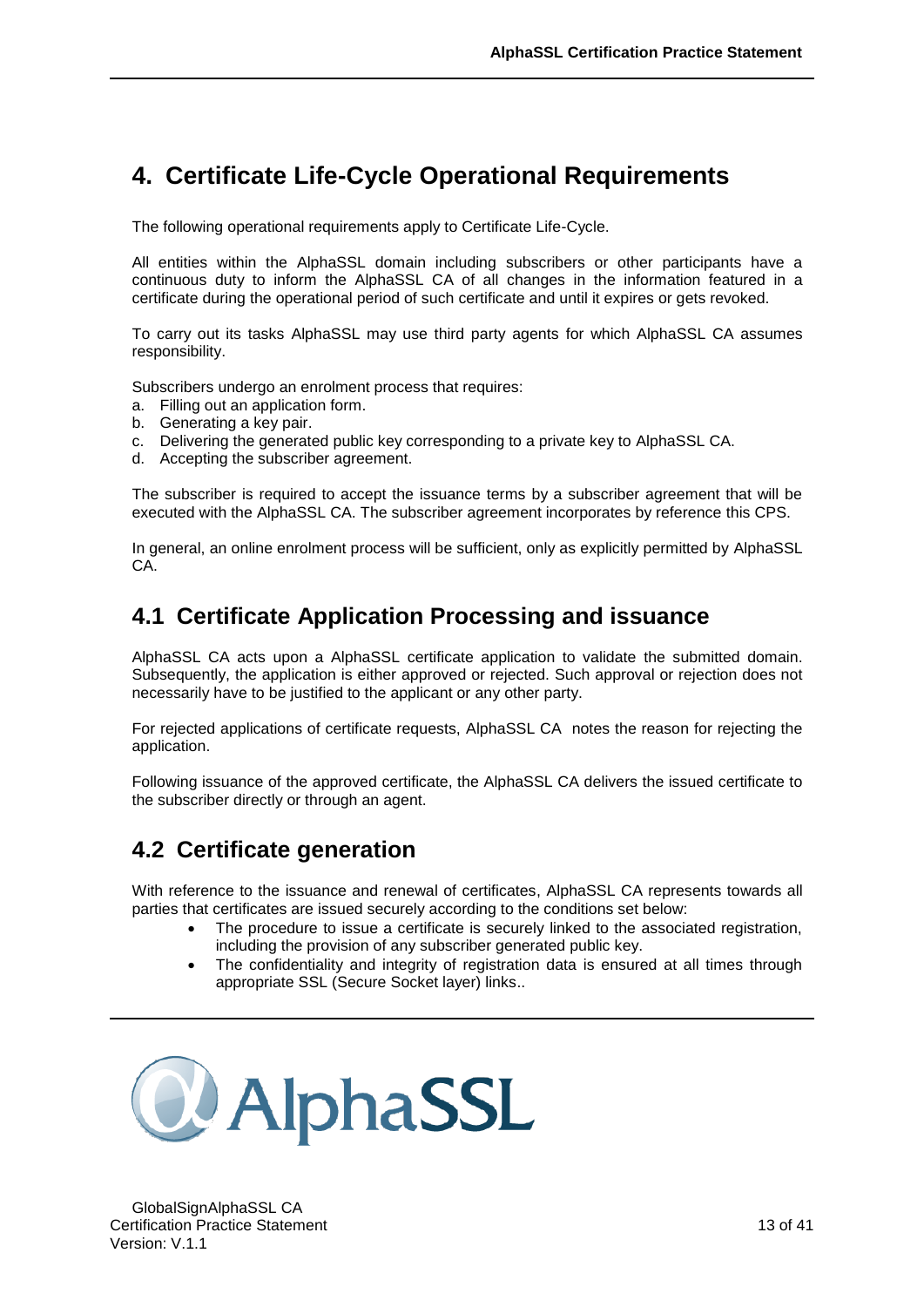<span id="page-16-0"></span> Certificate requests and generation are also supported by robust and tested procedures that have been scrutinized for compliance with the prevailing standards.

## **4.3 Certificate Acceptance**

An issued AlphaSSL certificate is deemed accepted by the subscriber when no objection is received by AlphaSSL from the subscriber within 1 working day after receival. Any objection to accepting an issued certificate must explicitly be notified to the AlphaSSL CA. The reasoning for rejection including any fields in the certificate that contain erroneous information must also be submitted.

The AlphaSSL CA might posts the issued certificate on a repository (X.500 or LDAP). The AlphaSSL CA also reserves its right to notify the certificate issuance by the AlphaSSL CA to other entities.

## <span id="page-16-1"></span>**4.4 Key Pair and Certificate Usage**

<span id="page-16-2"></span>The responsibilities relating to the use of keys and certificates include the ones addressed below:

#### 4.4.1 Subscriber

The obligations of the subscriber include the following ones:

### 4.4.1.1Subscriber duties

Unless otherwise stated in this CPS, the duties of subscribers include the following:

- 1. Accepting all applicable terms and conditions in the CPS of AlphaSSL CA published in the AlphaSSL Repository.
- 2. Notifying the AlphaSSL CA of any changes in the information submitted that might materially affect the trustworthiness of that certificate.
- 3. Ceasing to use a AlphaSSL certificate when it becomes invalid.
- 4. Using a AlphaSSL certificate, as it may be reasonable under the circumstances.
- 5. Preventing the compromise, loss, disclosure, modification, or otherwise unauthorised use of their private key.
- 6. Using secure devices and products that provide appropriate protection to their keys.
- 7. Refraining from submitting to AlphaSSL CA or any AlphaSSL directory any material that contains statements that violate any law or the rights of any party.
- 8. Request the revocation of a certificate in case of an occurrence that materially affects the integrity of a AlphaSSL certificate.
- 9. Refraining from tampering with a certificate.
- 10. Only using certificates for legal and authorised purposes in accordance with the CPS.
- 11. Refrain from using a certificate outside possible license restrictions imposed by AlphaSSL CA.

The Subscriber has all above stated duties towards the CA at all times.

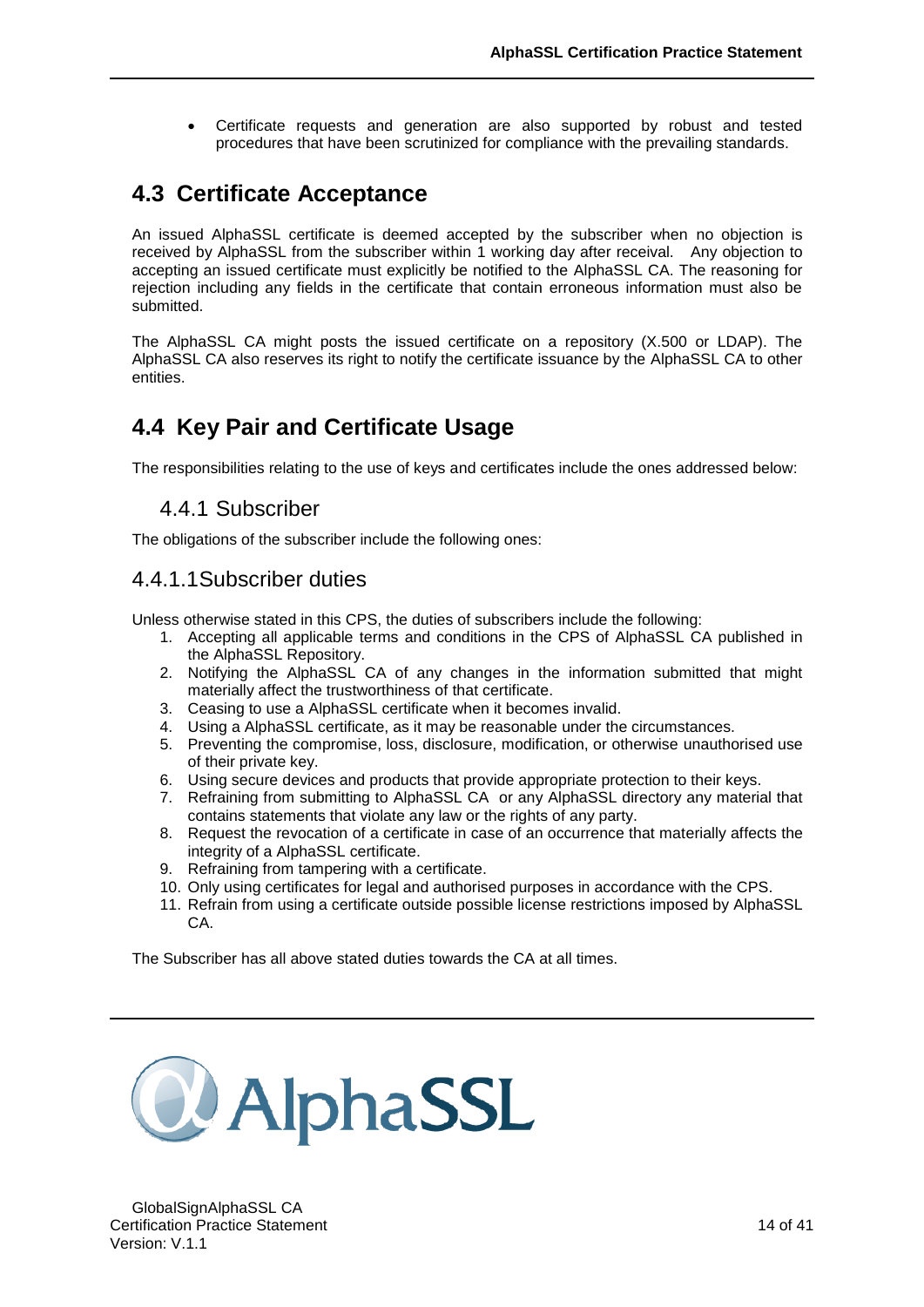## 4.4.1.2Subscriber Duty Towards Relying Parties

Without limiting other subscriber obligations stated elsewhere in this CPS, subscribers have a duty to refrain from any misrepresentations they make in certificates to third parties that reasonably rely on the representations contained therein.

## 4.4.1.3Reliance at Own Risk

It is the sole responsibility of the parties accessing information featured in the AlphaSSL CA repositories and web site to assess and rely on information featured therein. Parties acknowledge that they have received adequate information to decide whether to rely upon any information provided in a certificate. The AlphaSSL CA takes steps necessary to update its records and directories concerning the status of the certificates and issue warnings about. Failure to comply with the conditions of usage of the AlphaSSL CA Repositories and web site may result in terminating the relationship between the AlphaSSL CA and the party.

### <span id="page-17-0"></span>4.4.2 Relying party

The duties of a relying party are as follows:

## 4.4.2.1Relying party duties

A party relying on a AlphaSSL certificate will:

- Validate a AlphaSSL certificate by using certificate status information (e.g. CRL) published by AlphaSSL CA.
- Trust a AlphaSSL CA certificate only if all information featured on such a certificate can be verified via such a validation procedure as being correct and up to date.
- Rely on a AlphaSSL certificate, only as it may be reasonable under the circumstances.
- Trust a certificate only if it has not been revoked.

### 4.4.2.2AlphaSSL CA Repository and Web site Conditions

Parties, including subscribers and relying parties, accessing the AlphaSSL CA Repository and web site agree with the provisions of this CPS and any other conditions of use that the AlphaSSL CA may make available. Parties demonstrate acceptance of the conditions of usage of the CPS by submitting a query with regard to the status of a digital certificate or by anyway using or relying upon any such information or services provided:

- Obtaining information as a result of the search for a digital certificate.
- Validating the status of a digital certificate before encrypting data using the public key included in a certificate
- Obtaining information published on the AlphaSSL CA web site.

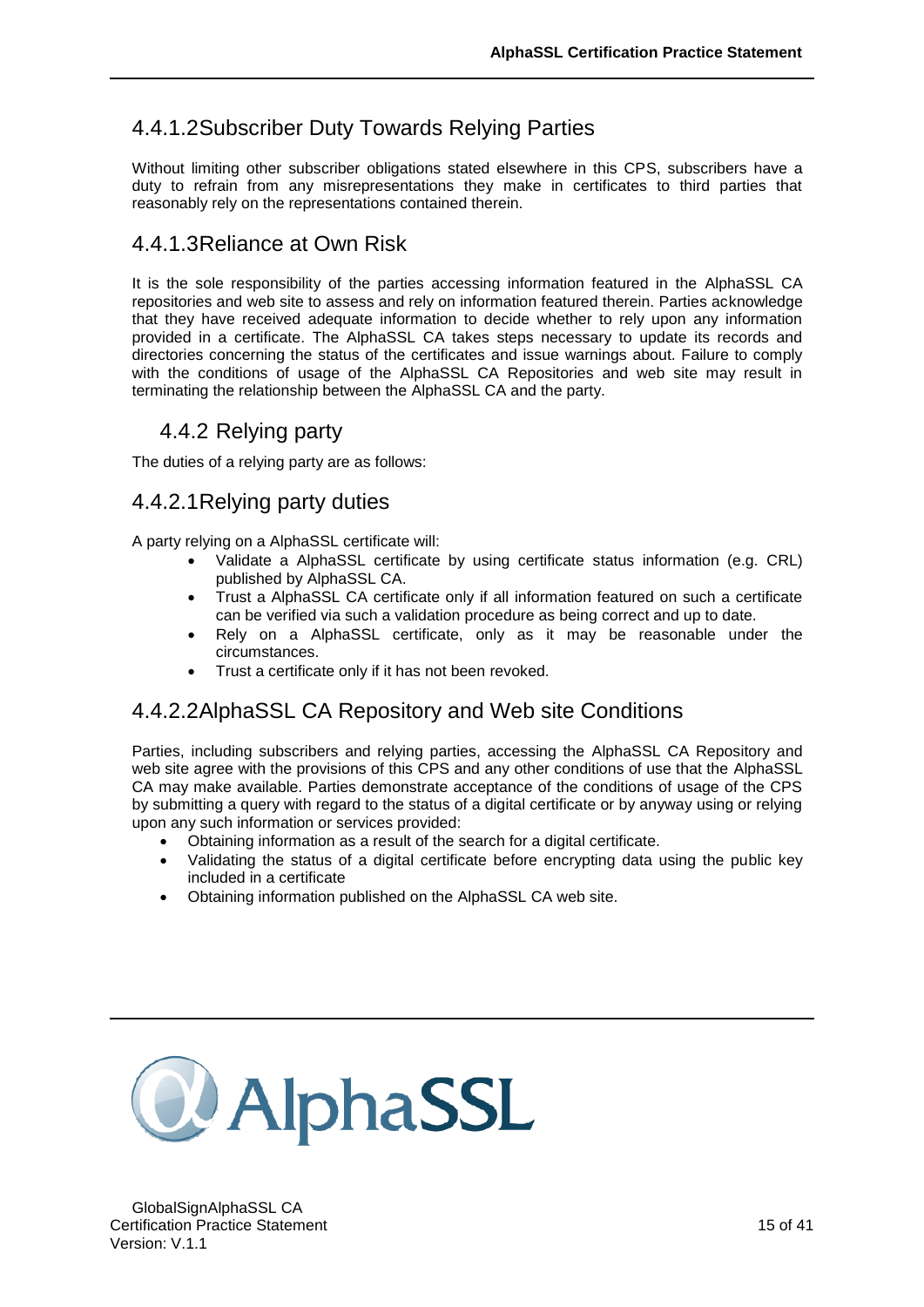## **4.5 Certificate Renewal**

<span id="page-18-0"></span>Subscribers may request the renewal of AlphaSSL certificates. To request the renewal of a AlphaSSL certificate, an end user lodges an online request.

Requirements for renewal of certificates, where available, may vary from those originally required for subscribing to the service.

## <span id="page-18-1"></span>**4.6 Certificate Revocation**

AlphaSSL CA shall use reasonable efforts to publish clear guidelines for revoking certificates, and maintain a 24/7 ability to accept and respond to revocation requests.

The identification of the subscriber who applies for a revocation or suspension of a certificate is carried out according to an internal documented procedure. This procedure is subject to auditing by authorised parties in compliance with the requirements set by accreditation schemes.

The AlphaSSL CA revokes an AlphaSSL certificate if:

- There has been loss, theft, modification, unauthorised disclosure, or other compromise of the private key of the certificate's subject.
- The certificate's subscriber has breached a material obligation under this CPS.
- The performance of a person's obligations under this CPS is delayed or prevented by a natural disaster, computer or communications failure, or other cause beyond the person's reasonable control, and as a result, another person's information is materially threatened or compromised.
- There has been a modification of the information contained in the certificate of the certificate's subject.

## <span id="page-18-2"></span>**4.7 Certificate Status Services**

The AlphaSSL CA makes available certificate status checking services including CRLs, and appropriate Web interfaces.

*CRL*

A CRL lists all revoked and suspended certificates during the application period. CRLs for the different products are available from http://crl.alphassl.com.

A CRL is issued each 3 hours.

## <span id="page-18-3"></span>**4.8 End of Subscription**

Subscriber subscription ends when a certificate is revoked, expired or the service is terminated.

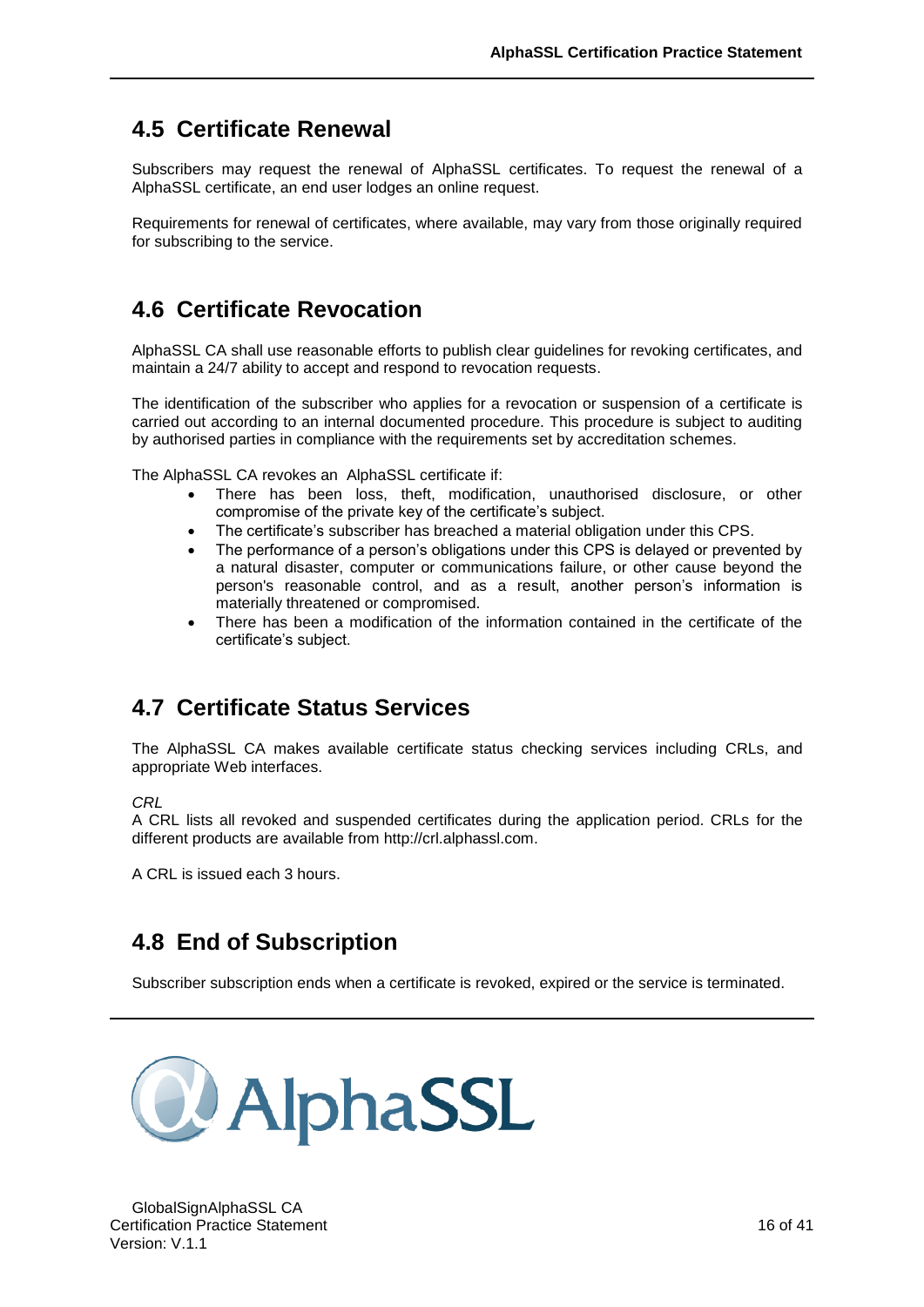## **4.9 Certificates Problem Reporting and Response Capability**

<span id="page-19-0"></span>In addition to certificate revocation, AlphaSSL CA provides Subscribers, Relying Parties, and other third parties with clear instructions for reporting complaints or suspected Private Key compromise, certificate misuse, or other types of fraud, compromise, misuse, or inappropriate conduct related to certificates. AlphaSSL CA shall use reasonable efforts to provide a 24x7 capability to accept and acknowledge and respond to such reports.



GlobalSignAlphaSSL CA Certification Practice Statement 17 of 41 Version: V.1.1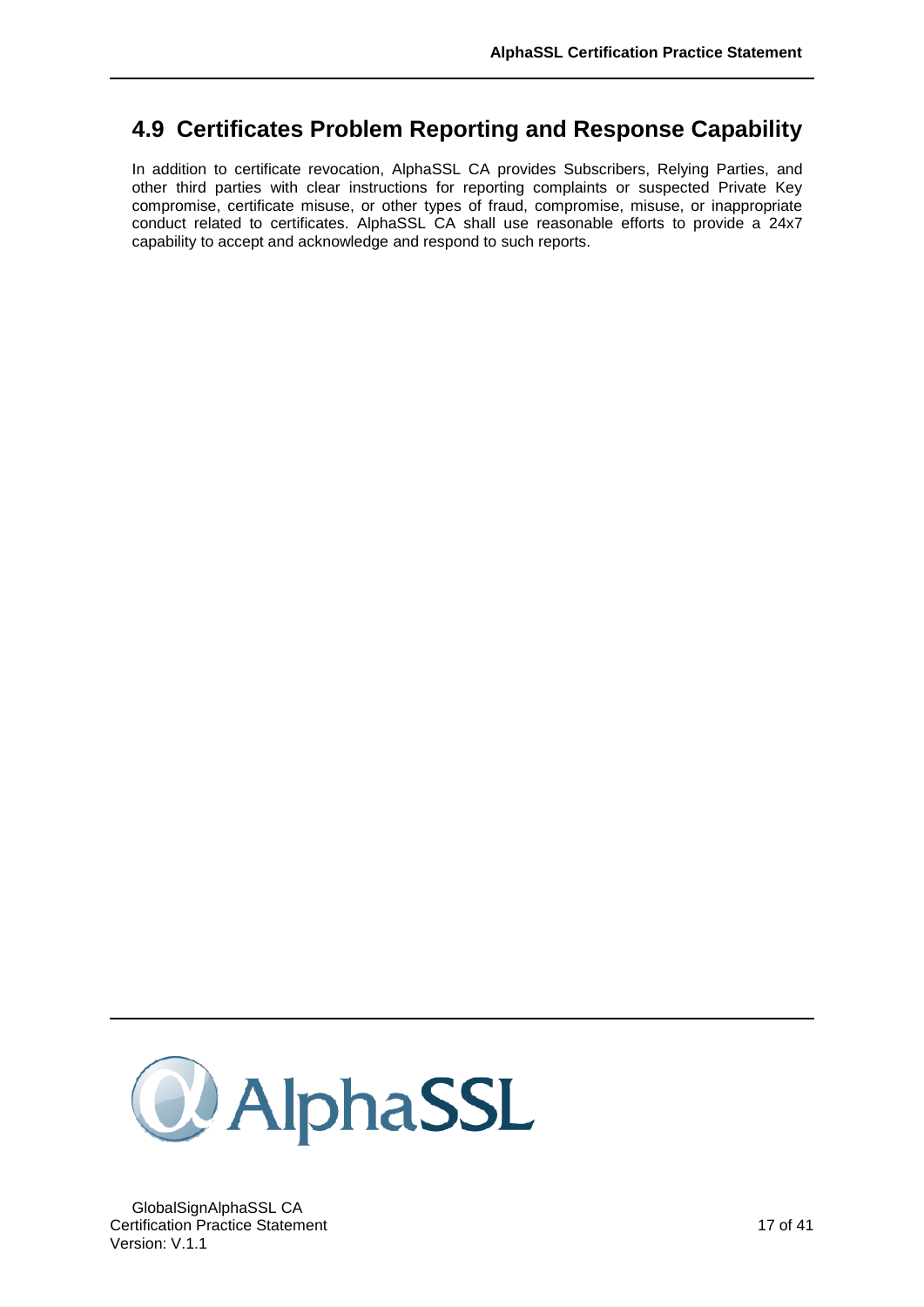## <span id="page-20-0"></span>**5. Management, Operational, And Physical Controls**

This section describes non-technical security controls used by AlphaSSL CA to perform the functions of key generation, subject authentication, certificate issuance, certificate revocation, audit, and archival.

## <span id="page-20-1"></span>**5.1 Physical Security Controls**

The AlphaSSL CA implements physical controls on its own, leased or rented premises.

The AlphaSSL CA infrastructure is logically separated from any other certificate management infrastructure, used for other purposes.

The AlphaSSL CA secure premises are located in an area appropriate for high-security operations.

Physical access is restricted by implementing mechanisms to control access from one area of the facility to another or access into high-security zones, such as locating CA operations in a secure computer room physically monitored and supported by security alarms and requiring movement from zone to zone to be accomplished using a token and access control lists.

The AlphaSSL CA implements prevention and protection as well as measures against fire exposures.

Media are stored securely. Backup media are also stored in a separate location that is physically secure and protected from fire and water damages.

The AlphaSSL CA implements a partial off-site backup.

The sites of the AlphaSSL CA host the infrastructure to provide the AlphaSSL CA services. The AlphaSSL CA sites implement proper security controls, including access control, intrusion detection and monitoring. Access to the sites is limited to authorized personnel listed on an access list, which is subject to audit.

## <span id="page-20-2"></span>**5.2 Procedural Controls**

The AlphaSSL CA follows personnel and management practices that provide reasonable assurance of the trustworthiness and competence of the members of the staff and of the satisfactory performance of their duties in the fields of the electronic signature-related technologies.

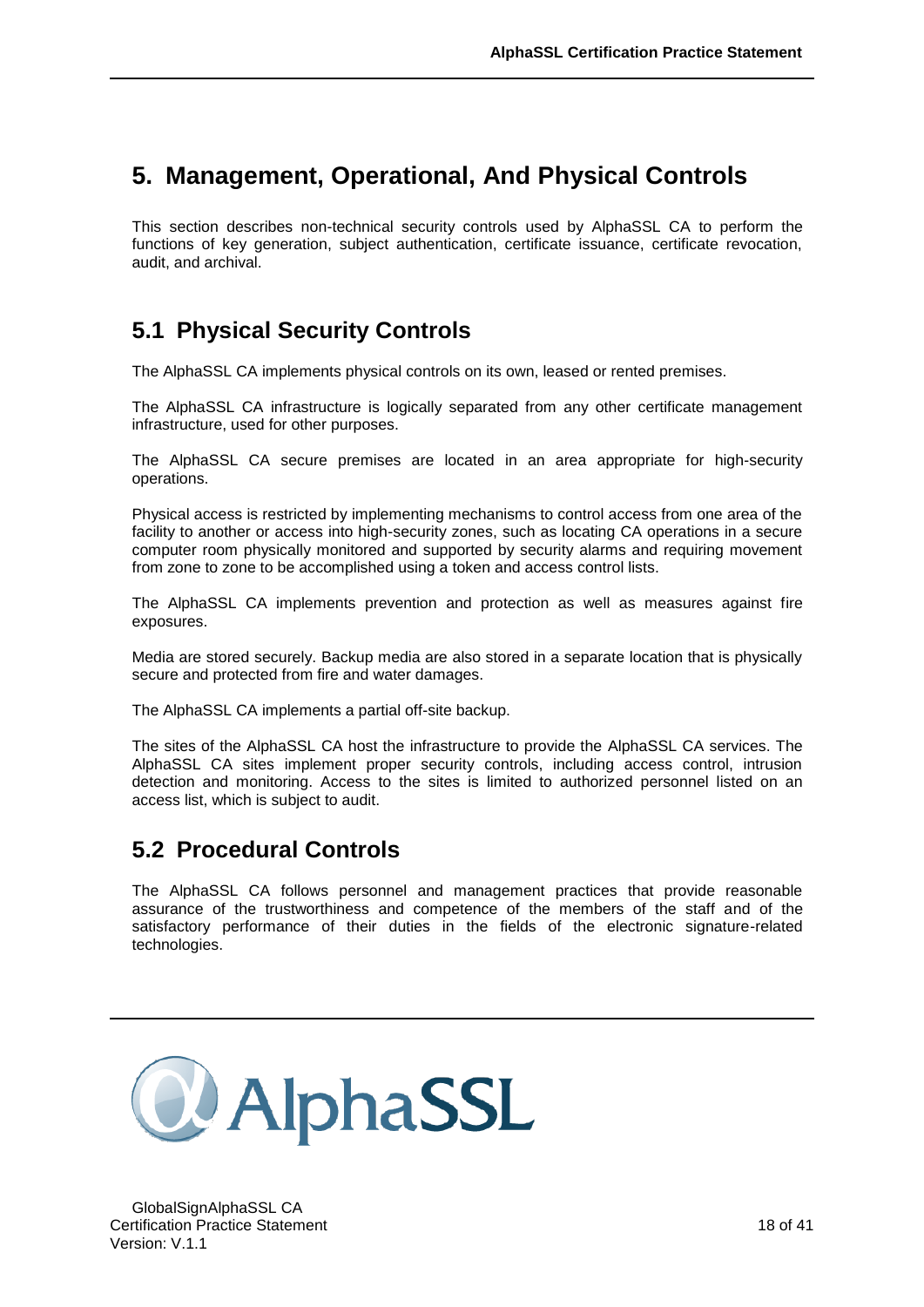The AlphaSSL CA obtains a signed statement from each member of the staff on not having conflicting interests, maintaining confidentiality and protecting personal data.

All members of the staff operating the key management operations administrators, security officers, and system auditors or any other operations that materially affect such operations are considered as serving in a trusted position.

The AlphaSSL CA conducts an initial investigation of all members of staff who are candidates to serve in trusted roles to make a reasonable attempt to determine their trustworthiness and competence.

Where dual control is required at least two trusted members of the AlphaSSL CA staff need to bring their respective and split knowledge in order to be able to proceed with an ongoing operation.

The AlphaSSL CA ensures that all actions with respect to the AlphaSSL CA can be attributed to the system and the person of the CA that has performed the action.

<span id="page-21-0"></span>The AlphaSSL CA implements dual control for critical CA functions.

## **5.3 Personnel Security Controls**

#### <span id="page-21-1"></span>5.3.1 Qualifications, Experience, Clearances

The AlphaSSL CA Partners perform checks to establish the background, qualifications, and experience needed to perform within the competence context of the specific job. Such background checks are specifically directed towards. Background checks include:

- Search of criminal record
- Check of professional references
- Confirmation of previous employment
- Confirmation of the most relevant educational degree obtained
- Misrepresentations by the candidate.
- <span id="page-21-2"></span>Any other as it might be deemed necessary.

#### 5.3.2 Background Checks and Clearance Procedures

<span id="page-21-3"></span>The AlphaSSL CA makes the relevant checks to prospective employees by means of status reports issued by a competent authority, third-party statements or self-declarations.

#### 5.3.3 Training Requirements and Procedures

<span id="page-21-4"></span>The AlphaSSL CA makes available training for their personnel to carry out CA and RA functions.

### 5.3.4 Retraining Period and Retraining Procedures

Periodic training updates might also be performed to establish continuity and updates in the knowledge of the personnel and procedures.

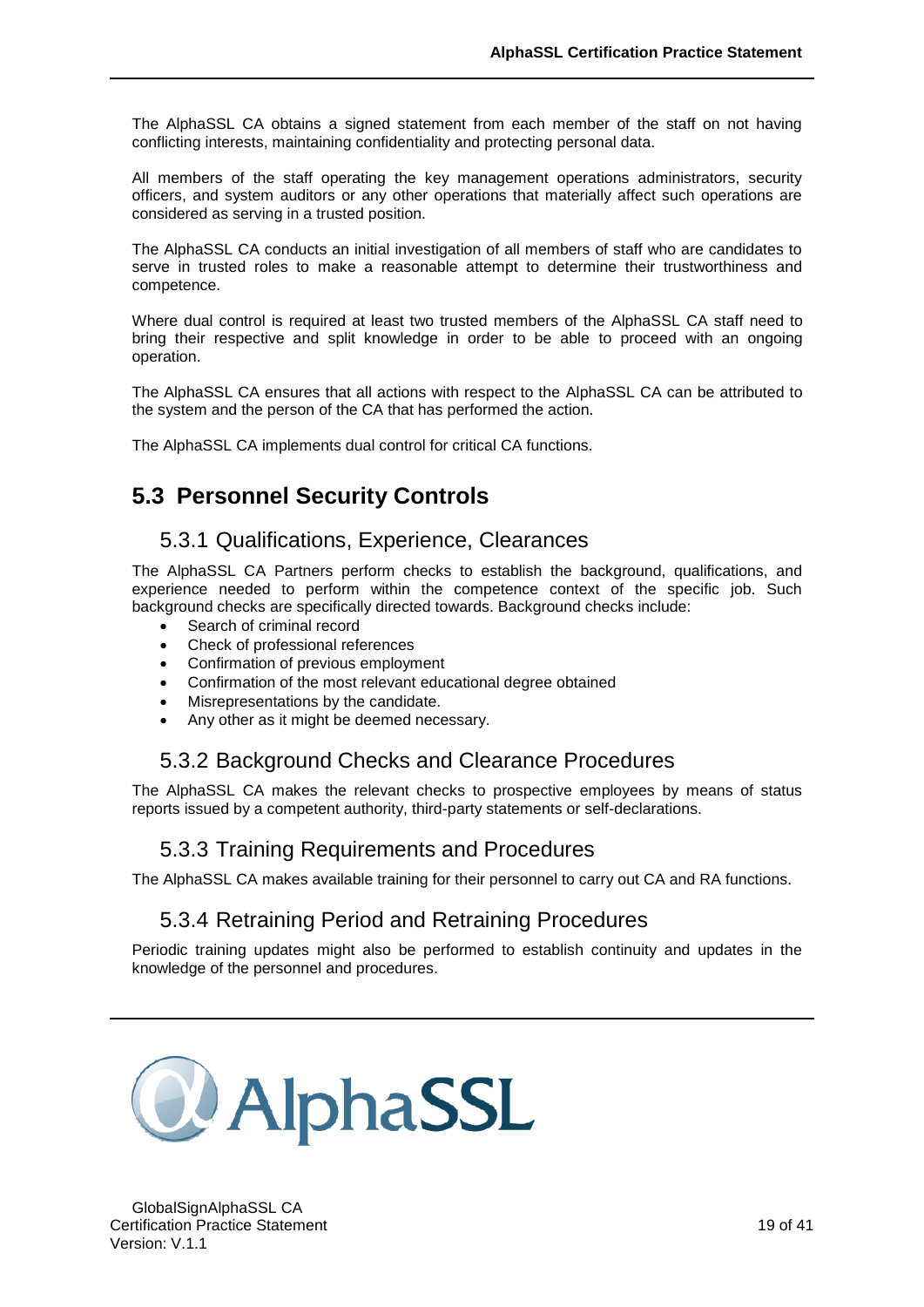## 5.3.5 Job Rotation

<span id="page-22-1"></span><span id="page-22-0"></span>Not applicable.

### 5.3.6 Sanctions against Personnel

AlphaSSL CA sanctions personnel for unauthorized actions, unauthorized use of authority, and unauthorized use of systems for the purpose of imposing accountability on a participant's personnel, as it might be appropriate under the circumstances.

### <span id="page-22-2"></span>5.3.7 Controls of independent contractors

<span id="page-22-3"></span>Independent contractors and their personnel are subject to the same privacy protection and confidentiality conditions as AlphaSSL CA personnel.

## 5.3.8 Documentation for initial training and retraining

The AlphaSSL CA make available documentation to personnel, during initial training, retraining, or otherwise.

## <span id="page-22-4"></span>**5.4 Audit Logging Procedures**

Audit logging procedures include event logging and audit systems, implemented for the purpose of maintaining a secure environment.

AlphaSSL CA implements the following controls:

AlphaSSL CA audit records events that include but are not limited to

- Issuance of a certificate
- Revocation of a certificate
- Publishing of a CRL

Audit trail records contain:

- The identification of the operation
- The data and time of the operation
- The identification of the certificate, involved in the operation
- The identification of the person that performed the operation
- A reference to the request of the operation.

Documents that are required for audits include:

- Infrastructure plans and descriptions.
- Physical site plans and descriptions.
- Configuration of hardware and software.
- Personnel access lists.

AlphaSSL CA ensures that designated personnel reviews log files at regular intervals and detects and reports anomalous events.

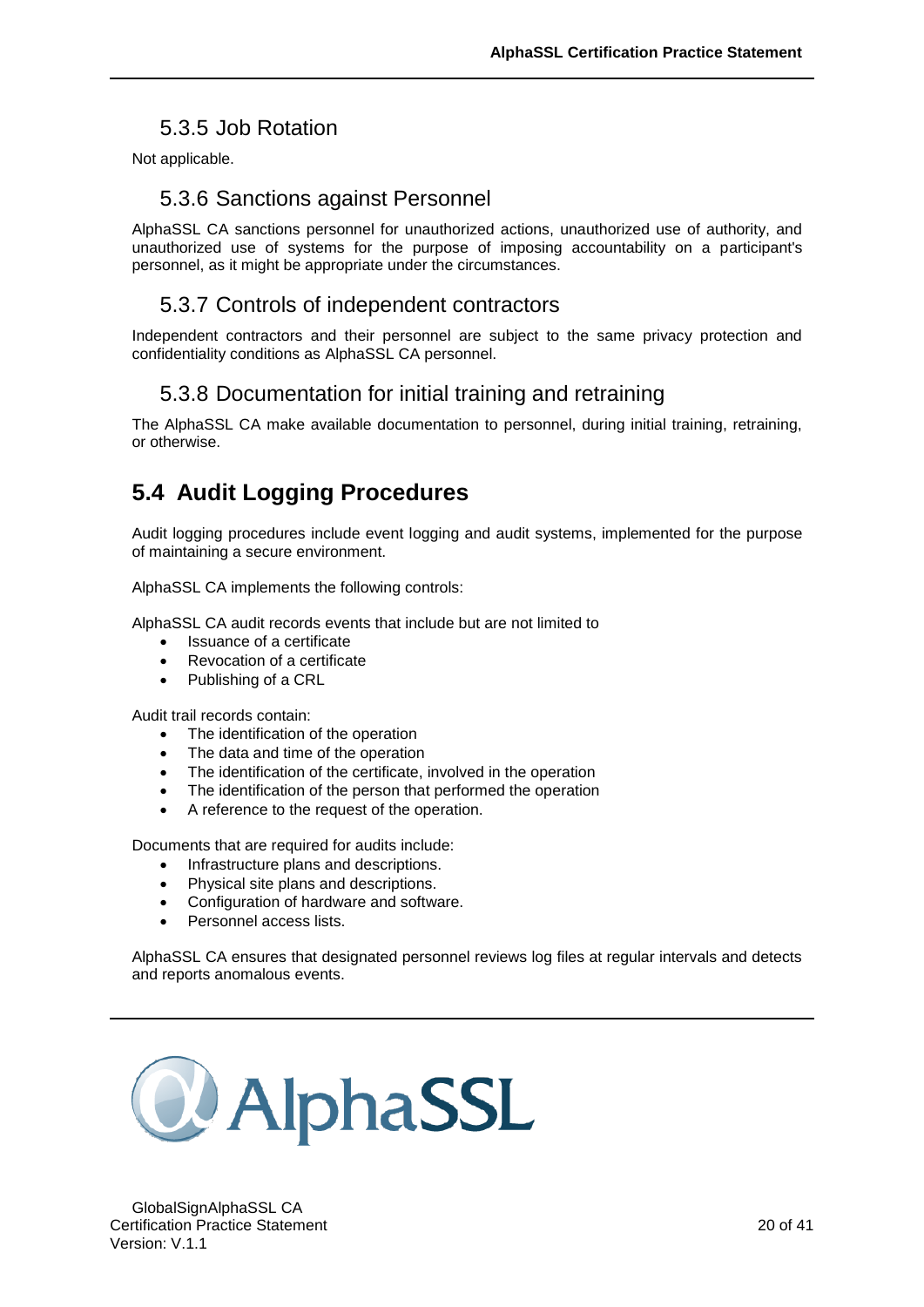Log files and audit trails are archived for inspection by the authorized personnel of AlphaSSL CA and designated auditors. The log files should be properly protected by an access control mechanism. Log files and audit trails are backed up and must be available to independent auditors upon request.

<span id="page-23-0"></span>Auditing events are not given log notice.

## **5.5 Records Archival**

AlphaSSL CA keeps archives in a retrievable format.

AlphaSSL CA ensures the integrity of the physical storage media and implements proper copying mechanisms to prevent data loss.

Archives are accessible to authorized personnel of AlphaSSL CA as appropriate.

The AlphaSSL CA keeps internal records of the following items:

- All certificates for a period of a minimum of 1 year after the expiration of the certificate.
- Audit trails on the issuance of certificates for a period of a minimum of 1 year after issuance of a certificate.
- Audit trail of the revocation of a certificate for a period of a minimum of 1 year following the revocation of a certificate.
- CRLs for a minimum of 1 year after expiration or revocation of a certificate.
- Support documents on the issuance of certificates for a period of 1 years after expiration of a certificate. Support documents can be electronically stored.

### <span id="page-23-1"></span>5.5.1 Types of records

AlphaSSL CA retains in a trustworthy manner records of AlphaSSL CA digital certificates, audit data, certificate application information, log files and documentation supporting certificate applications.

### <span id="page-23-2"></span>5.5.2 Retention period

<span id="page-23-3"></span>AlphaSSL CA retains in a trustworthy manner records of certificates for at least 1 year.

#### 5.5.3 Protection of archive

Conditions for the protection of archives include:

Only the records administrator (member of staff assigned with the records retention duty) may view the archive:

- Protection against modification of archive, such as storing the data on a write once medium.
- Protection against deletion of archive.
- Protection against deterioration of the media on which the archive is stored, such as a requirement for data to be migrated periodically to fresh media.

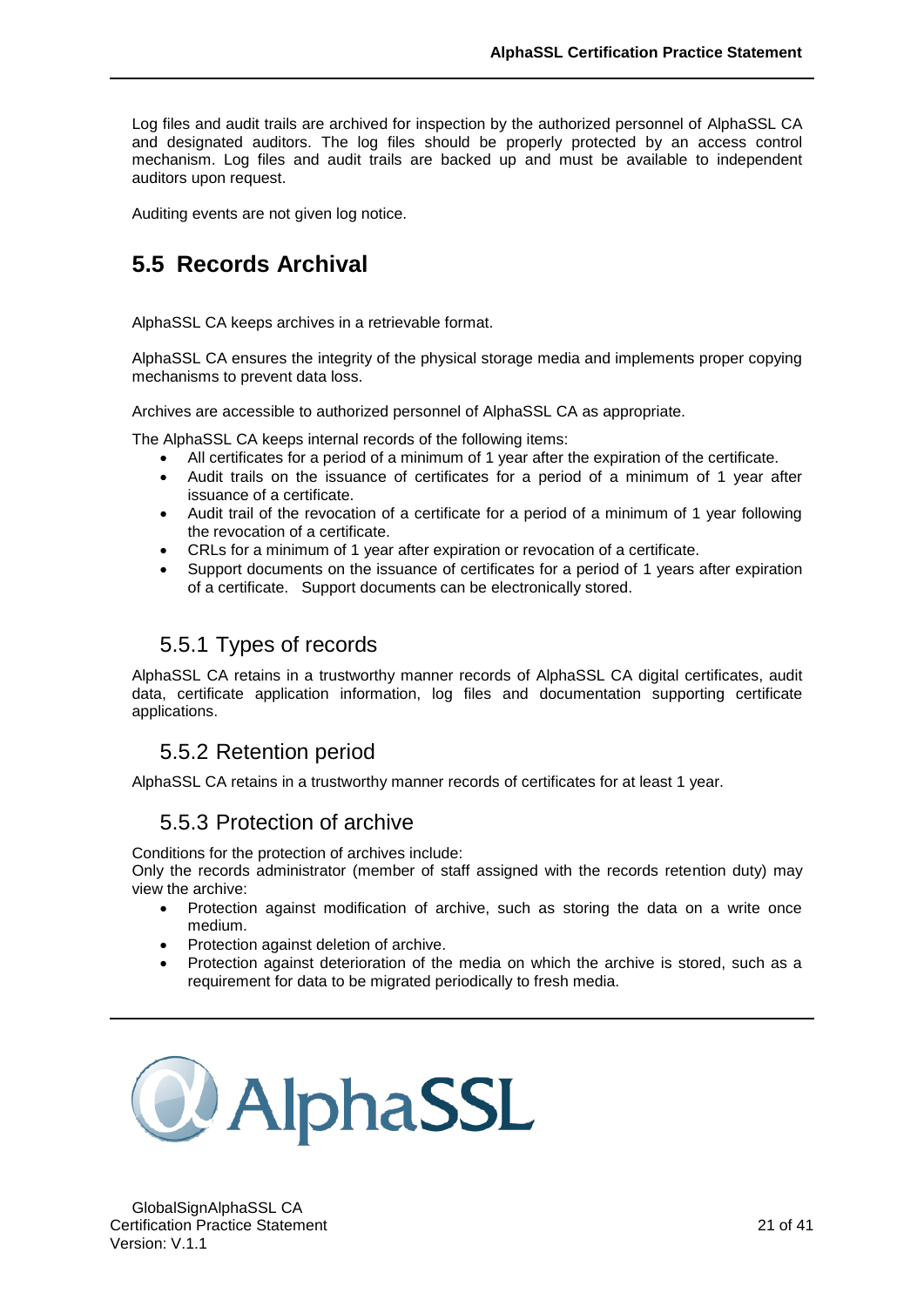## 5.5.4 Archive Collection

<span id="page-24-1"></span><span id="page-24-0"></span>The AlphaSSL CA archive collection system is internal.

### 5.5.5 Procedures to obtain and verify archive information

To obtain and verify archive information AlphaSSL CA maintains records under clear hierarchical control.

The AlphaSSL CA retains records in electronic or in paper-based format. The AlphaSSL CA may require subscribers, or their agents to submit documents appropriately in support of this requirement.

Filing terms begin on the date of expiration or revocation. Such records may be retained in electronic or in paper-based format or any other format that the AlphaSSL CA may see fit.

The AlphaSSL CA may revise record retention terms as it might be required in order to comply with accreditation schemes including WebTrust for CAs.

## <span id="page-24-2"></span>**5.6 Compromise and Disaster Recovery**

In a separate internal document, the AlphaSSL CA documents applicable incident, compromise reporting and handling procedures. The AlphaSSL CA documents the recovery procedures used if computing resources, software, and/or data are corrupted or suspected of being corrupted.

The AlphaSSL CA establishes the necessary measures to ensure full recovery of the service, in an appropriate time frame depending on the type of disruption, in case of a disaster, corrupted servers, software or data.

A business continuity plan has been implemented to ensure business continuity following a natural or other disaster.

Before terminating its CA activities, the AlphaSSL CA will take steps to transfer to a designated organization the following information at the AlphaSSL CA's own costs:

 All information, data, documents, repositories, archives and audit trails pertaining to the AlphaSSL CA.

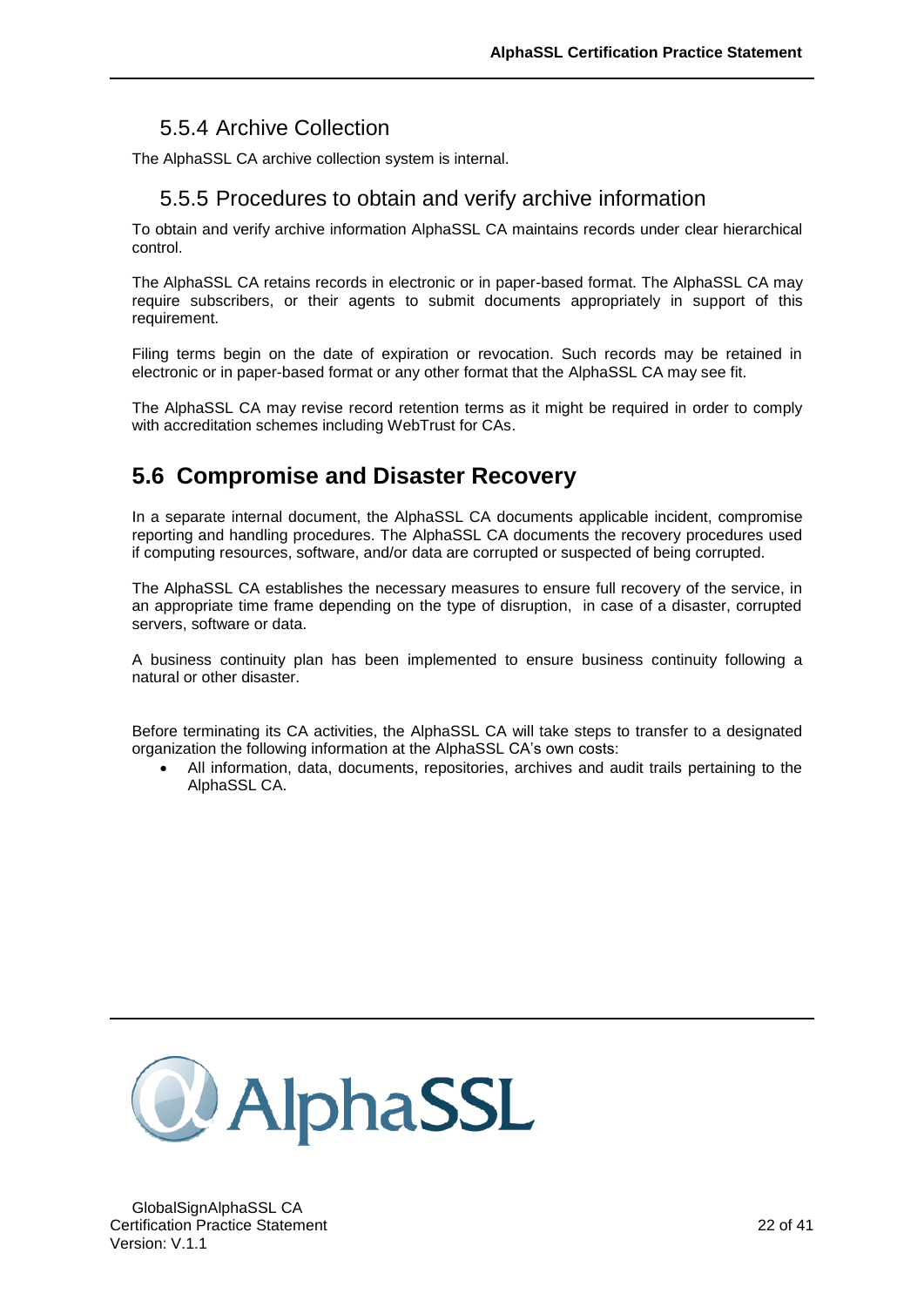## <span id="page-25-0"></span>**6. Technical Security Controls**

The security measures taken by the AlphaSSL CA to protect its cryptographic keys and activation data is outlined in the Certificate Policy of the AlphaSSL Managed Brand root.



GlobalSignAlphaSSL CA Certification Practice Statement 23 of 41 Version: V.1.1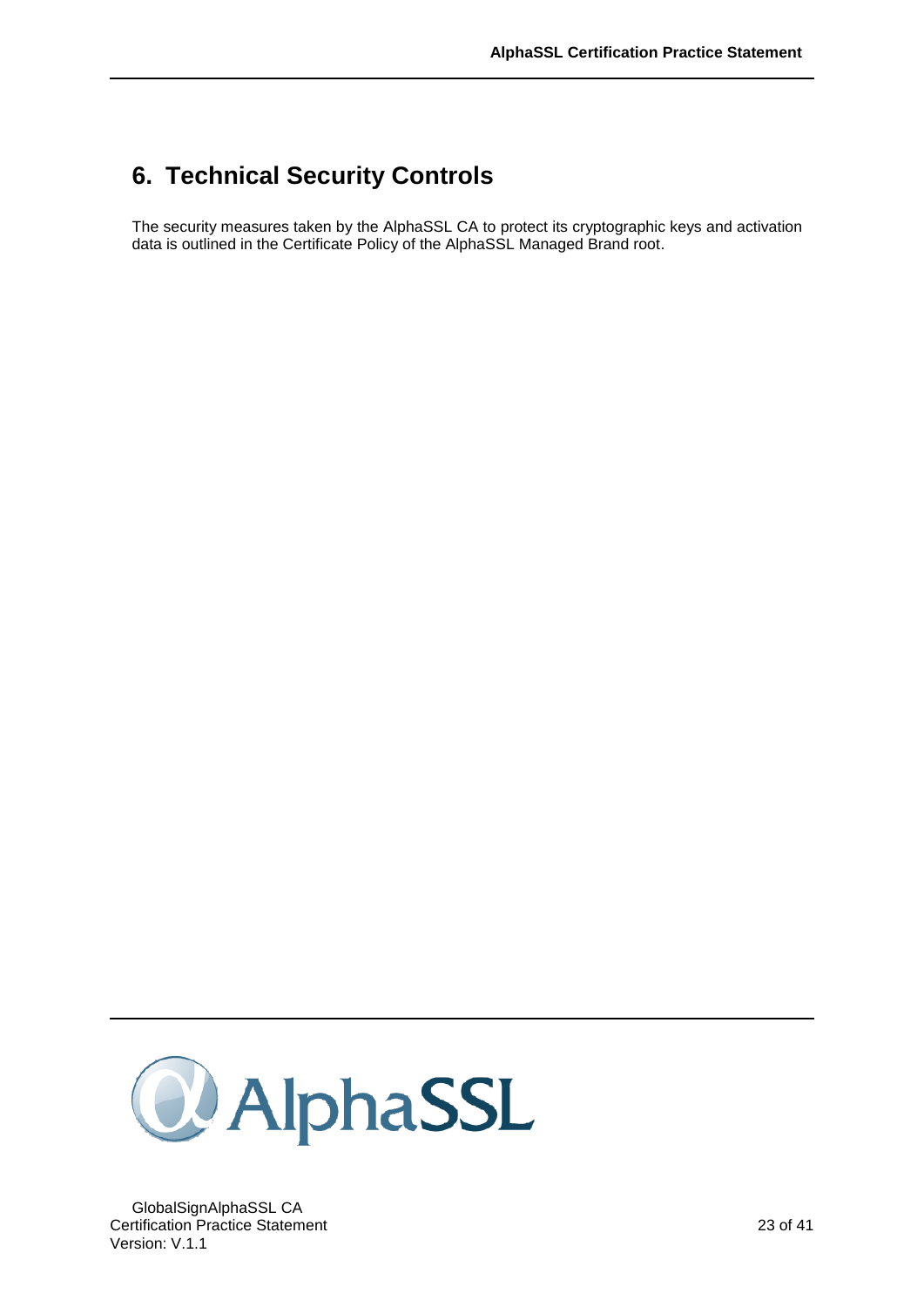## <span id="page-26-0"></span>**7. Certificate and CRL Profiles**

<span id="page-26-1"></span>This section specifies the certificate format and CRL formats.

## **7.1 Certificate Profile**

<span id="page-26-2"></span>AlphaSSL certificate profiles are available upon request.

## **7.2 CRL Profile**

The AlphaSSL CA maintains a record of the CRL profile it uses in an independent technical document. This will be made available at the discretion of the AlphaSSL CA, on request from parties explaining their interest.

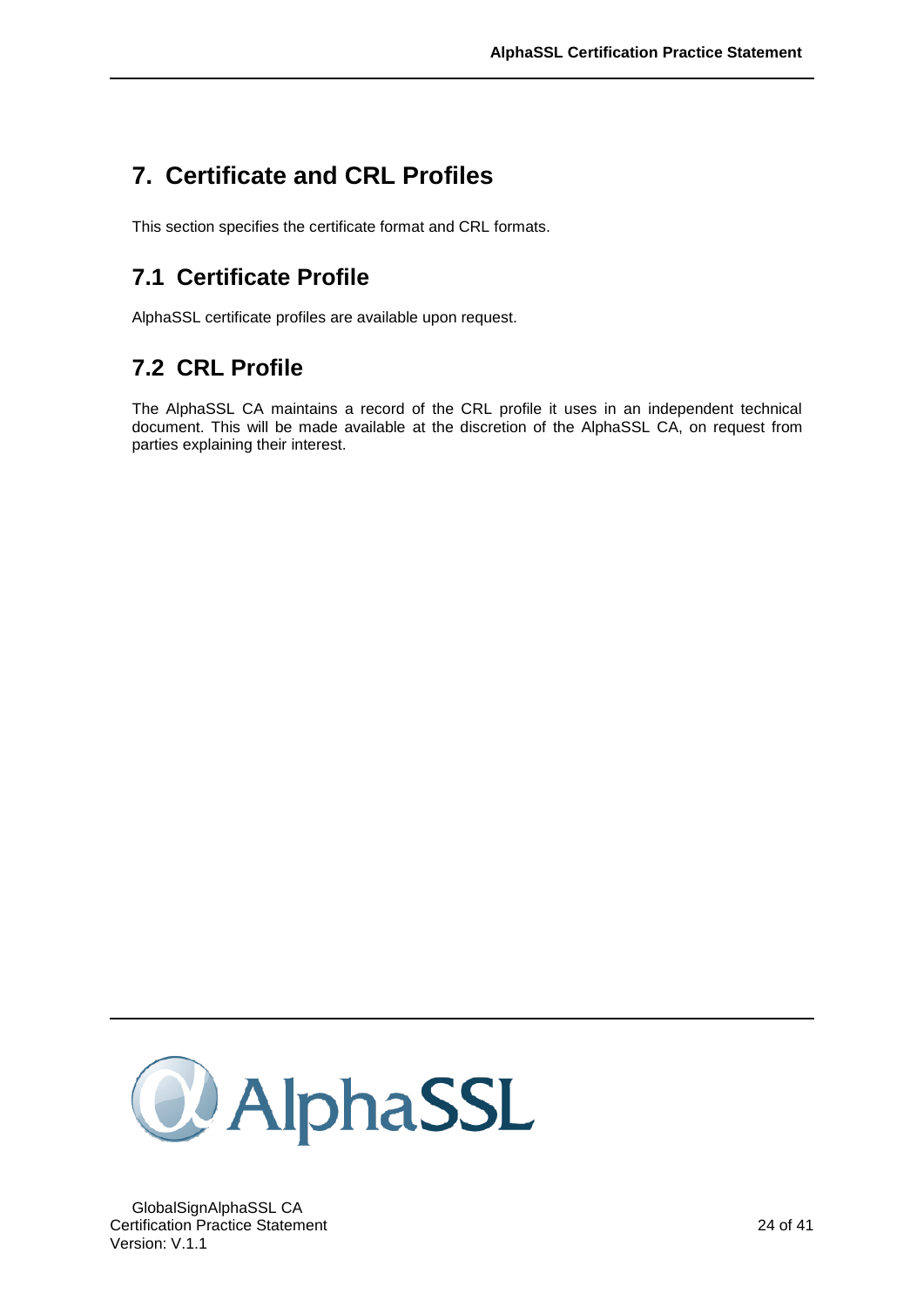## <span id="page-27-0"></span>**8. Compliance Audit And Other Assessment**

AlphaSSL CA accepts under condition the auditing of practices and procedures it does not publicly disclose. AlphaSSL CA gives further consideration and evaluates the results of such audits before possibly implementing them.

Following its own approval with regard to the scope and content, AlphaSSL CA accepts compliance audits to ensure it meets requirements, standards, procedures and service levels according to this CPS and accreditation schemes it publicly claims compliance with.

## <span id="page-27-1"></span>**8.1 Compliance Audit And Other Assessment**

AlphaSSL CA currently meets the requirements of the accreditation scheme known as WebTrust for CAs.

AlphaSSL CA shall also seek accreditation by Qualified Auditors and seek accreditation under the WebTrust for CAs scheme on a recurrent basis.

Information on AlphaSSL CA's conformance with the requirements of any other accreditation scheme can be sought by the organization of such accreditation scheme directly.

### <span id="page-27-2"></span>8.1.1 Audit process conditions

To carry out the audits, there will be an independent auditor appointed who will not be affiliated directly or indirectly in any way with AlphaSSL CA, nor having any conflicting interests thereof.

An audit is carried out in areas that include but are not limited to the following ones:

- Compliance of AlphaSSL CA operating procedures and principles with the procedures and service levels defined in the CPS.
- Management of the infrastructure that implements CA services.
- Management of the physical site infrastructure.
- Adherence to the CPS.
- Adherence to relevant laws.
- Asserting agreed service levels.
- Inspection of audit trials, logs, relevant documents etc.
- Cause of any failure to comply with the conditions above.

With regard to conformance audits, AlphaSSL CA undertakes the responsibility of the performance of any subcontractors it uses to carry out certification operations including those described in the section below.

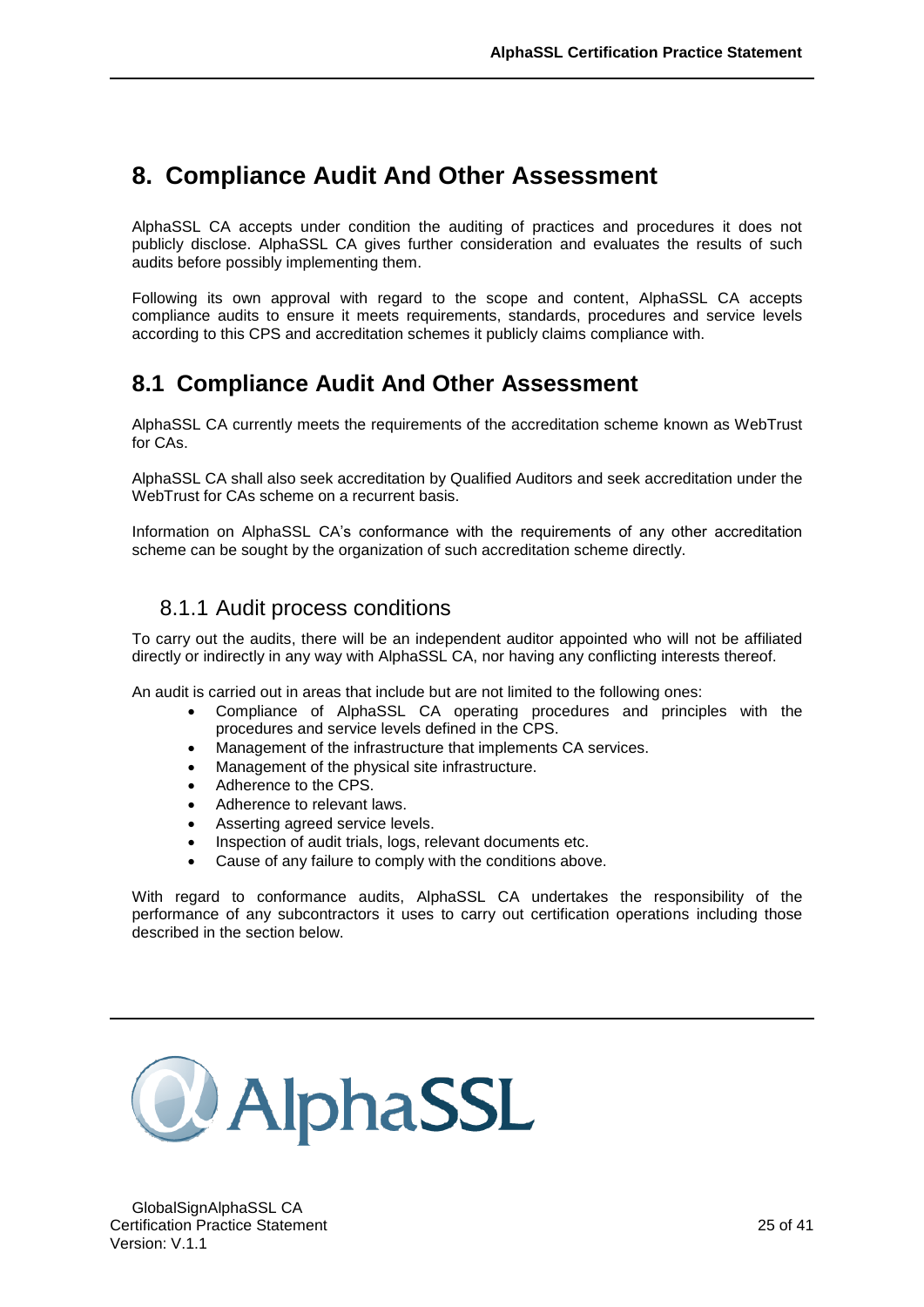## 8.1.1.1 Business Partnerships

To better respond to the diverse certification needs of the distributed population of electronic commerce service providers and users, AlphaSSL CA may co-operate with appropriately selected business partners to deliver certain services associated with PKI, including certification and registration. AlphaSSL CA may outsource in part or whole certain aspects of the delivery of its services. Regardless of the partner or agent selected to manage certain parts of the certificate life cycle or operations, AlphaSSL CA remains ultimately in charge of the whole process. AlphaSSL CA will ensure that compliance audits are also applied to such outsourced services. AlphaSSL CA limits its responsibility thereof according to the conditions in this CPS.



GlobalSignAlphaSSL CA Certification Practice Statement 26 of 41 Version: V.1.1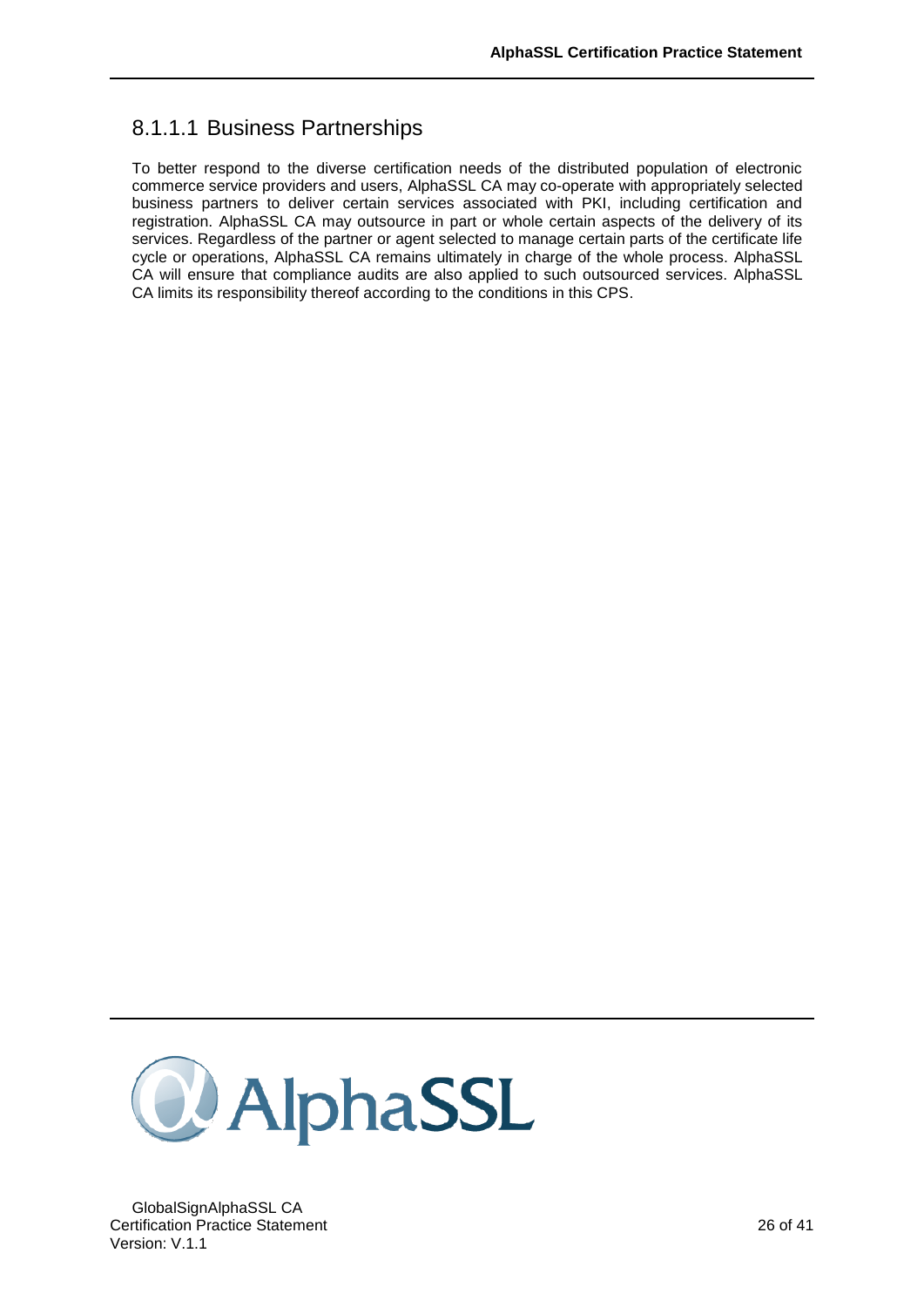## <span id="page-29-0"></span>**9. Other Business and Legal Matters**

Certain Legal conditions apply to the issuance of the AlphaSSL certificates under this CPS as described in this section.

## <span id="page-29-1"></span>**9.1 Fees**

The issuance and management of AlphaSSL certificates is subject to fees announced on the AlphaSSL CA web site www.alphassl.com or through requested quotes.

## <span id="page-29-2"></span>9.1.1 Refund policy

AlphaSSL CA accepts requests for refund in writing. Refund requests must be duly justified and addressed to the Legal Services of AlphaSSL CA. AlphaSSL CA reserves its right to endorse or grant and refunds.

## <span id="page-29-3"></span>**9.2 Financial Responsibility**

AlphaSSL CA maintains sufficient resources to meet its perceived obligations under this CPS. The AlphaSSL CA makes this service available on an "as is" basis..

## <span id="page-29-4"></span>**9.3 Confidentiality of Business Information**

AlphaSSL CA observes personal data privacy rules and confidentiality rules as described in the AlphaSSL CPS. Confidential information includes:

- Any personal identifiable information on subscribers, other than that contained in a certificate.
- Reason for the revocation of a certificate, other than that contained in published certificate status information.
- Audit trails.
- Correspondence regarding CA services.
- CA Private key(s).

The following items are not confidential information:

- Certificate and their content.
- Status of a certificate.

AlphaSSLCA does not release nor is it required to release any confidential information without an authenticated and justified request specifying either:

- The party to whom the AlphaSSL CA owes a duty to keep information confidential is the party requesting such information.
- A court order.

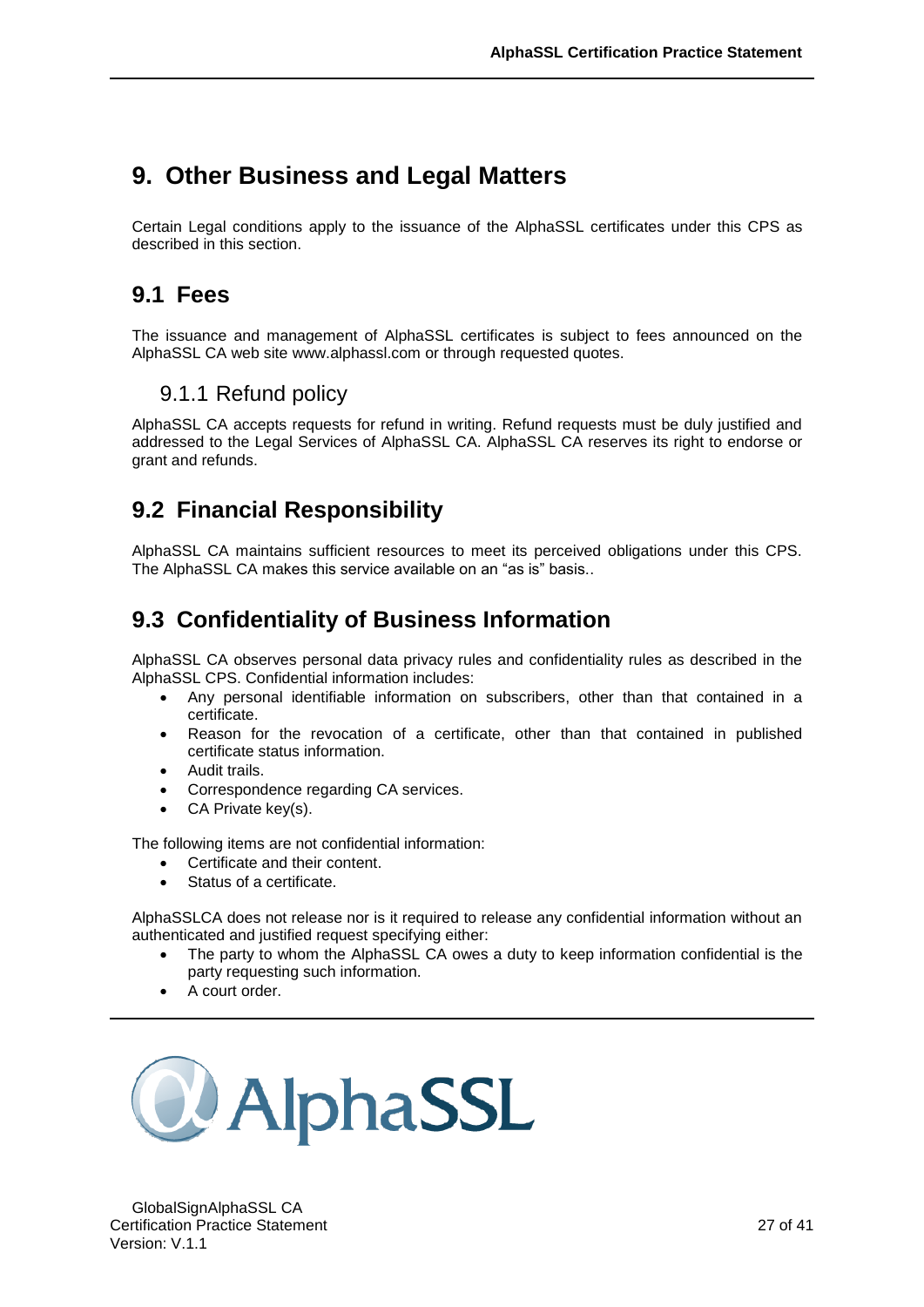AlphaSSL CA may charge an administrative fee to process such disclosures.

Parties requesting and receiving confidential information are granted permission on the assumption that they use it for the requested purposes, secure it from compromise, and refrain from using it or disclosing it to third parties.

## <span id="page-30-0"></span>9.3.1 Disclosure Conditions

Non-confidential information can be disclosed to any subscriber and relying party under the conditions below:

- Only a single certificate is delivered per inquiry by subscriber or relying party.
- The status of a single certificate is provided per inquiry by a subscriber or relying party.
- Subscribers can consult the information the CA holds about them.

Confidential information may not be disclosed to subscribers nor relying parties. AlphaSSL CA properly manages the disclosure of information to the CA personnel.

To incorporate information by reference, AlphaSSL CA might use computer-based and text-based pointers that include URLs, etc.

## <span id="page-30-1"></span>**9.4 Privacy of Personal Information**

AlphaSSL CA has an internal policy for the protection of personal data of the applicant applying for an AlphaSSL certificate.

## <span id="page-30-2"></span>**9.5 Intellectual Property Rights**

AlphaSSL CA owns and reserves all intellectual property rights associated with its databases, web sites, AlphaSSL certificates and any other publication whatsoever originating from AlphaSSL CA including this CPS.

The Distinguished names in use across AlphaSSL CA, remain the sole property of AlphaSSL CA, which enforces these rights.

Certificates are and remain property of AlphaSSL CA. AlphaSSL CA permits the reproduction and distribution of certificates on a non-exclusive, royalty-free basis, provided that they are reproduced and distributed in full, except that certificates are not published in any publicly accessible repository or directory without the express written permission of AlphaSSL CA. The scope of this restriction is also intended to protect subscribers against the unauthorised republication of their personal data featured on a certificate.

AlphaSSL CA owns and reserves all intellectual property rights associated with its own products and services that it has not explicitly transferred or released to another party.

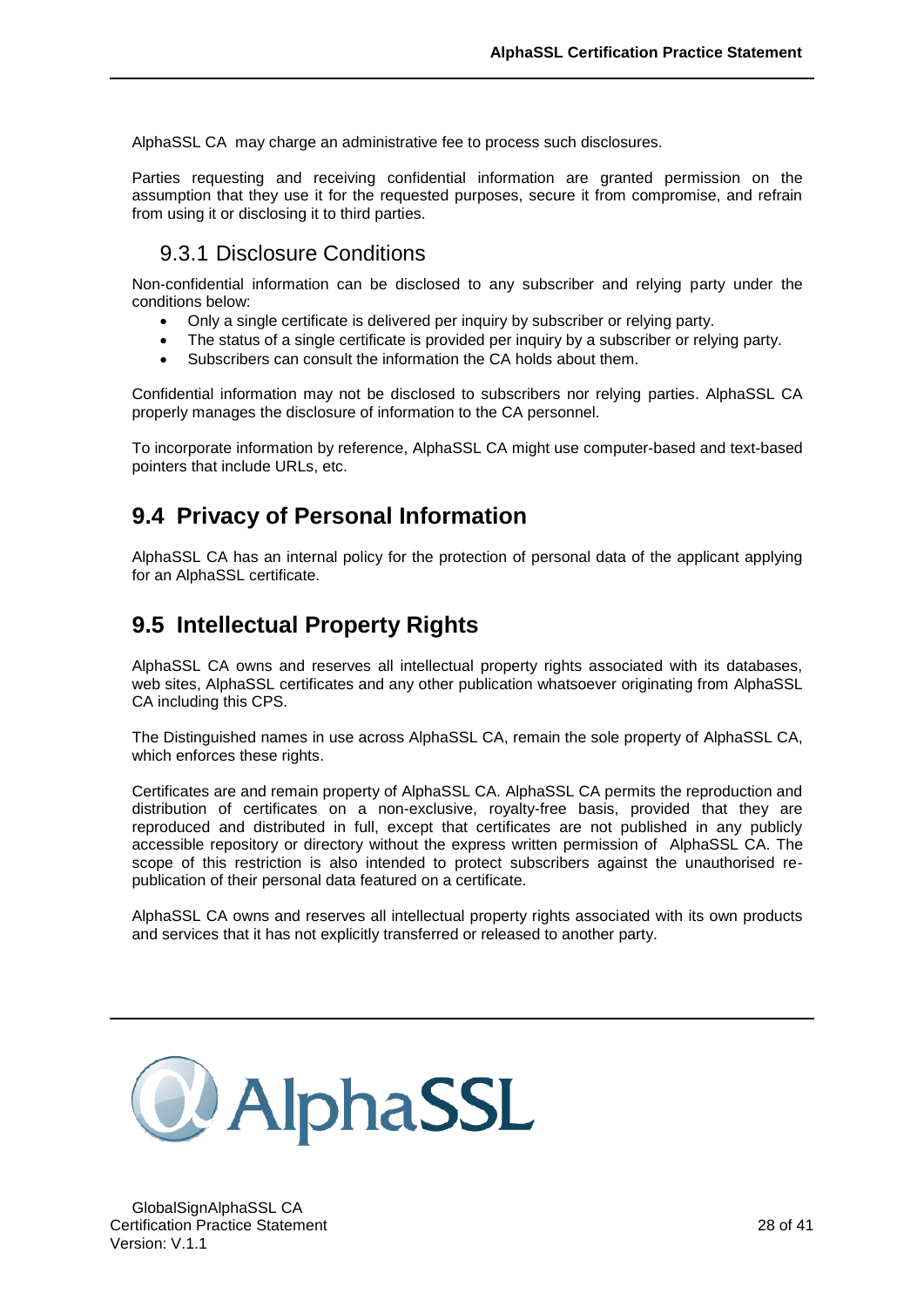## **9.6 Representations and Warranties**

<span id="page-31-0"></span>AlphaSSL CA uses this CPS and a subscriber agreement to convey legal conditions of usage of AlphaSSL certificates to subscribers and relying parties.

Participants that may make representations and warranties include AlphaSSL CA, subscribers, relying parties, and any other participants as it might become necessary.

All parties of the AlphaSSL domain, including the AlphaSSL CA and subscribers warrant the integrity of their respective private key(s). If any such party suspects that a private key has been compromised they will immediately notify AlphaSSL CA.

### <span id="page-31-1"></span>9.6.1 Subscriber Obligations

Unless otherwise stated in this CPS, subscribers are responsible for having knowledge and, if necessary, seeking training on using digital certificates.

- Generating securely their private-public key pair, using a trustworthy system.
- Providing correct and accurate information in their communications with AlphaSSL CA.
- Ensuring that the public key submitted to AlphaSSL CA correctly corresponds to the private key used.
- Accepting all terms and conditions in the AlphaSSL CA CPS and associated policies published in the AlphaSSL CA Repository.
- Refraining from tampering with an AlphaSSL certificate.
- Using AlphaSSL certificates for legal and authorised purposes in accordance with this CPS.
- Notifying AlphaSSL CA or an AlphaSSL RA of any changes in the information submitted.
- Ceasing to use an AlphaSSL certificate if any featured information becomes invalid.
- Ceasing to use an AlphaSSL certificate when it becomes invalid.
- Removing an AlphaSSL certificate when invalid from any applications and/or devices they have been installed on.
- Using an AlphaSSL certificate, as it may be reasonable under the circumstances.
- Preventing the compromise, loss, disclosure, modification, or otherwise unauthorised use of their private key.
- For any acts and omissions of partners and agents subscribers use to generate, retain, escrow, or destroy any private keys.
- Refraining from submitting to AlphaSSL CA or any AlphaSSL CA directory any material that contains statements that violate any law or the rights of any party.
- Requesting the revocation of a certificate in case of an occurrence that materially affects the integrity of a AlphaSSL CA certificate.
- Notifying AlphaSSL CA immediately, if a subscriber becomes aware of or suspects the compromise of a private key.

AlphaSSL CA makes available a subscriber agreement in order to ensure that the subscriber is bound under the following terms:

a) Submit accurate and complete information to AlphaSSL CA in accordance with the requirements of this CPS particularly with regards to registration.

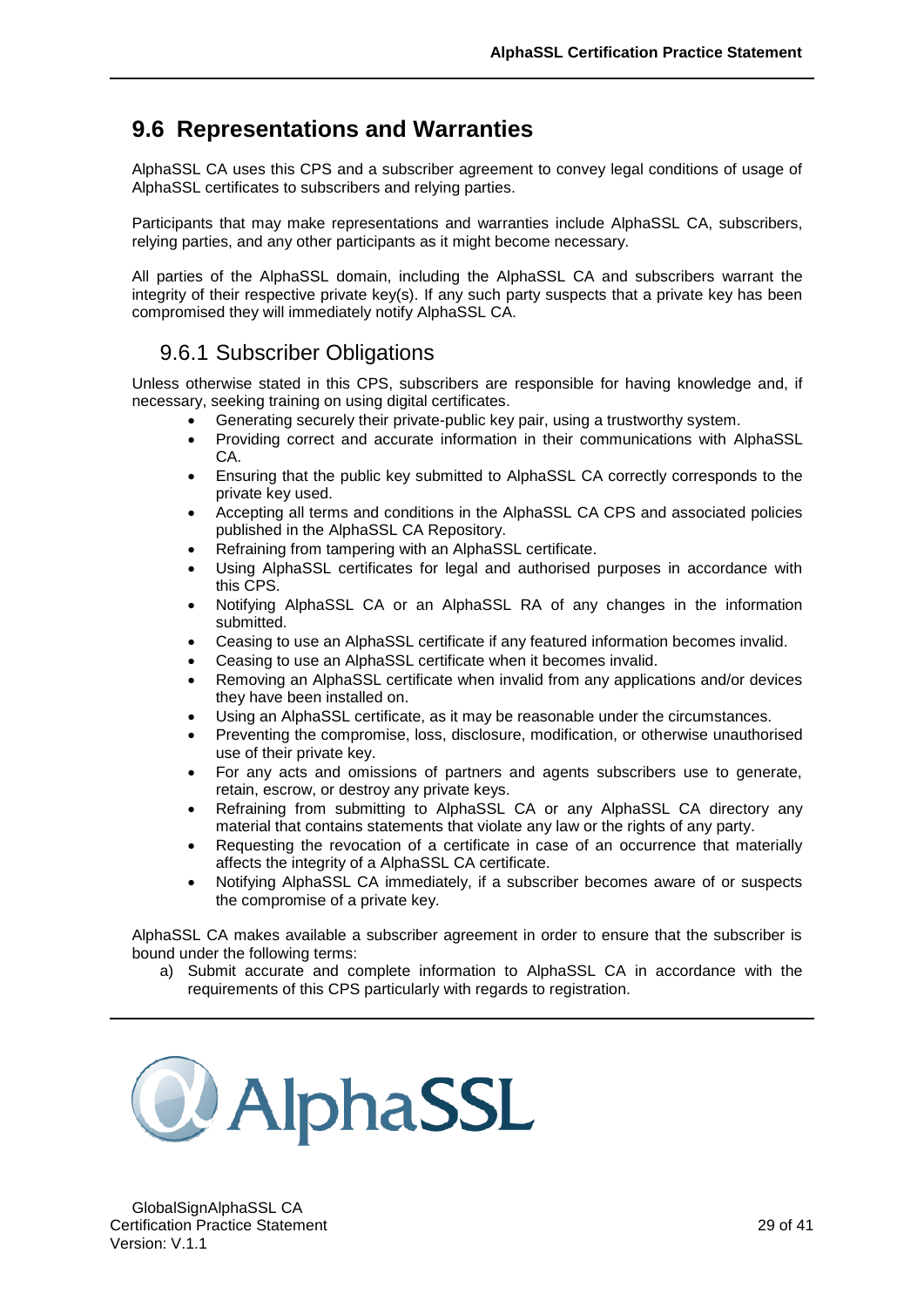- b) Only use the key pair in accordance with this CPS.
- c) Exercise reasonable care to avoid unauthorized use of its private key.
	- Under the AlphaSSL CA model the subscriber always generates its own keys, in which case the following terms also apply : use a key length and algorithm, which is recognized as being fit for the purposes of electronic signatures.
- d) Notify AlphaSSL CA without any reasonable delay, if any of the following occur up to the end of the validity period indicated in the certificate:
	- The subscriber's private key has been lost, stolen, potentially compromised; or
	- Control over the subscribers private key has been lost due compromise of activation data (e.g. PIN code).
	- Inaccuracy or changes to the certificate content, as notified to the subscriber.

### <span id="page-32-0"></span>9.6.2 Relying Party Obligations

A party relying on an AlphaSSL certificate must:

- Have the technical capability to use digital certificates.
- Receive notice of the AlphaSSL CA and associated conditions for relying parties.
- Validate an AlphaSSL certificate by using certificate status information (e.g. a CRL) published by AlphaSSL CA.
- Trust an AlphaSSL certificate only if all information featured on such certificate can be verified as being correct and up to date.
- Rely on an AlphaSSL certificate, only as it may be reasonable under the circumstances.
- Notify AlphaSSL CA immediately, if the relying party becomes aware of or suspects that a private key has been compromised.

The obligations of the relying party, if it is to reasonably rely on a certificate, are to:

- Verify the validity or revocation of the certificate using current revocation status information as indicated to the relying party.
- Take account of any limitations on the usage of the certificate indicated to the relying party either in the certificate or this CPS.
- Take any other precautions prescribed in the subscriber agreement, AlphaSSL certificate as well as any other policies or terms and conditions made available in the application context a certificate might be used.

Relying parties must at all times establish that it is reasonable to rely on a certificate under the circumstances taking into account circumstances such as the specific application context a certificate is used in.

Relying parties are hereby notified that the conditions prevailing in this CPS are binding upon them each time they consult an AlphaSSL CA resource for the purpose of establishing trust and validating a certificate.

### <span id="page-32-1"></span>9.6.3 Subscriber Liability towards Relying Parties

Without limiting other subscriber obligations stated elsewhere in this CP, subscribers are liable for any misrepresentations they make in certificates to third parties that, reasonably rely on the representations contained therein.

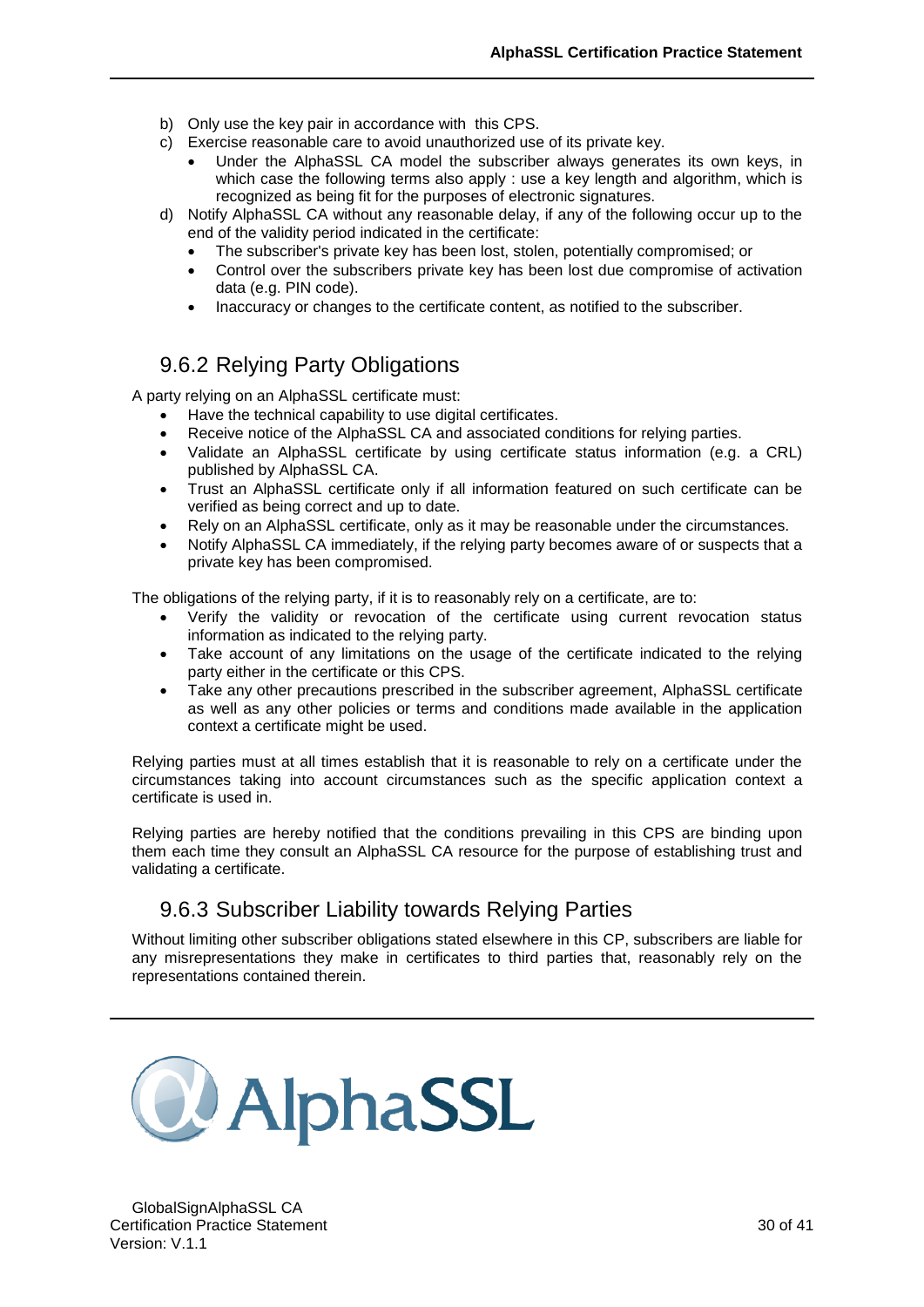## <span id="page-33-0"></span>9.6.4 AlphaSSL CA Repository and Web site Conditions

Parties (including subscribers and relying parties) accessing the AlphaSSL CA Repository and web site agree with the provisions of this CPS and any other conditions of usage that AlphaSSL may make available. Parties demonstrate acceptance of the conditions of usage of the CPS by submitting a query with regard to the status of a digital certificate or by anyway using or relying upon any such information or services provided. The AlphaSSL CA Repositories include or contain:

- Information provided as a result of the search for a digital certificate.
- Information to verify the status of an AlphaSSL certificate.
- Information published on the AlphaSSL CA web site.
- Any other services that AlphaSSL CA might advertise or provide through its web site.
- If a repository becomes aware of or suspects the compromise of a private key, it will immediately notify AlphaSSL CA.

The AlphaSSL CA maintains a certificate repository during the application period and for a maximum of five years after the expiration or revocation of a certificate.

### 9.6.4.1Reliance at Own Risk

It is the sole responsibility of the parties accessing information featured in the AlphaSSL CA Repositories and web site to assess and rely on information featured therein. Parties acknowledge that they have received adequate information to decide whether to rely upon any information provided in a certificate. AlphaSSL CA takes steps necessary to update its records and directories concerning the status of the certificates and issue warnings about. Failure to comply with the conditions of usage of the AlphaSSL Repositories and web site may result in terminating the relationship between the AlphaSSL CA and the party.

#### 9.6.4.2Accuracy of Information

AlphaSSL CA makes every effort to ensure that parties accessing its repositories receive accurate, updated and correct information. AlphaSSL CA, however, cannot accept any liability beyond the limits set in this CPS and the AlphaSSL CA insurance policy.

### <span id="page-33-1"></span>9.6.5 AlphaSSL CA Obligations

AlphaSSL CA promises to:

- Comply with this CPS and its amendments as published under https://www. alphassl.com/repository
- Provide infrastructure and certification services, including the establishment and operation of the AlphaSSL CA Repository and web site for the operation of public certificate management services.
- Provide Trust mechanisms, including a key generation mechanism, key protection, and secret sharing procedures regarding its own infrastructure.
- Provide prompt notice in case of compromise of its own private key(s).
- Provide and validate application procedures for the various types of certificates that it makes publicly available.

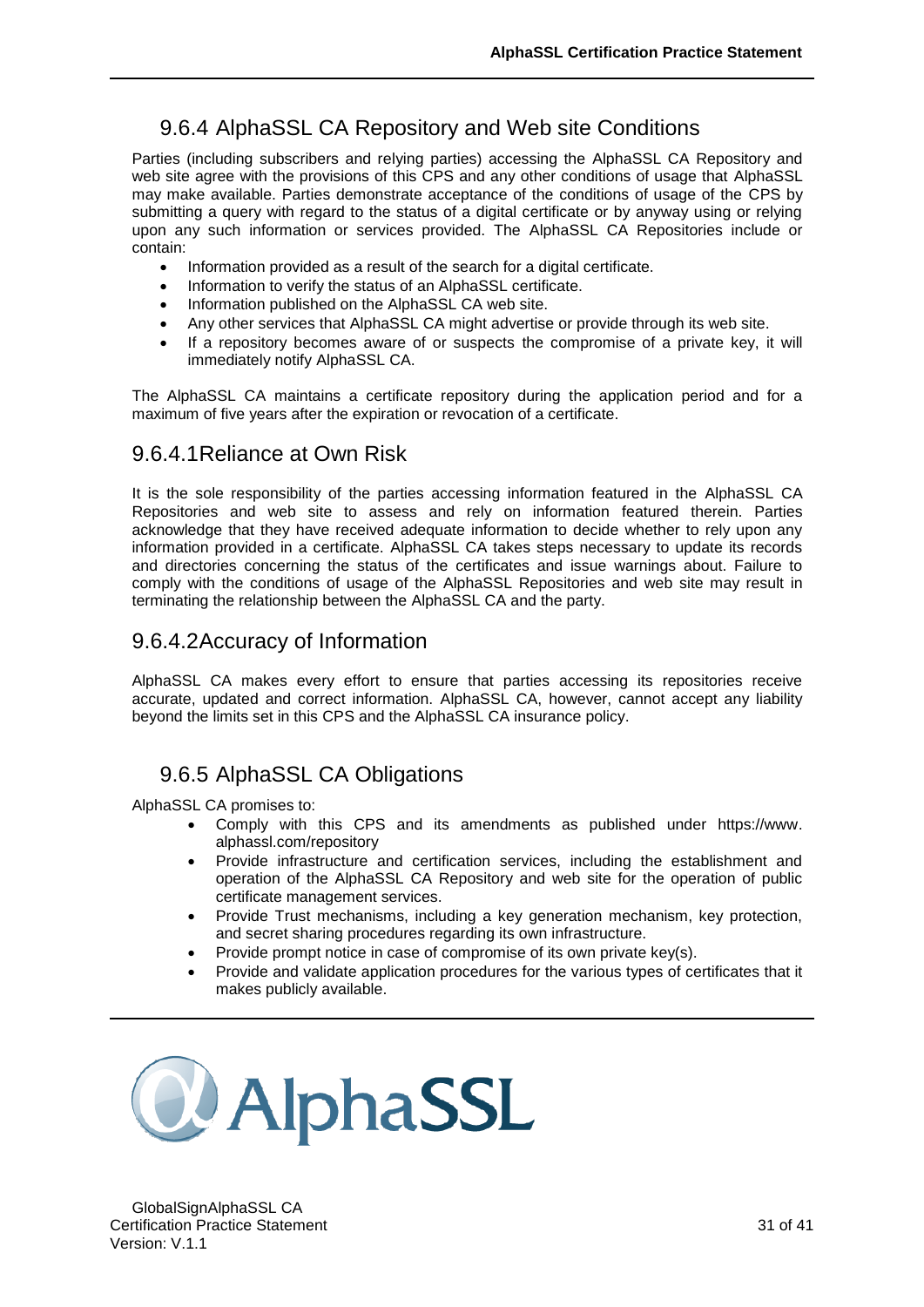- Issue electronic certificates in accordance with this CPS and fulfil its obligations presented herein.
- Revoke certificates issued according to this CPS.
- Publish accepted certificates in accordance with this CPS.
- Provide support to subscribers and relying parties as described in this CPS.
- Provide for the expiration and renewal of certificates according to this CPS.
- Publish CRLs of all revoked certificates on a regular basis in accordance with this CPS.
- Provide appropriate service levels according to a service agreement.
- Notify relying parties of certificate revocation by publishing CRLs on the AlphaSSL CA repository.

The liability of AlphaSSL CA under the above stated article for proven damages is limited to 1 Dollar for any individual certificate, directly caused by the occurrences listed above. This limit might be reviewed by AlphaSSL CA. AlphaSSL CA might seek additional insurance coverage against risks emanating from the correctness of the information included in a certificate.

To the extent permitted by law the AlphaSSL CA cannot be held liable for:

- Any use of certificates, other than specified in this CPS.
- Falsification of transactions.
- Improper use or configuration of equipment, not operated under the responsibility of the CA, used in a transaction involving certificates.
- Compromise of private keys associated with the certificates.
- Loss, exposure or misuse of PIN code(s) etc. protecting private keys associated with the certificates.
- The submission of erroneous or incomplete data, including identification data, serial numbers and public key values
- Erroneous or incomplete requests for operations on certificates
- Acts of God.
- The use of certificates.
- The use of public or private keys of cross-certified (non-subordinate) CA's and their relying parties.

AlphaSSL CA acknowledges it has no further obligations under this CPS.

### <span id="page-34-0"></span>9.6.6 Information incorporated by reference into a digital certificate

AlphaSSL CA incorporates by reference the following information in every digital certificate it issues:

- Terms and conditions of the AlphaSSL CA CPS.
- Any other applicable certificate policy as may be stated on an issued AlphaSSL certificate.
- The mandatory elements of the standard X.509.
- Any non-mandatory but customised elements of the standard X.509.
- Content of extensions and enhanced naming that are not fully expressed within a certificate.
- Any other information that is indicated to be so in a field of a certificate.

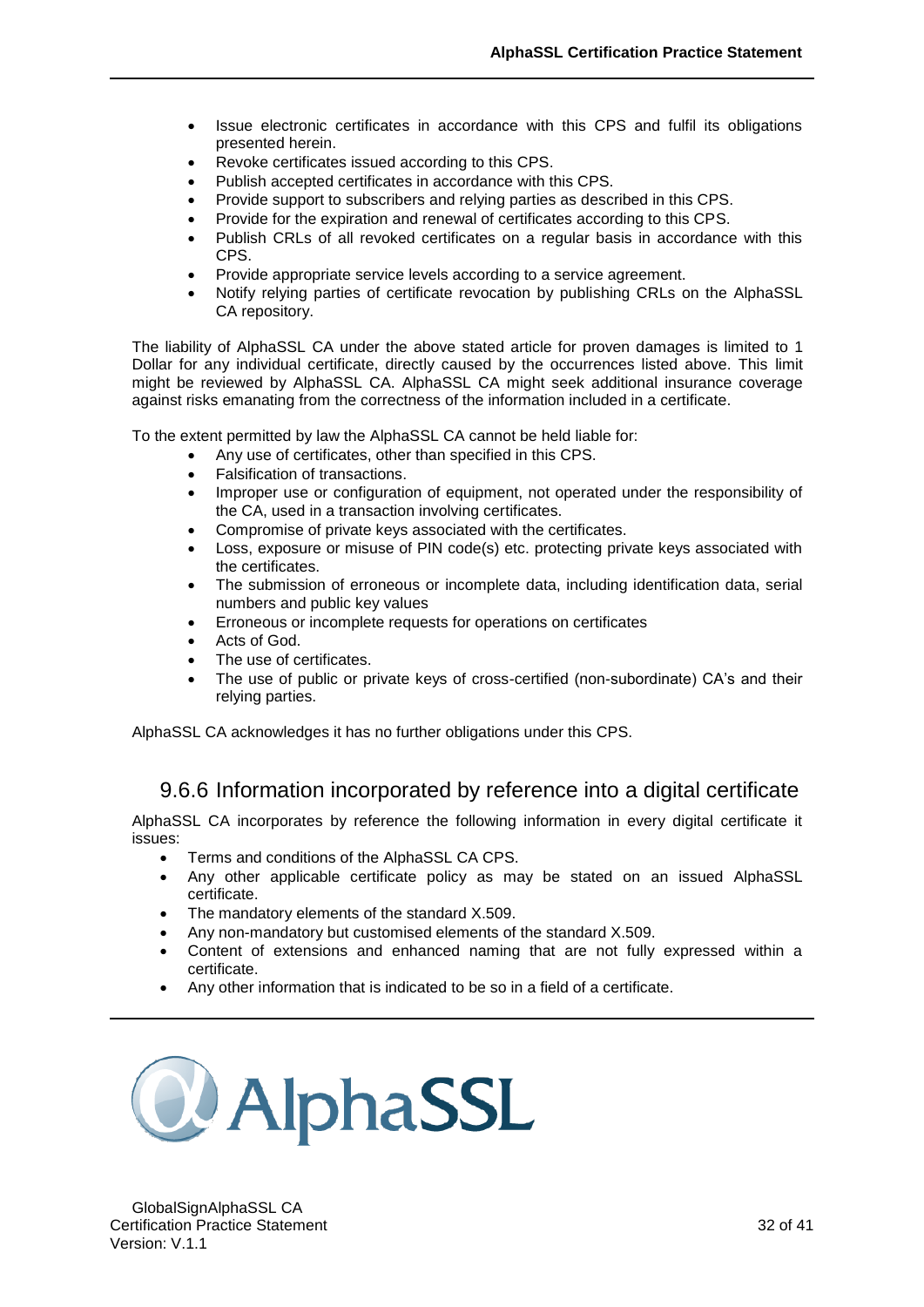## <span id="page-35-0"></span>9.6.7 Pointers to incorporate by reference

To incorporate information by reference AlphaSSL uses computer-based and text-based pointers. AlphaSSL may use URLs, OIDs etc.

## <span id="page-35-1"></span>**9.7 Disclaimers of Warranties**

<span id="page-35-2"></span>This section includes disclaimers of express warranties.

### 9.7.1 Limitation for Other Warranties

AlphaSSL CA does not warrant:

- The accuracy of any unverifiable piece of information contained in certificates.
- The accuracy, authenticity, completeness or fitness of any information contained in, free, test or demo certificates.

### <span id="page-35-3"></span>9.7.2 Exclusion of Certain Elements of Damages

In no event is AlphaSSL CA liable for:

- Any loss of profits.
- Any loss of data.
- Any indirect, consequential or punitive damages arising from or in connection with the use, delivery, license, and performance or non-performance of certificates or digital signatures.
- Any transactions or services offered or within the framework of this CPS.
- Any other damages except for those due to reliance on the verified information in a certificate, except for information featured on, free, test or demo certificates.
- Any liability incurred in any case if the error in such verified information is the result of fraud or wilful misconduct of the applicant.

## <span id="page-35-4"></span>**9.8 Limitations of Liability**

The total liability of the AlphaSSL certificates is limited to a maximum of USD 1000 toward the subscriber.:

## <span id="page-35-5"></span>**9.9 Indemnities**

This section contains the applicable indemnities.

To the extent permitted by law, the subscriber agrees to indemnify and hold AlphaSSL CA harmless from any acts or omissions resulting in liability, any loss or damage, and any suits and

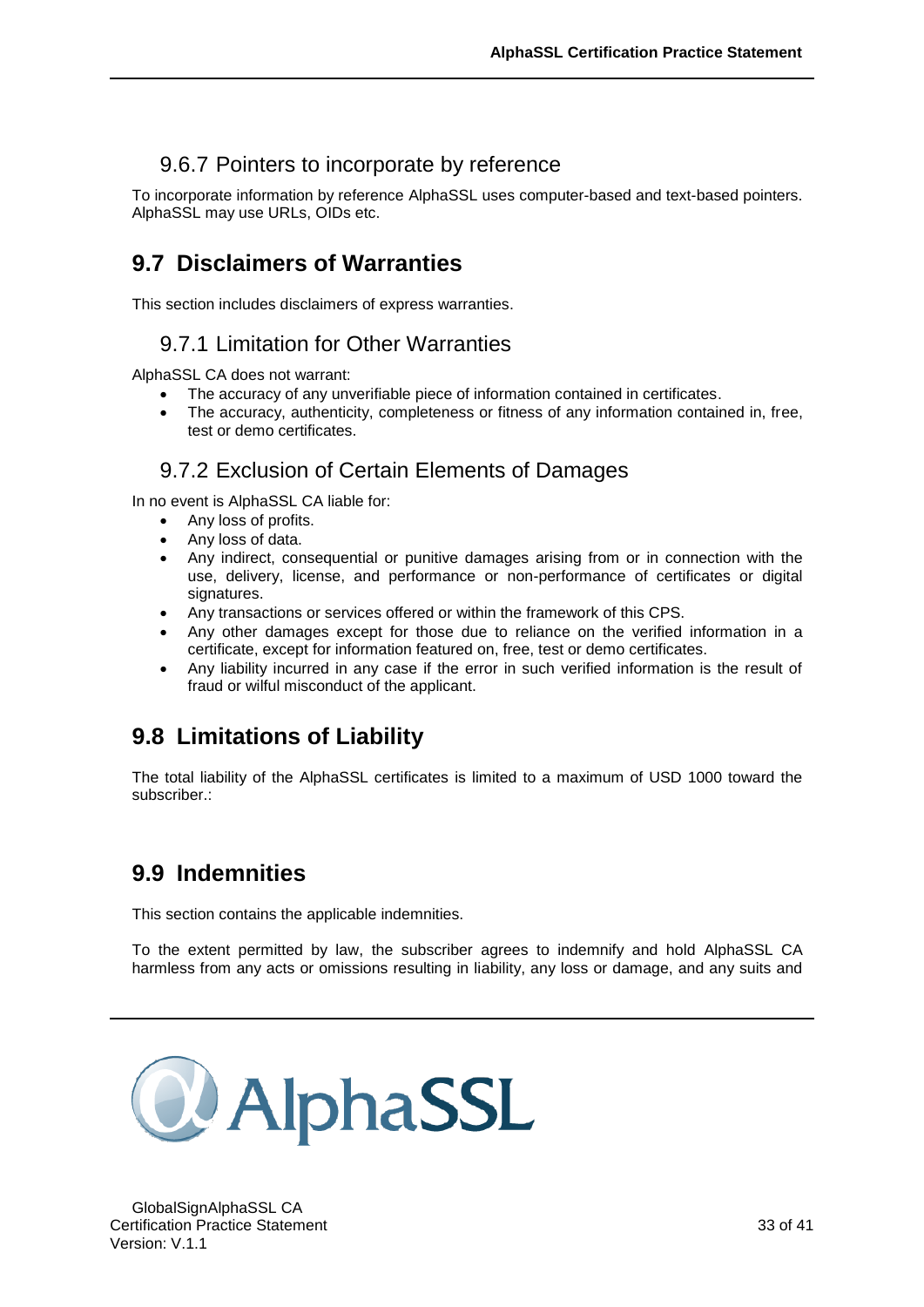expenses of any kind, including reasonable attorneys' fees that AlphaSSL may incur as a result of:

- Failure to protect the subscriber's private key,
- Use a trustworthy system as required
- Taking precautions necessary to prevent the compromise, loss, disclosure, modification, or unauthorised use of the subscriber's private key
- Attend to the integrity of the managed Branded Root.

## <span id="page-36-0"></span>**9.10 Term and Termination**

This CPS remains in force until notice of the opposite is communicated by AlphaSSL CA on its web site or repository.

Notified changes are appropriately marked by an indicated version. Following publications, changes become applicable 30 days thereafter.

## <span id="page-36-1"></span>**9.11 Individual notices and communications with participants**

AlphaSSL CA accepts notices related to this CPS by means of digitally signed messages or in paper form. Upon receipt of a valid, digitally signed acknowledgment of receipt from AlphaSSL CA the sender of the notice deems its communication effective. The sender must receive such acknowledgment within twenty (20) business days, or else written notice must then be sent in paper form through a courier service that confirms delivery or via certified or registered mail, postage prepaid, return receipt requested, addressed as follows. Individuals communications made to AlphaSSL CA must be addressed to legal@alphassl.com or by post to the AlphaSSL in the address mentioned in the introduction of this document.

## <span id="page-36-2"></span>**9.12 Ownership**

AlphaSSL CA is operated and owned by GlobalSign nv/sa and should be regarded as a separate brand of GlobalSign. The Brand Root is the GlobalSign Root CA (which is managed according to practises described in the GlobalSign Certificate Policy published under practises described in the GlobalSign Certificate Policy published under www.globalsign.net/repository. This CPS does not address the Brand Root policies, but rely exclusively on the practises described in the GlobalSign Certificate Policy.

Request for information on the compliance of t AlphaSSL CA with accreditation schemes as well as any other inquiry associated with this CPS can be addressed to: GlobalSign attn. AlphaSSL, Ubicenter, Philipssite 5 B-3001 Leuven, Belgium.

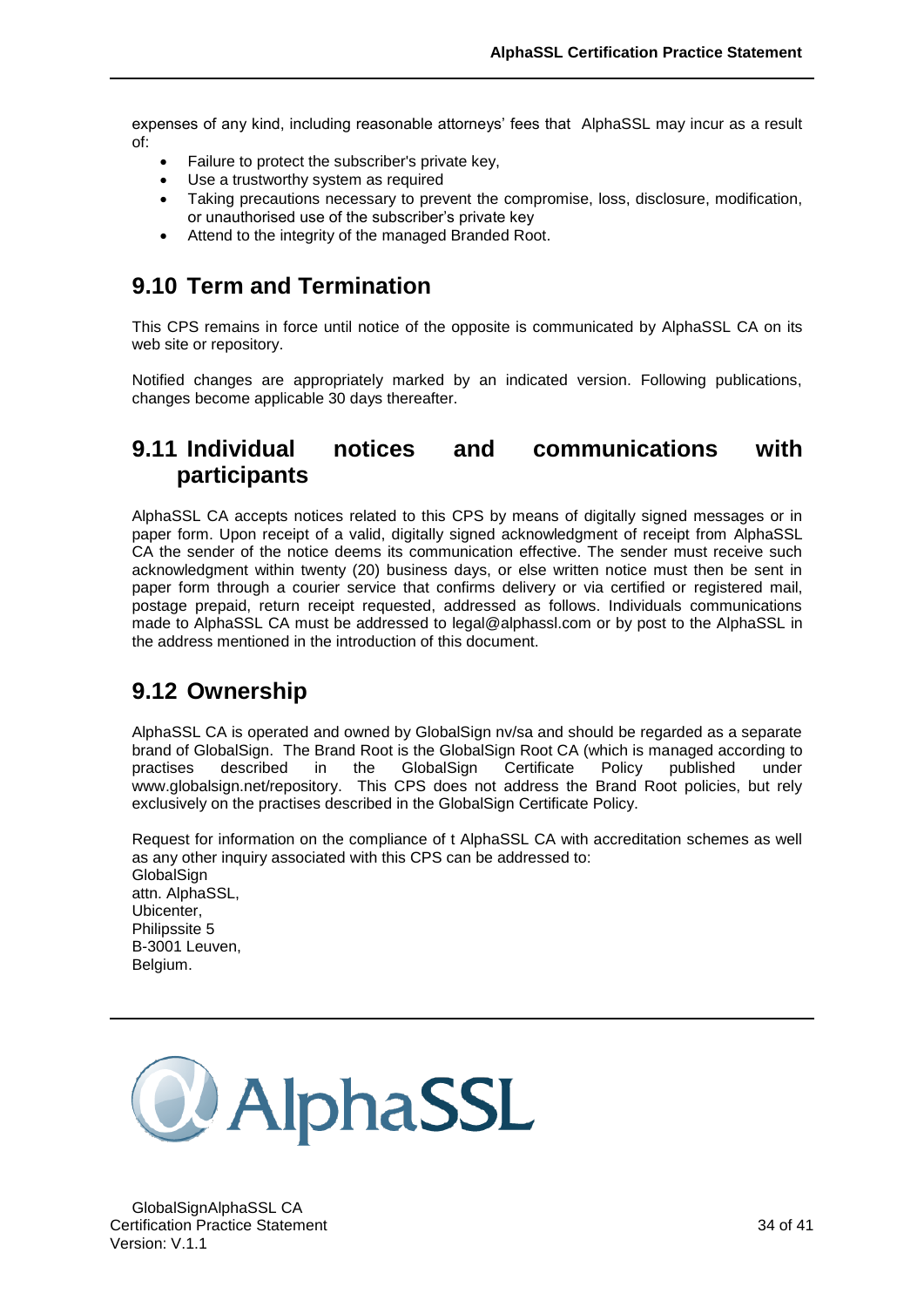This CPS is final and binding between GlobalSign NV/SA (operating and owning the AlphaSSL CA), a company under public law, with registered office at Ubicenter, Philipssite 5, B-3001 Leuven, VAT Registration Number BE 459.134.256 and registered in the commercial register under number BE 0.459.134.256 RPR Leuven, (Hereinafter referred to as "AlphaSSL")

and

the subscriber and/or relying parties, who use rely or attempt to rely upon certification services made available by the AlphaSSL CA.

For subscribers this CPS becomes effective and binding by accepting a subscriber agreement. For relying parties this CPS becomes binding by merely addressing a certificate related request on a AlphaSSL certificate to a AlphaSSL directory. The subscriber agreement forfeits the consent of the relying party with regard to accepting the conditions laid out in this CPS.

## <span id="page-37-0"></span>**9.13 Amendments**

<span id="page-37-1"></span>Changes to this CPS are indicated by appropriate numbering.

## **9.14 Dispute Resolution Procedures**

Before resorting to any dispute resolution mechanism including adjudication or any type of Alternative Dispute Resolution (including without exception mini-trial, arbitration, binding expert's advice, co-operation monitoring and normal expert's advice) parties agree to notify AlphaSSL CA of the dispute with a view to seek dispute resolution.

Upon receipt of a Dispute Notice, AlphaSSL CA convenes a Dispute Committee that advises AlphaSSL management on how to proceed with the dispute. The Dispute Committee convenes within twenty (20) business days from receipt of a Dispute Notice. The Dispute Committee is composed by a counsel, a member of AlphaSSL CA operational management and a security officer. The counsel or data protection officer chair the meeting. In its resolutions the Dispute Committee proposes a settlement to AlphaSSL CA executive management. AlphaSSL CA executive management may subsequently communicate the proposed settlement to the resting party.

## <span id="page-37-2"></span>**9.15 Governing Law**

This CPS is governed, construed and interpreted in accordance with the laws of Belgium. This choice of law is made to ensure uniform interpretation of this CPS, regardless of the place of residence or place of use of AlphaSSL certificates or other products and services. The law of Belgium apply to all AlphaSSL CA commercial or contractual relationships in which this CPS may apply or quoted implicitly or explicitly in relation to AlphaSSL CA products and services where AlphaSSL CA acts as a provider, supplier, beneficiary receiver or otherwise.

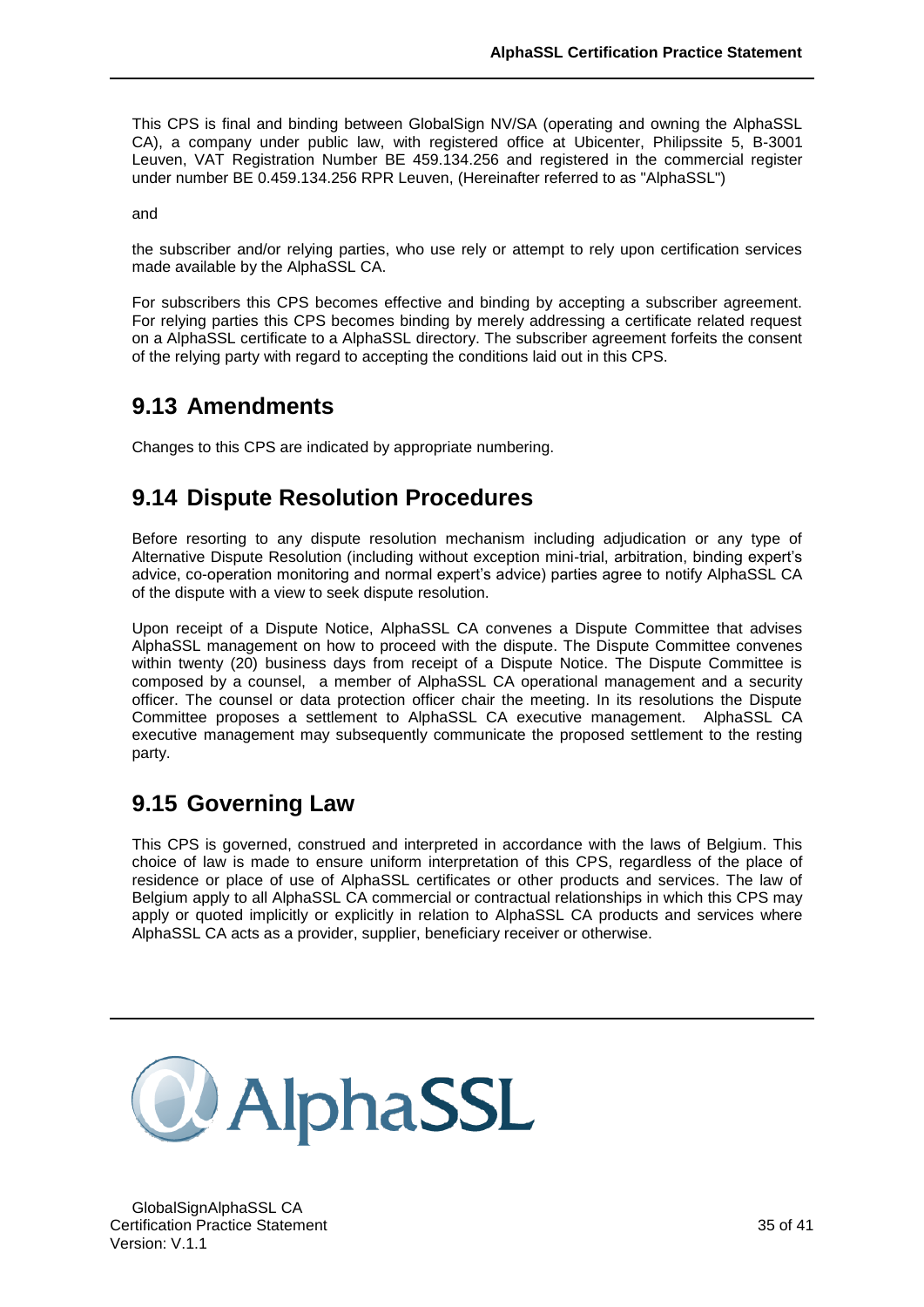## **9.16 Compliance with Applicable Law**

<span id="page-38-1"></span><span id="page-38-0"></span>AlphaSSL CA complies with applicable laws of Belgium..

## **9.17 Miscellaneous Provisions**

#### <span id="page-38-2"></span>9.17.1 Survival

.

<span id="page-38-3"></span>The obligations and restrictions contained under section "Legal Conditions" survive the termination of this CPS.

### 9.17.2 Severability

If any provision of this CPS, including limitation of liability clauses, is found to be invalid or unenforceable, the remainder of this CPS should be interpreted in such manner as to effect the original intention of the parties.

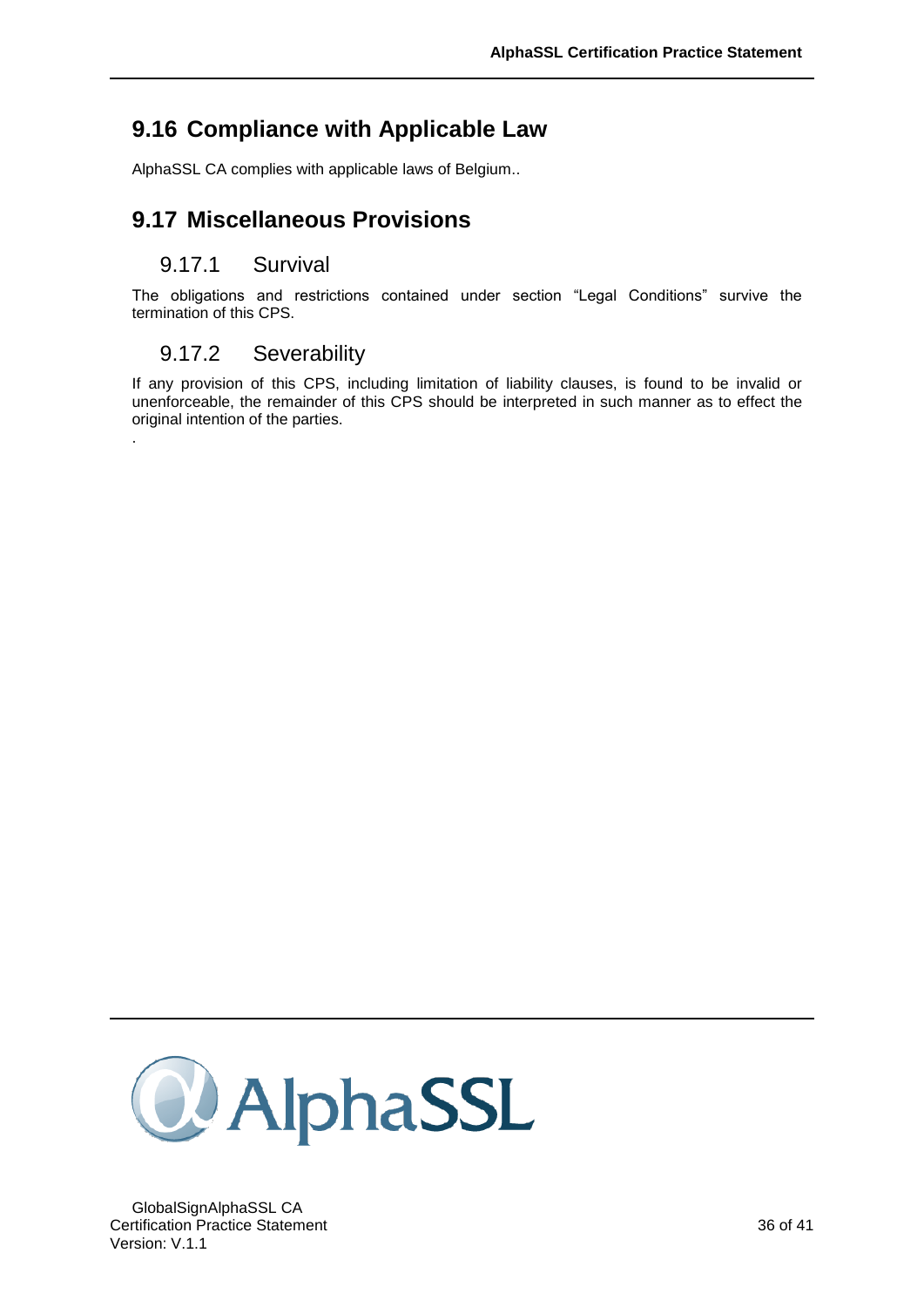## <span id="page-39-0"></span>**10. List of definitions**

**ACCEPT (A CERTIFICATE)** To approve of a digital certificate by a certificate applicant within a transactional framework. **ACCREDITATION** A formal declaration by an approving authority that a certain function/entity meets specific formal requirements **APPLICATION FOR A CERTIFICATE** A request sent by a certificate applicant to a CA to issue a digital certificate **APPLICATION SOFTWARE VENDOR**: A developer of Internet browser software or other software that displays or uses certificates and distributes root certificates, such as KDE, Microsoft Corporation, Mozilla Corporation, Opera Software ASA, and Red Hat, Inc. A**RCHIVE** To store records for period of time for purposes such as security, backup, or audit. **ASSURANCES** A set of statements or conduct aiming at conveying a general intention. **AUDIT** Procedure used to validate compliance with formal criteria or controls. **AUTHENTICATION** A process used to confirm the identity of a person or to prove the integrity of specific information by placing them within the right context and verifying such relationship. **AUTHORISATION** Granting of rights. **AVAILABILITY** The rate of accessibility of information or resources. **CERTIFICATE** The public key of a subject and the associated information, digitally signed with the private key of the issuer of the certificate. Unless explicitly specified, the certificates described here are the subscriber's ones . **CERTIFICATE REVOCATION LIST OR CRL** A list maintained by the CA of certificates that are revoked before their expiration time. **CERTIFICATION AUTHORITY** OR **CA** An entity that is trusted to associate a public key to the information on the subject, contained in the certificate. Unless explicitly specified, the CA described herein is the AlphaSSL CA. **CERTIFICATION PRACTICE STATEMENT** OR **CPS** A statement of the practices in the management of certificates during all life phases. **CERTIFICATE CHAIN** A hierarchical list certificates containing a subscriber certificate and CA certificates. **CERTIFICATE EXPIRATION** The end of the validity period of a digital certificate. **CERTIFICATE EXTENSION** A field in the digital certificate used to convey additional information on issues that include: the public key, the certified subscriber, the certificate issuer, and/or the certification process. **CERTIFICATE HIERARCHY** A level based sequence of certificates of one (root) CA and subordinate entities that include, CAs and subscribers. **CERTIFICATE MANAGEMENT** Actions associated with certificate management include storage, dissemination, publication, revocation, and suspension of certificates. **CERTIFICATE REVOCATION LIST (CRL)** A list issued and digitally signed by a CA that includes revoked and suspended certificates. Such list is to me consulted by relying parties at all times prior to relying on information featured in a certificate. **CERTIFICATE SERIAL NUMBER** A sequential number that uniquely identifies a certificate within the domain of a CA. **CERTIFICATE SIGNING REQUEST (CSR)** A machine-readable application form to request a digital certificate. **CERTIFICATION** The process to issue a digital certificate. **CERTIFICATION AUTHORITY (CA)** An authority, such as AlphaSSL CA that issues, suspends, or revokes a digital certificate. **CERTIFICATE POLICY (CP)**

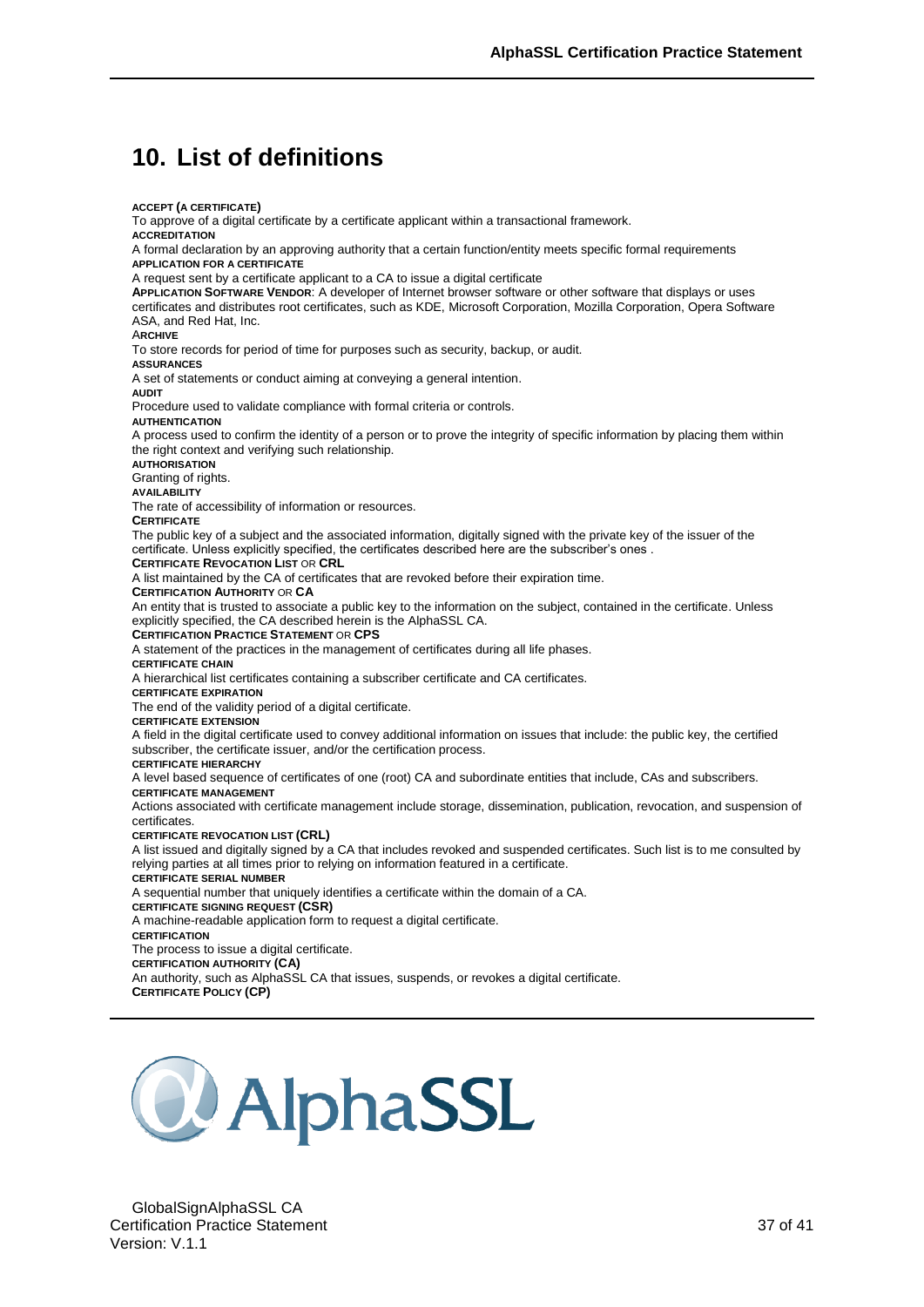A statement of the practices of a CA and the conditions of issuance, suspension, revocation etc. of a CA certificate. **CERTIFICATE ISSUANCE**

Delivery of X.509 v3 digital certificates.

**CERTIFICATE SUSPENSION** 

Online service used to temporarily disable a digital certificate and to automatically revoke it if no request for re-activating it is submitted within a certain time period

**CERTIFICATE REVOCATION** 

Online service used to permanently disable a digital certificate before its expiration date

#### **CERTIFICATE REVOCATION LISTS**

Online publication of complete and incremental digital certificates revocation lists compliant with RFC 2459

#### **COMMERCIAL REASONABLENESS**

A legal term from Common Law. In electronic commerce it means the usage of technology that provide reasonable assurance of trustworthiness.

#### **COMPROMISE**

A violation of a security policy that results in loss of control over sensitive information.

#### **CONFIDENTIALITY**

The condition to disclose data to selected and authorised parties only.

**CONFIRM A CERTIFICATE CHAIN**

To validate a certificate chain in order to validate an end-user subscriber certificate.

**DIGITAL CERTIFICATE** 

A formatted piece of data that relates an identified subject with a public key the subject uses.

#### **DIGITAL SIGNATURE**

To encode a message by using an asymmetric cryptosystem and a hash function such that a person having the initial message and the signer's public key can accurately determine whether the transformation was created using the private key that corresponds to the signer's public key and whether the initial message has been altered since the transformation was made.

#### **DISTINGUISHED NAME**

A set of data that identifies a real-world entity, such as a person in a computer-based context.

#### **DIRECTORY SERVICE**

Online publication of certificates allowing the retrieval of a certificate based on its certificate identifier.

**END-USER SUBSCRIBER**

#### A subscriber other than another CA.

**EXTENSIONS** Extension fields in X.509 v.3.0 certificates.

#### **GENERATE A KEY PAIR**

A trustworthy process to create private keys during certificate application whose corresponding public key are submitted to

#### the applicable CA during certificate application in a manner that demonstrates the applicant's capacity to use the private key.

**GOVERNMENT ENTITY:** A government-operated legal entity, agency, department, ministry, or similar element of the government of a country, or political subdivision within such country (such as a state, province, city, county, etc.).

#### **HASH**

An algorithm that maps or translates one set of bits into another (generally smaller) set in such a way that:

- A message yields the same result every time the algorithm is executed using the same message as input.
- It is computationally infeasible for a message to be derived or reconstituted from the result produced by the algorithm.
- It is computationally infeasible to find two different messages that produce the same hash result using the same algorithm.

#### **IDENTIFICATION**

The process to confirm the identity of an entity. Identification is facilitated in public key cryptography by means of certificates.

#### **INCORPORATE BY REFERENCE**

To make one document a part of another by identifying the document to be incorporated, with information that allows the recipient to access and obtain the incorporated message in its entirety, and by expressing the intention that it be part of the incorporating message. Such an incorporated message shall have the same effect as if it had been fully stated in the message.

#### **KEY GENERATION PROCESS**

The trustworthy process of creating a private/public key pair. The public key is supplied to a CA during the certificate application process.

#### **KEY PAIR**

A private key and its corresponding public key in asymmetric encryption.

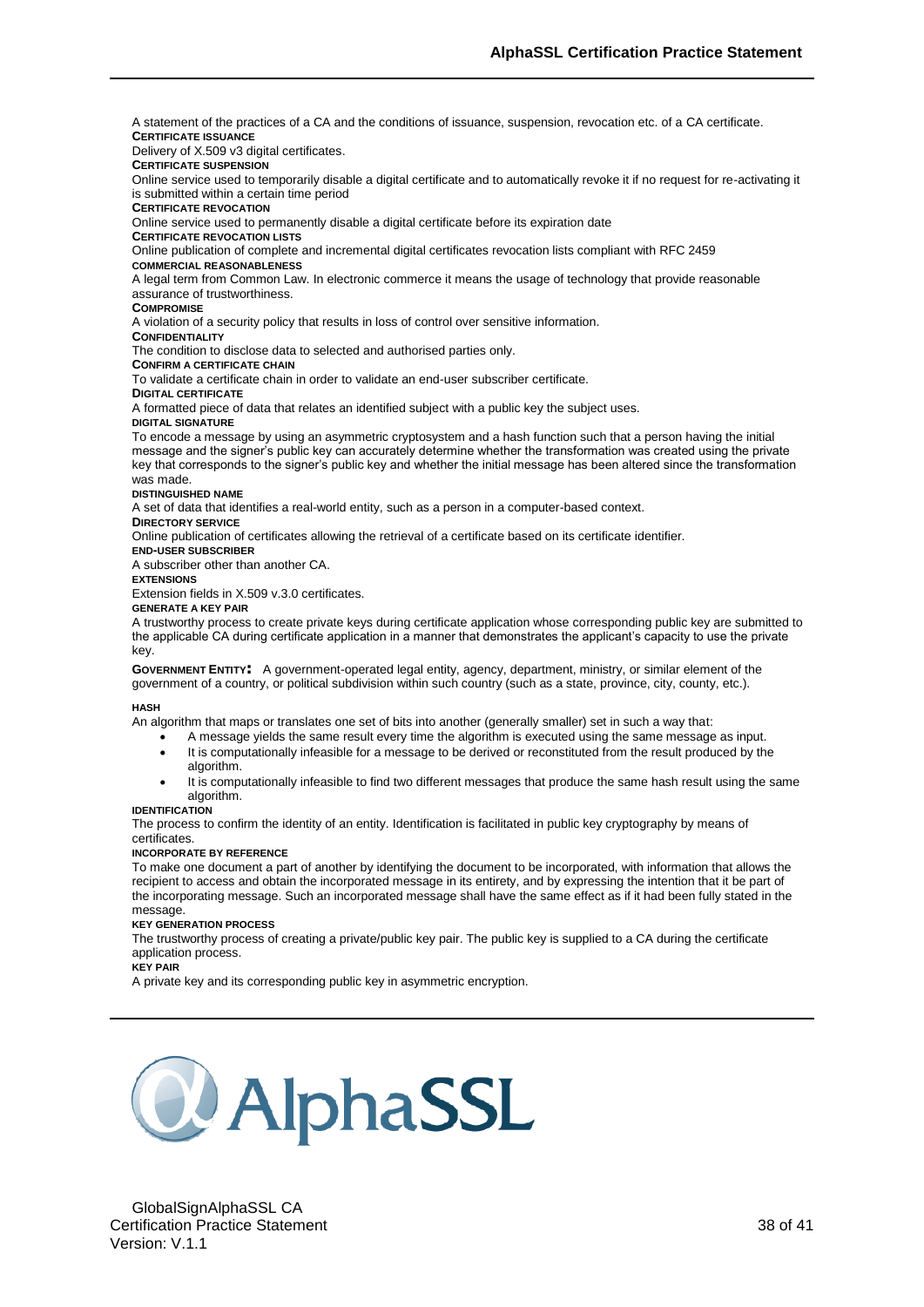#### **NOTICE**

The result of notification to parties involved in receiving CA services in accordance with this CPS.

#### **NOTIFY**

To communicate specific information to another person as required by this CPS and applicable law.

**OBJECT IDENTIFIER**

A sequence of integer components that can be assigned to a registered object and that has the property of being unique among all object identifiers within a specific domain.

#### **PKI HIERARCHY**

A set of CAs whose functions are organised according to the principle of delegation of authority and related to each other as subordinate and superior CA.

#### **PRIVATE KEY**

A mathematical key to create digital signatures and sometimes (depending upon the algorithm) to decrypt messages in combination with the corresponding public key.

#### **PUBLIC KEY**

A mathematical key that can be made publicly available that is used to verify signatures created with its corresponding private key. Depending on the algorithm, public keys can also be used to encrypt messages or files which can then be decrypted with the corresponding private key.

#### **PUBLIC KEY CRYPTOGRAPHY**

Cryptography that uses a key pair of mathematically related cryptographic keys.

**PUBLIC KEY INFRASTRUCTURE (PKI)**

The architecture, organization, techniques, practices, and procedures that collectively support the implementation and operation of a certificate-based public key cryptographic system.

**REGISTERED AGENT:** An individual or entity that is both:

authorized by the Applicant to receive service of process and business communications on behalf of the Applicant; and listed in the official records of the Applicant's Jurisdiction of Incorporation as acting in the role specified in (a) above. **REGISTERED OFFICE:** the official address of a company, as recorded with the Incorporating Agency, to which official documents are sent and legal notices received.

**REGISTRATION NUMBER:** The unique number assigned to the Private organization Applicant or Subject entity by the Incorporating Agency in such entity's Jurisdiction of Incorporation.

#### **REGISTRATION AUTHORITY** OR **RA**:

An entity that has the responsibility to identify and authenticate subscribers. The RA does not issue certificates. It merely requests the issuance of a certificate on behalf of applicants whose identity it has verified.

**RELIANCE** 

To accept a digital signature and act in a way that shows trust in it.

**RELYING PARTY**

Any entity that relies on a certificate for carrying out any action.

**REPOSITORY**

A database and/or directory listing digital certificates and other relevant information accessible on-line.

#### **REVOKE A CERTIFICATE**

To permanently end the operational period of a certificate from a specified time forward.

#### **SECRET SHARE**

A portion of a cryptographic secret that has been divided among a number of physical tokens, such as smart cards etc. **SECRET SHARE HOLDER**

#### An person that holds a secret share.

**SIGNATURE**

A method that is used or adopted by a document originator to identify himself or herself, which is either accepted by the recipient or its use is customary under the circumstances.

#### **SIGNER**

A person who creates a digital signature for a message, or a signature for a document.

**SMART CARD**

A hardware token that contains a chip to implement among others cryptographic functions.

**STATUS VERIFICATION** 

Online service based on the Online Certificate Status Protocol (RFC 2560) used to determine the current status of a digital certificate without requiring CRLs

#### **SUBJECT OF A DIGITAL CERTIFICATE**

The named party to which the public key in a certificate is attributable, as user of the private key corresponding to the public key.

#### **SUBSCRIBER**

The subject of a digital certificate, or a party designated by the subject to apply for the certificate.

#### **SUBSCRIBER AGREEMENT**

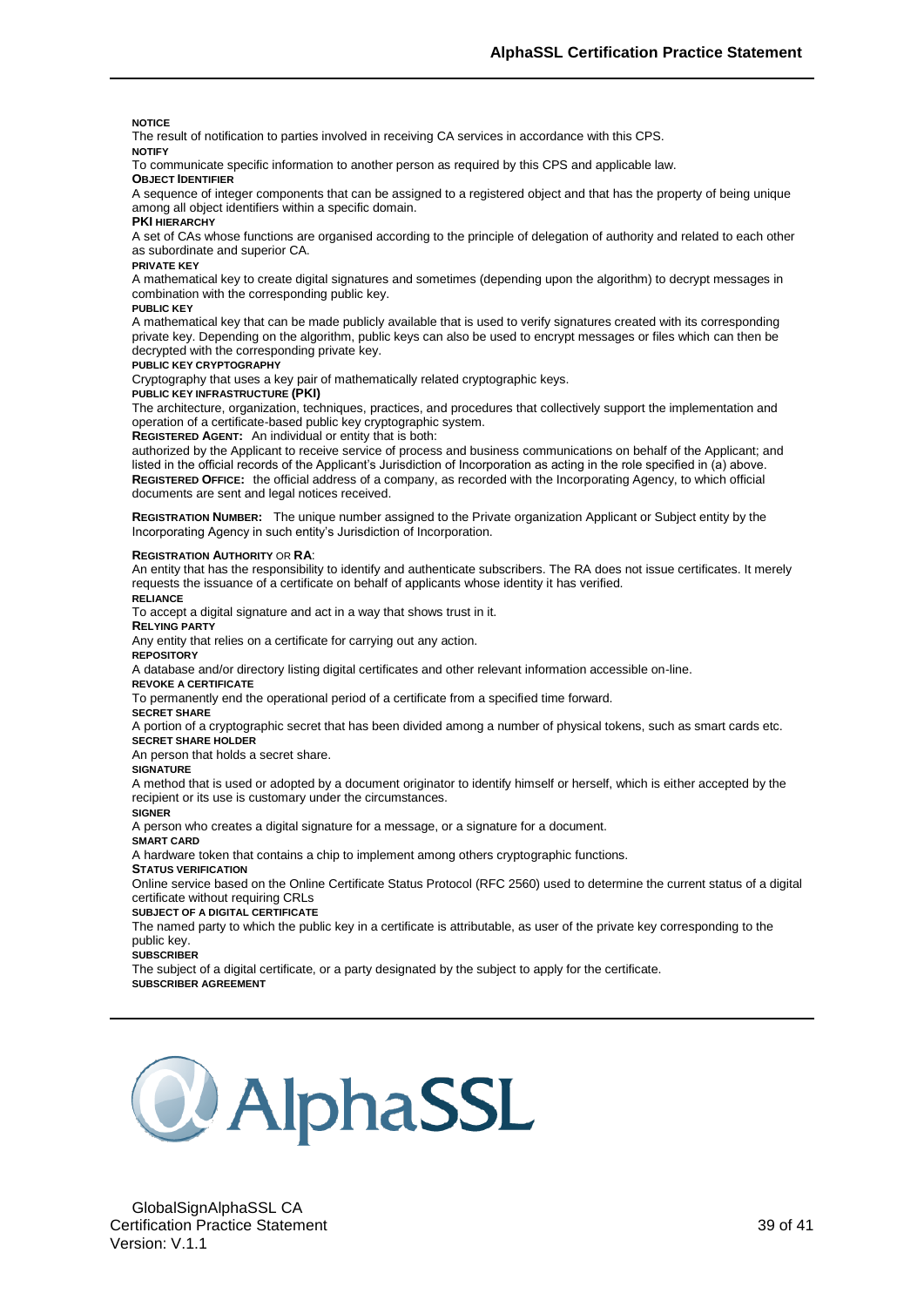The agreement between a subscriber and a CA for the provision of public certification services. **TRUSTED POSITION**

A role within a CA that includes access to or control over cryptographic operations that may allow for privileged access to the issuance, use, suspension, or revocation of certificates, including operations that restrict access to a repository. **TRUSTWORTHY SYSTEM**

Computer hardware, software, and procedures that provide an acceptable level against security risks, provide a reasonable level of availability, reliability, and correct operation and enforce a security policy.

**ALPHASSL CA PUBLIC CERTIFICATION SERVICES**

A digital certification system made available by AlphaSSL CA as well as the entities that belong to the AlphaSSL CA domain as described in this CPS.

#### **ALPHASSL CA PROCEDURES**

A document describing the AlphaSSL CA's internal procedures with regard to registration of end users, security etc. **WEBTRUST PROGRAM FOR CAS**: The then-current version of the AICPA/CICA WebTrust Program for Certification Authorities, available at [http://www.webtrust.org/certauth fin.htm.](http://www.webtrust.org/certauth%20fin.htm)

#### **WEB -- WORLD WIDE WEB (WWW)**

A graphics based medium for the document publication and retrieval of information on the Internet. **WRITING**

Information accessible and usable for reference.

**X.509**

The standard of the ITU-T (International Telecommunications Union-T) for digital certificates.